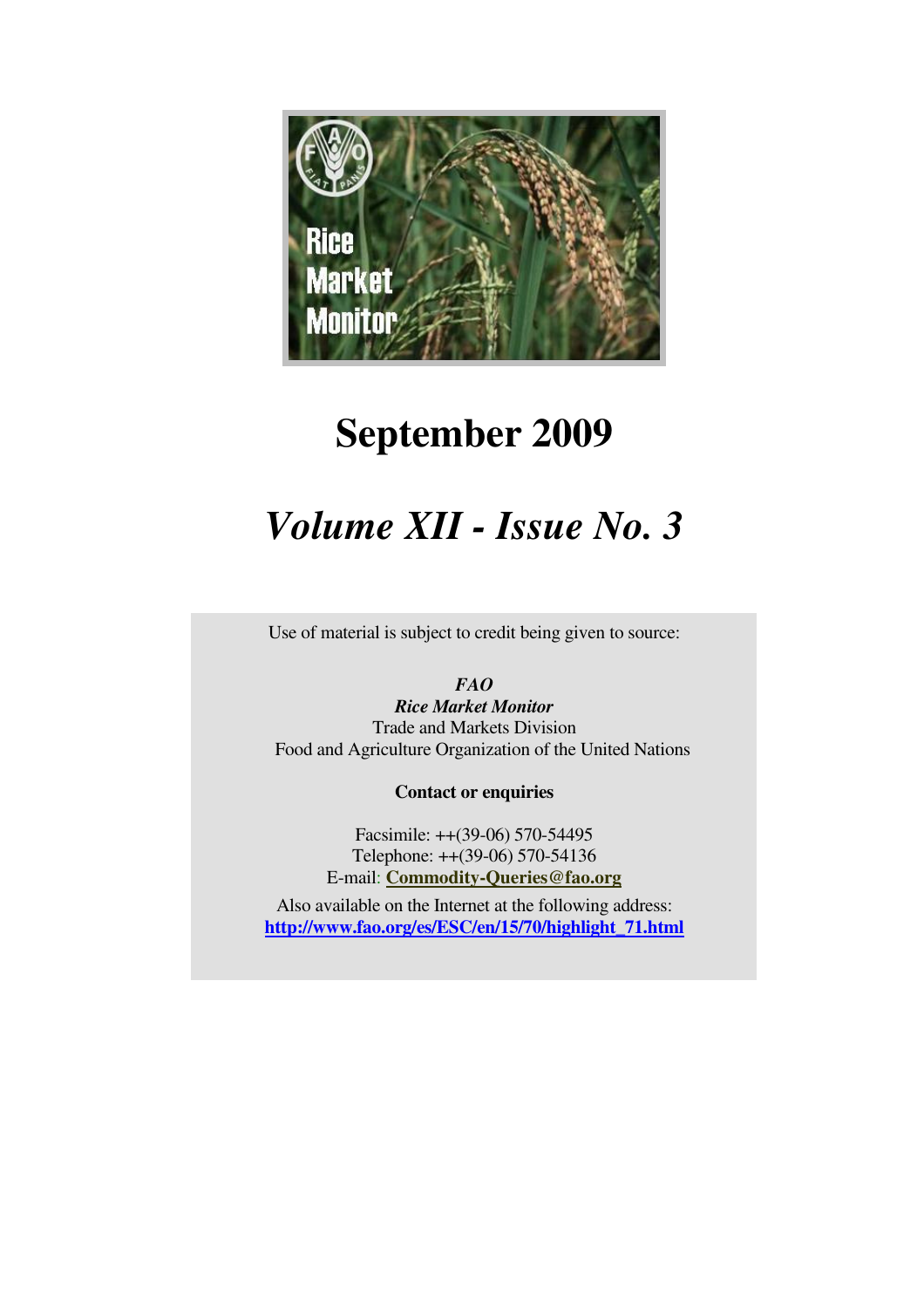#### **ROUND UP**

- FAO's June forecast of **global paddy production in 2009** has been downgraded by 21.3 million tonnes to 668 million tonnes, which would be 3 percent less than in 2008. Much of the revision reflects unfavourable climatic conditions in northern hemisphere Asian countries, which are about to harvest their main 2009 paddy crops. Despite the anticipated decline, paddy production in 2009 would still be high, second only to the record hit in 2008.
- Delayed progress of monsoon rains and erratic precipitation patterns are behind a worsening of the 2009 production outlook in **Asia,** now forecast to gather 601 million tonnes of paddy, 22 million tonnes or 4 percent, less than in 2008. Besides India, where the drop is likely to be particularly pronounced, the Chinese Province of Taiwan, Iraq, Japan, the Republic of Korea, Nepal, Pakistan, Sri Lanka and Thailand may also face declines. On the other hand, prospects are positive in Afghanistan, Bangladesh, Cambodia, China mainland, Indonesia, the Islamic Rep. of Iran, Malaysia, Lao PDR, Myanmar, the Philippines and Viet Nam.
- Despite less favourable growing conditions this season, paddy production in **Africa** is set to remain close to the outstanding 25.4 million tonnes gathered in 2008, reflecting an expansion drive from governments and renewed interest in the sector from both institutional and private investors. Particularly good crops are forecast in Madagascar and Mozambique, as well as Mali and Nigeria. By contrast, drought impaired crops in the eastern part of the continent, while restrictions on water use depressed plantings and production in Egypt.
- In **Latin America and the Caribbean**, prospects are excellent, with paddy output forecast to rise by 4 percent to 27.5 million tonnes. In Central America and the Caribbean, larger crops are expected in Cuba and the Dominican Republic. In South America, where the 2009 is coming to a close, large gains in Bolivia, Brazil, Chile, Colombia, Peru and Venezuela are expected to largely offset declines in Argentina, Guyana, and Uruguay. In the **other regions,** paddy production is projected to expand in the EU-27 and the United States. Although above the dismal 2008 result, 2009 production in Australia remains well below early 2000s' levels.
- Global rice trade in 2009 is forecast to rebound by 2 percent to 30.7 million tonnes. The recovery would be mostly on account of greater **imports** by the Philippines, the EU-27 and countries in the Near East (the Islamic Republic of Iran, Iraq and the United Arab Emirates). By contrast, deliveries to Bangladesh, Indonesia, Malaysia, Sri Lanka and Turkey, but also to countries in Western Africa, are set to fall, often sharply. As for **world exports in 2009,** these are expected to be boosted by greater shipments from Argentina, Brazil, Egypt, Myanmar and, above all, Viet Nam, where they may hit a record. These gains should more than compensate for lower sales from China, India, Pakistan, the United States and Thailand.
- Based on current expectations, FAO's first forecast of **rice trade in 2010** stands at 30.3 million tonnes, 1 percent less than foreseen in 2009. The near 400 000 tonne fall would arise from weaker **import** demand from major rice importers, mainly Brazil, Indonesia and the Philippines, amid favourable production prospects. On the **export side**, an anticipated tightening of supplies and less attractive world prices may result in reduced shipments from India and Pakistan, but also from Viet Nam, Egypt and the United States. However, China, mainland, Thailand, Cambodia and Myanmar could increase their exports.
- Given the excellent production results over the 2008 season that just concluded, FAO's forecast of **global rice inventories** carried over in **2009** has been raised to 121.4 million tonnes, nearly 12 million tonnes, or 11 percent, above the previous year's and the highest since 2002. Stocks are expected to be built up in several major importing countries, especially Bangladesh, the Republic of Korea, the Philippines and Indonesia, but also in rice exporting countries such as China mainland, India, Pakistan, Thailand and the United States. At the forecast level, world rice reserves would cover roughly 3.2 months of global rice utilization, with the stocks-to-use ratio now estimated at 27 percent. On the other hand, a preliminary forecast of closing stocks in **2010**, points to a 3 percent decline to 117.4 million tonnes, as reserves will need to be drawn down to cover the anticipated 2009 production shortfall.
- **International rice prices** remained generally steady in July and August but fell markedly across all market segments in September 2009, when the FAO All Rice Price Index (2002-2004=100) ended at 232 points, 20 points below June. Since the beginning of 2009, the Index has averaged 257 points, 45 points below its January-September 2008 value. Although expectations of below average crops in major exporting countries and the weakening of the US dollar is giving some support to international rice prices, the arrival of new supplies in coming months may cause them to slide further. However, actions by governments will remain of foremost importance. For instance, market players are likely to keep a close watch on how the large public stocks are administered in Thailand, but also on the effects of the new price insurance scheme soon to be launched in the country, which may lower Thai export quotations. Last but not least, the continued fall in international wheat prices, which in September had lost 30 percent year-on-year, may exert further downward pressure on world rice prices.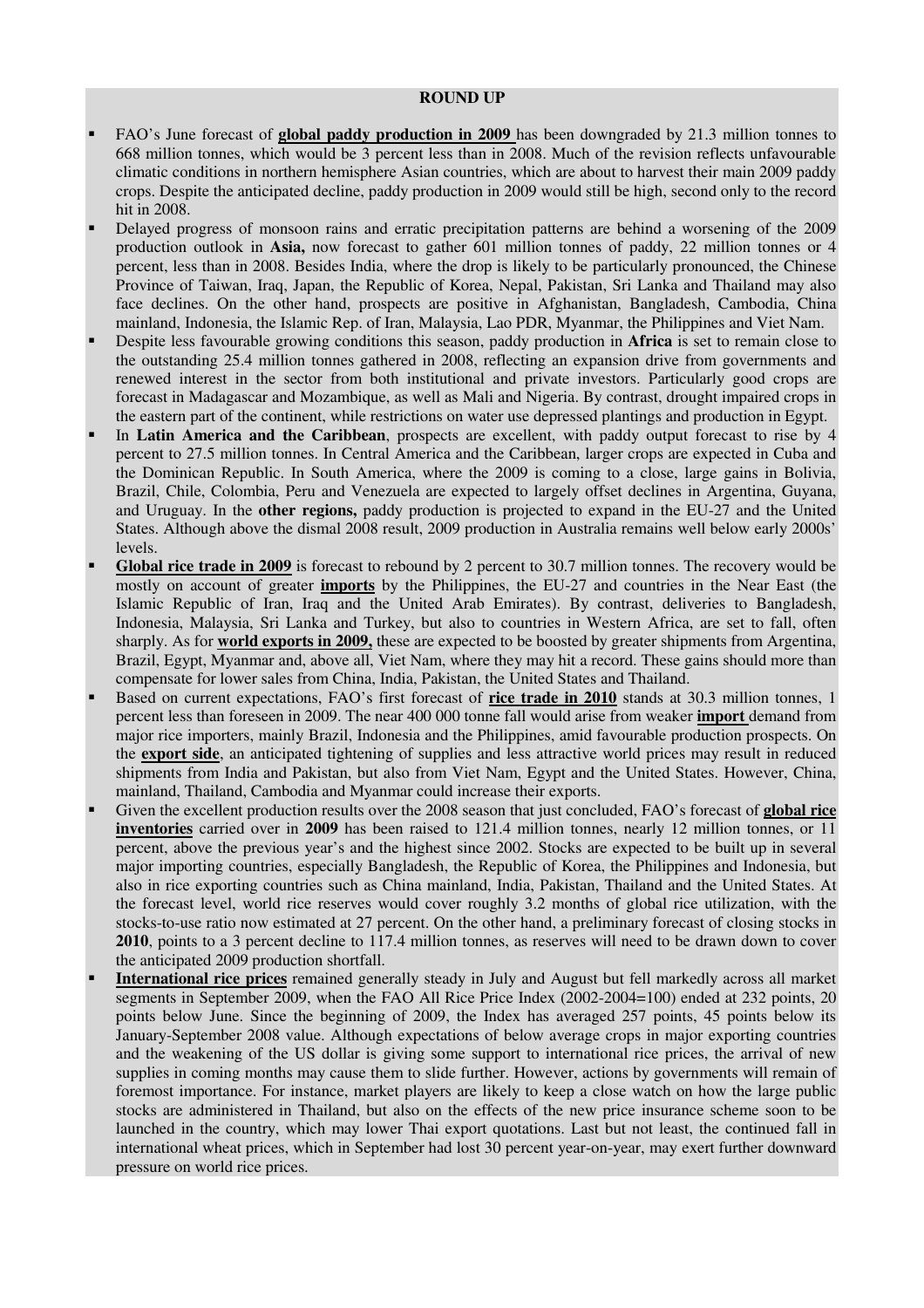#### **INFORMATION UPDATE AS OF 25 SEPTEMBER 2009**

# **I. PRODUCTION**

# **Prospects for 2009 world paddy production<sup>1</sup> deteriorate**

At this time of the year, northern hemisphere countries have completed planting activities for the main season paddy crops, which are now in advanced stages of development. In the southern hemisphere, instead, the 2009 paddy season has come to a full close with sowing activities for 2010 main paddy crops about to be launched. Since the release of the previous issue of the RMM, prospects for global output have deteriorated much as a result of adverse weather conditions over major producing countries. Current climate forecasts, in fact, point to a likelihood of the phenomenon strengthening to weak-to-moderate state in the coming months with weather anomalies persisting through the first quarter of 2010. As a consequence, FAO's global production forecast now stands at 668 million tonnes, nearly 21.3 million tonnes less than the previous forecast of 689 million tonnes.



The downward adjustment to global paddy output in 2009 mostly reflects deteriorated prospects for countries in Asia, with forecasts being downscaled in the **Chinese Province of Taiwan** (- 100 000 tonnes to 1.4 million tonnes), **India** (-24 million tonnes to 121.5 million tonnes), **Japan**  (-100 000 tonnes to 10.7 million tonnes), **Nepal** (-400 000 tonnes to 4.2 million tonnes), and Pakistan (-581 000 tonnes to 8.9 million tonnes). These more than offset improved output expectations in **Afghanistan** (+105 000 tonnes to 645 000 tonnes), **China mainland** (+1.5 million tonnes to 194.7 million tonnes), **Indonesia** (+1.6 million tonnes to 62.6 million tonnes), **Lao PDR**  (+100 000 tonnes to 3.1 million tonnes), the **Philippines** (+300 000 tonnes to 17.5 million tonnes)

 $\overline{a}$ 

 $1$  The 2009 rice production season normally includes rice from the main paddy crops whose harvests fall in 2009, to which rice from all the subsequent secondary crops, if any, is added. In the case of northern hemisphere countries, this principle implies that production in 2009 comprises the main rice crop, which is usually collected in the latter part of the year, plus the volume obtained from the successive secondary crops, commonly harvested in the first half of 2010. In the case of southern hemisphere countries, production in 2009 normally comprises rice from the main paddy crops assembled in the first part of 2009, plus rice from the secondary crops, generally gathered in the latter part of 2009. This approach to assess rice production is applicable to any given season.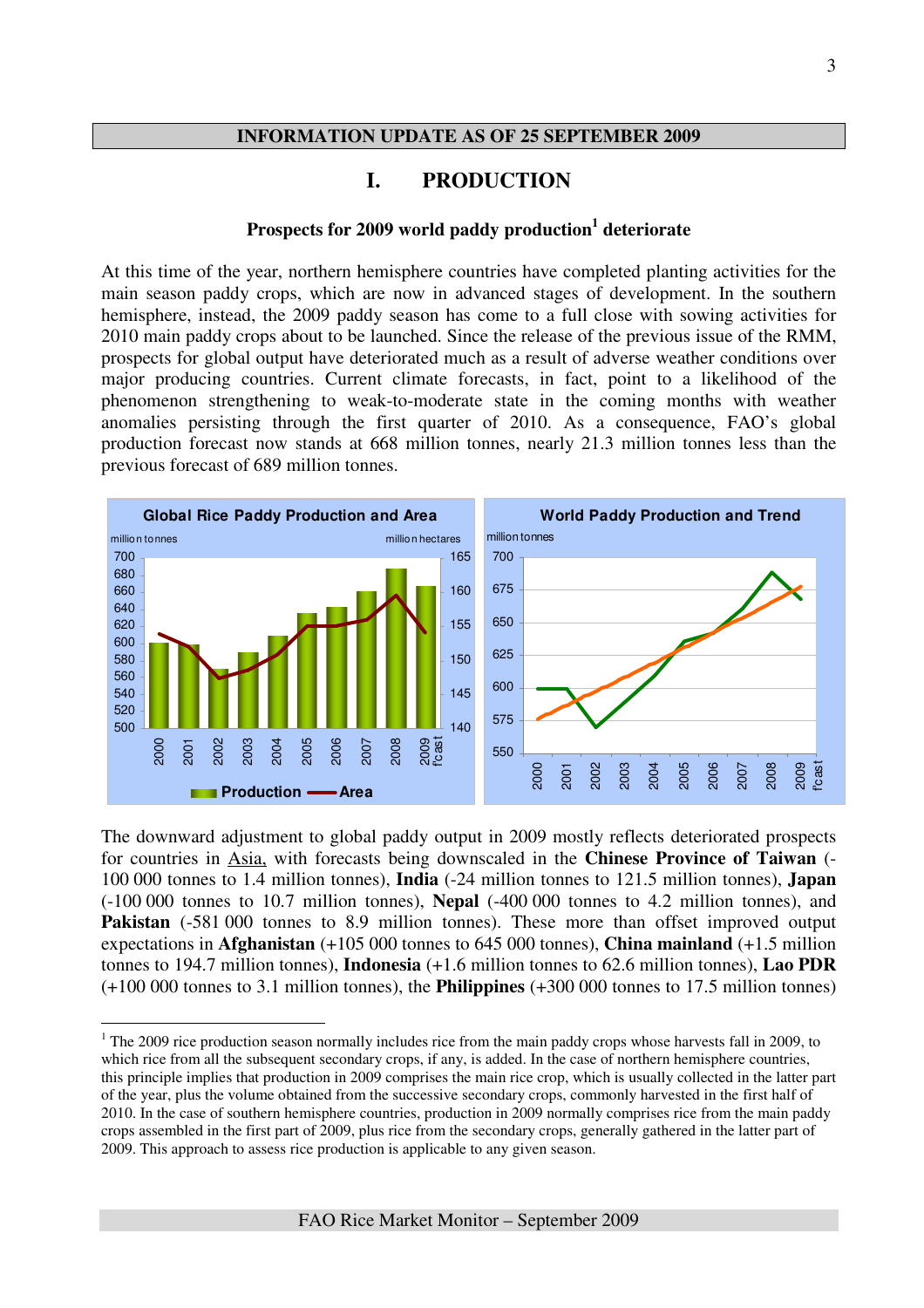and **Sri Lanka** (+61 000 tonnes to 3.66 million tonnes). There were important revisions in the production outlooks in other regions: in Africa, they particularly concerned **Egypt** (-300 000 tonnes to 7.0 million tonnes), the **Gambia** (+ 10 000 tonnes to 38 000 tonnes), **Senegal** (+70 000 tonnes to 420 000 tonnes), **Mozambique** (+10 000 tonnes to 260 000 tonnes); in Latin America and the Caribbean, **Cuba** (+40 000 tonnes to 500 000 tonnes), **Brazil** (-106 000 tonnes to 12.64 million tonnes), **Chile** (+20 000 tonnes to 127 000 tonnes), **Colombia** (+20 000 tonnes 2.62 million tonnes), **Peru** (+200 000 tonnes to 2.9 million tonnes); elsewhere in the world figures were revised in **Australia** (+1 000 tonnes to 66 000 tonnes), the **European Union** (+52 000 tonnes to 2.9 million tonnes) and the **United States** (-93 000 tonnes to 9.88 million tonnes).

At the current forecast of 668 million tonnes (446 million tonnes on milled equivalent), global paddy output would be 3 percent, or some 20.2 million tonnes, lower than in 2008, with the reduction arising from a 3 percent shrinkage of plantings, to 154 million hectares, while yields are foreseen to remain stable around 4.33 tonnes per hectare.

The expected decrease in world output is likely to be concentrated in Asia, as paddy production is forecast to remain virtually unchanged in Africa and to rise in North America, Latin America and the Caribbean and Europe. A recovery is also foreseen in Oceania, although output is forecast to remain well below pre-drought levels.

### **A. ASIA**



## **Adverse weather conditions to depress paddy output in Asia by 4 percent**

Several Asian countries along the northern hemisphere will soon begin harvesting their 2009 main season crops, while preparing to plant their 2009 winter, secondary irrigated crops, which will be harvested in the first half of 2010. As such, the 2009 estimates of production in the region could undergo major revisions in the coming months, depending on the evolution of these secondary paddy crops.

The weather pattern since June has not always been beneficial to crop development, as the season was often characterised by a delayed progress of rains and erratic

precipitation patterns. This situation has led to a reversal of earlier expectations of marginal production gains in the continent, resulting instead in an anticipated 4 percent drop in the region's output from 623 million tonnes in 2008 to 601 million tonnes (401 million tonnes on milled basis) this season. The contraction would stem from a near 5.7 million hectare retrenchment in plantings to 137 million hectares, while paddy yields are seen to increase slightly to 4.40 tonnes per hectare. Based on current forecasts, output is set to contract in the **Chinese Province of Taiwan, India, Iraq, Japan, the Republic of Korea, Nepal, Pakistan, Sri Lanka** and **Thailand.** Conversely**,** it is foreseen to expand in **Afghanistan, Bangladesh, Cambodia, China mainland, Indonesia,** the **Islamic Republic of Iran,** the **Democratic Republic of Korea, Lao PDR, Malaysia, Myanmar,**  the **Philippines** and **Viet Nam.**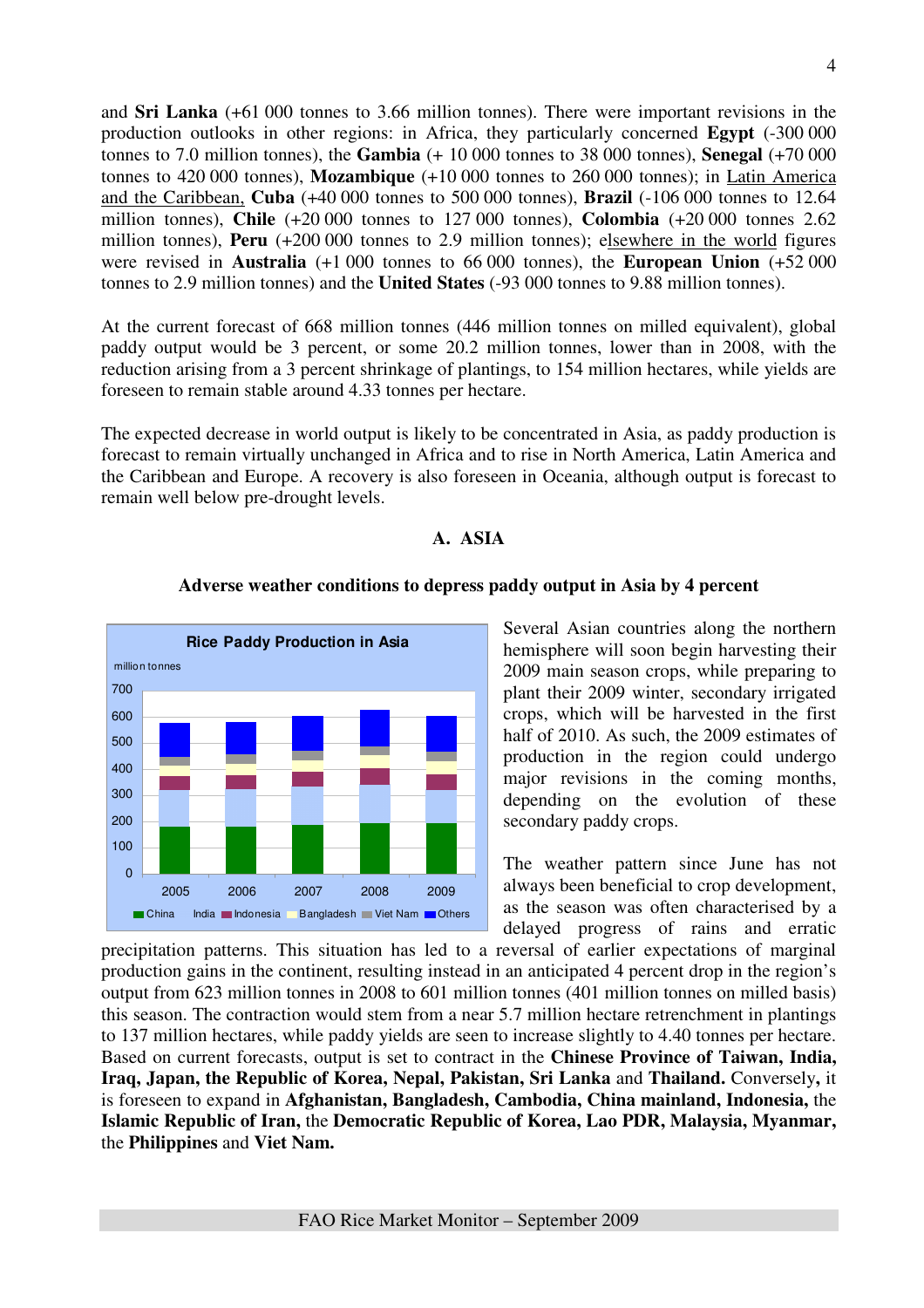In **Afghanistan**, harvesting of the 2009 paddy crop begins in October. According to official crop assessments, cereal crops this season benefited from favourable weather conditions, in the form of above average and well-distributed rainfall, and from increased availability of inputs at sowing time. As a result, with 200 000 hectares planted, paddy production in 2009 is anticipated to reach 700 000 tonnes (469 000 tonnes, milled basis), 14 percent above a revised 2008 output of 612 000 tonnes and a new record.

In **Bangladesh,** harvesting of the 2009 Aus crop, the first and smallest of the three crops harvested each season, was completed in August, while planting activities for the more important Aman crop commenced in July. Delayed arrival of monsoon rains and persistently high temperatures through July hampered transplanting activities particularly in 16 north-western districts, which makes the achievement of the 5.8 million hectare official planting target difficult. In order to mitigate losses, the Government launched an emergency scheme in late July aimed at supporting rice farmers in the most drought-affected districts by supplying free electricity and diesel to power underground water pumping for crop irrigation. With much of the likely shortfall in Aman output expected to be compensated by increases in the third, irrigated, Boro crop, FAO forecasts 2009 paddy output in Bangladesh at 48.0 million tonnes (32 million tonnes, milled basis), virtually matching the 2008 bumper harvest of 47.9 million tonnes.

In **Cambodia,** planting of the main annual paddy crop began in June amidst favourable climatic conditions. By August, however, drought was reported to have affected an estimated 40 000 hectares of paddy fields, or 2 percent of the overall area, in the western provinces of Battambang, Pursat and Prey Veng, prompting the Government to allocate USD 12 million to an emergency fund to alleviate the effects of the precipitation shortfall in the region. In spite of the drought and given a continued expansion in paddy plantings, this season's output is expected to reach 7.6 million tonnes of paddy (4.9 million tonnes, milled basis), surpassing the exceptional 2008 results by 6 percent.

The 2009 paddy production forecast in **China, mainland** has been raised to 194.7 million tonnes by the National Grain and Oils Information Centre, notwithstanding the severe drought problems still affecting the northern provinces. At that level, output in 2009 would outpace the 2008 high level by 1.5 percent, which assumes an expansion of the area coverage from 29.24 million hectares in 2008 to 29.68 million hectares this season with yields remaining stable at around 6.56 tonnes per hectare. This very high productivity reflects the progressive dissemination of super hybrid rice varieties, which in 2008 were estimated to have been grown in 20 percent of rice fields. This year, the country already harvested a bumper early rice crop, supported by government incentives and a renewed commitment to maintain prices paid to farmers stable.

After the spring harvest of the main crop, the **Chinese Province of Taiwan** has just planted the 2009 secondary crop, to be gathered in October. So far, the season has suffered various setbacks, which have led FAO to downgrade the 2009 production forecast to 1.4 million tonnes (1 million tonnes, milled basis), or 4 percent below the 1.46 million tonnes reaped in 2008. Crop development this year was first affected by a bout of low temperature during springtime in the eastern region, and then by the passage of typhoon Morakot which battered the island on 6-10 August. To alleviate the impact of the crop losses, from 18 August the Government is to provide paddy farmers in the 14 cities and counties declared as disaster zones a Taiwan Dollars 16 000 (USD 487) subsidy per hectare of damaged paddy fields. $2$ 

 $\overline{a}$  $2^2$  Currency conversions are based on exchange rates as of 15 August 2009.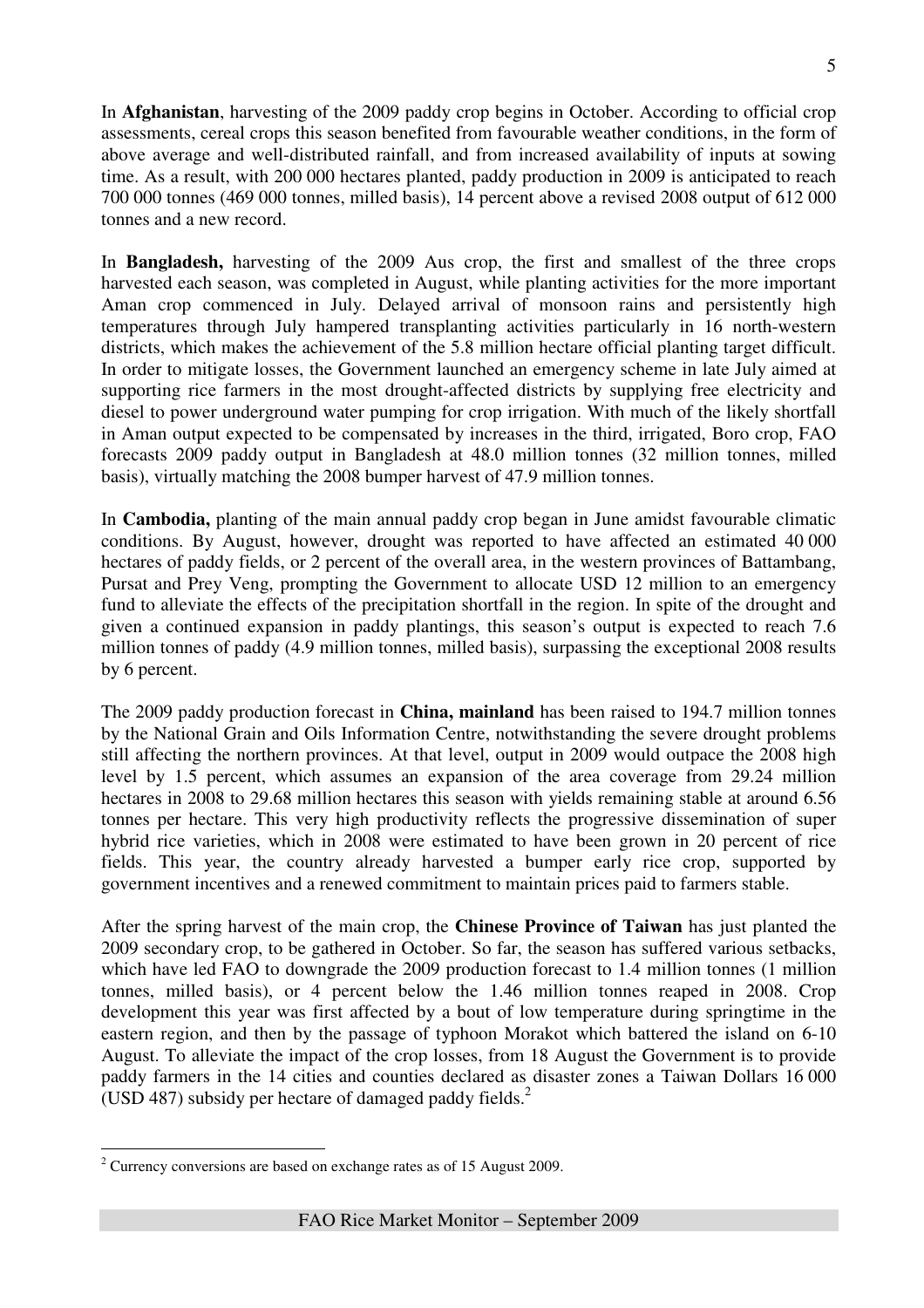Following the release of the fourth official estimate of the 2008 season, paddy production in **India** is now set to have reached 148.7 million tonnes (99.15 million tonnes, milled basis) in 2008, slightly less than previously indicated, but still 3 percent above 2007, as both Kharif and Rabi crops outstripped their seasonal targets. India's production prospects for the on-going 2009 paddy season are far less favourable, given that erratic rains and delayed advancement of the monsoon over the northern and central parts of the country have compromised the Kharif crop. As of 23



 $\overline{a}$ 

September 2009, the India Meteorological Department assessed cumulative rainfall since June to have been 22 percent below the 50 year long period average, with particularly severe shortfalls experienced in key rice producing areas. As a result, planting of the paddy crop has been lagging by 16.8 percent, or 6.24 million hectares, at the national level, compared with the same point in time in 2008. At the local level, sowing in the top rice producing states has been affected, including in West Bengal (-6.5 percent), Andra Pradesh (-27.1 percent), Uttar Pradesh (-34.0 percent), Tamil Nadu (-27.5 percent) and Bihar (-36.7 percent). Because several of them are relatively high yielding producers,

India's average Kharif crop yields may well suffer. A reported increase in plantings of Basmati rice varieties in Punjab and Haryana, which produce much less output per hectare than common rice varieties, could also contribute to lowering productivity compared with last season. The shift towards Basmati planting has been prompted by prospects of higher remuneration, lower water requirements and a transplanting period extending beyond the latter half of July. Based on FAO's assessment, the lagging monsoon may cause a 26 million tonne contraction (17 million tonnes, milled basis) of the Kharif crop to 100.5 million tonnes (67 million tonnes, milled basis) compared with the fourth advanced estimate of the 2008 Kharif crop, which is greater than the 10 million tonne (milled basis) shortfall prospected by national officers. Given the reduced availability of water in reservoirs, estimated by 10 September at 78 percent of the 2008 level, the possibility of recouping the production shortfall over the irrigated Rabi crop, normally planted between November and February, also appears limited. Based on those premises, FAO has downgraded its 2009 production forecast for the country to 121.5 million tonnes (81.0 million tonnes, milled basis), down from an earlier forecast of 145.2 million tonnes and 18.3 percent below the 2008 record output.

India has outlined a series of measures to mitigate the impact of the rainfall shortfall: applicable from 15 July to 30 September, the Central Government is to support state administrations by financing 50 percent of diesel subsidy scheme to pump water for irrigation in districts that have declared drought conditions or where rainfall deficits up to 15 July have exceeded the 50 percent margin.<sup>3</sup> In addition, as on 31 August 2009, minimum support prices paid to farmers were raised from Rupee 8 500 per tonne to 9 500 (USD 197) per tonne of common rice and from Rupee 8 800 per tonne to 9 800 (USD 203) per tonne for Grade-A rice. The Government also declared its intentions to add an incentive bonus, as with the previous season, to further stimulate sowing activities. While 1 500 tonnes of seeds have been made available for distribution, farmers have

 $3$  The scheme is to apply for a maximum cost of Rupee 1 000 per hectare and for a limit of up to two hectares per farmer.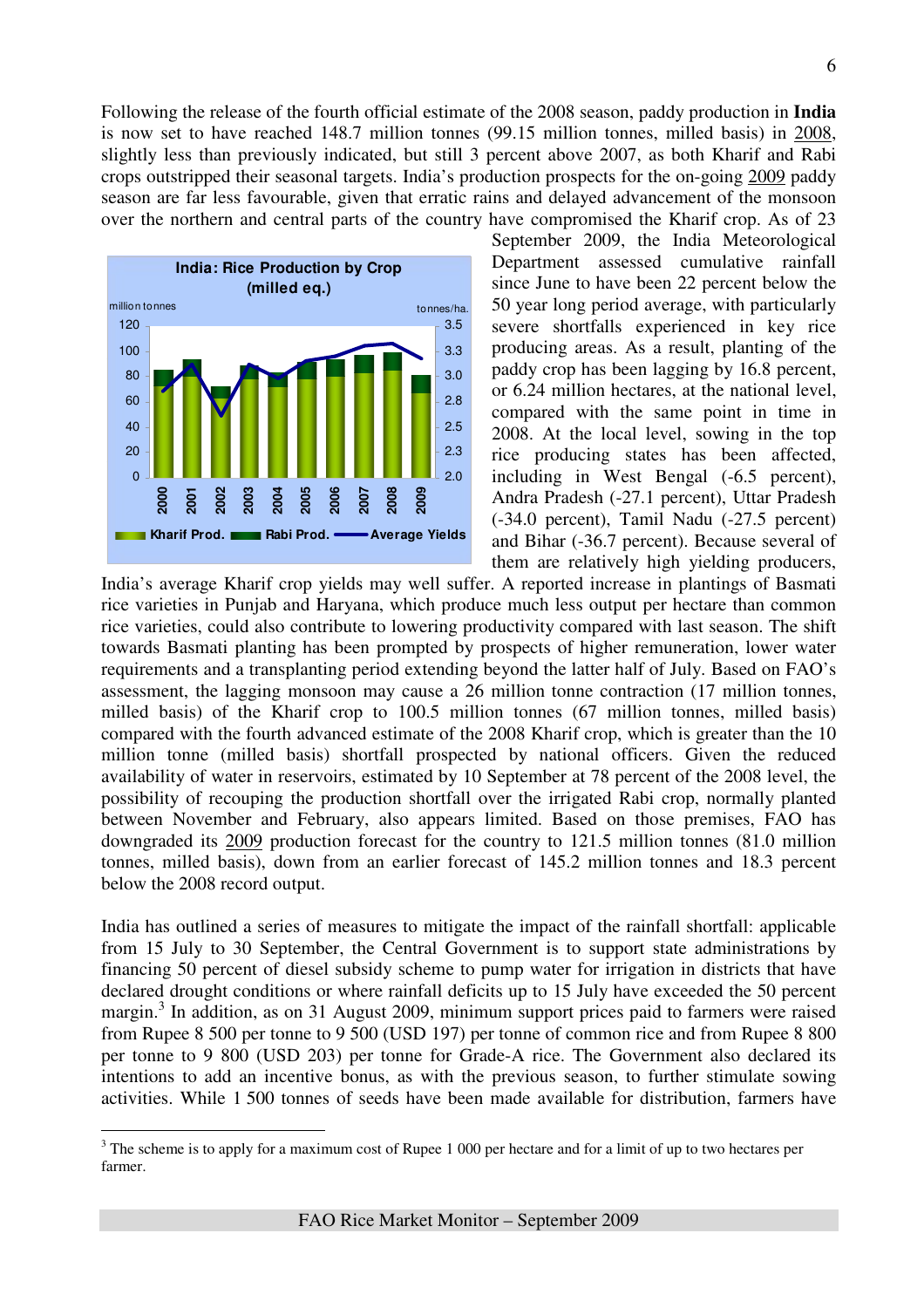also been encouraged to plant early maturity rice varieties or to shift to alternative crops. In addition, the Government has assured it would continue active procurement of rice, while also releasing rice through the Open Market Sale scheme in case prices showed a tendency to rise. Government procurement of rice from the 2008 season through the central pool already reached 33.1 million tonnes as of 11 September 2009, which compares with 28.0 million tonnes on the same date in 2008.

Gathering of the secondary crop is underway in **Indonesia.** According to the second official production forecast released in July, overall output in 2009 is to reach 62.561 million tonnes, slightly short of the 63.5 million tonne official target, but 4 percent above the 2008 bumper crop and the seventh year of consecutive production gains. This year's growth, which was driven by an expansion of 2.8 percent in the area and 0.9 percent in yields, was in spite of reported water shortages associated with the occurrence of El Niño, which manifested in Eastern Java. The phenomenon, according to assessments by the Indonesian Meteorological, Climatological and Geophysical Agency, could intensify by the end of the year, potentially affecting the planting of 80 000 - 150 000 hectares of the next 2010 main paddy crop, which will be harvested between February and June 2010. In order to sustain producer prices and at the same time guarantee stable consumer access to rice, the Government announced it would be allocating Rupee 1 trillion (USD 100.5 million) to buy up to 500 000 tonnes of rice domestically in 2009, instead of an initially foreseen procurement volume of 350 000 tonnes. The plan also aims to build up the country's public rice reserves to 1 million tonnes by the 2010.

Gathering activities for the 2009 crop in **Japan** begin in September. Adding to a foreseen decline in paddy area plantings, unfavourable climatic conditions prevailing throughout the summer have raised concerns over potential yield losses. Northern, eastern and western regions have been affected by below average temperatures, excessive rainfall and short sunshine exposure. Pending a more thorough assessment of their effects, FAO has lowered Japan's production outlook to 10.7 million tonnes (7.75 million tonnes, milled basis), implying a 3 percent output contraction from the previous year.

In the **Democratic People's Republic of Korea,** prospects for 2009 paddy crop, which starts being harvested in September, point to continued low level of output of 1.8 million tonnes of paddy (1.2 million tonnes, milled basis), slightly above last year's crop, but still short of the 2 million tonnes produced in the first half of the decade. Weather conditions have been far from optimal this season, starting from poor rains at planting time between May and June, followed by excessive precipitation in July and August. Given that the country is holding virtually no stocks, a poor rice crop this season is likely to result in acute food shortages, a situation aggravated by the suspension of rice food aid shipments from the Republic of Korea which used to grant around 400 000 tonnes to the neighbouring state.

Reflecting continued cuts in paddy plantings and an expected slight decline of yields, paddy production in the **Republic of Korea** is forecast to contract by 2 percent to 6.4 million tonnes (4.7 million tonnes, milled basis) in 2009. Steep drops in prices in the face of a bumper 2008 crop coupled with decreased sales from falling domestic consumption have resulted in mounting rice stockpiles across the country. To ward off further price slumps when the new crop is harvested in October, the Government is reportedly considering purchasing between 100 000 - 150 000 tonnes of rice from the market, while introducing new measures to boost domestic rice consumption, including a release of stocks at low prices to foster the processing of rice-based products.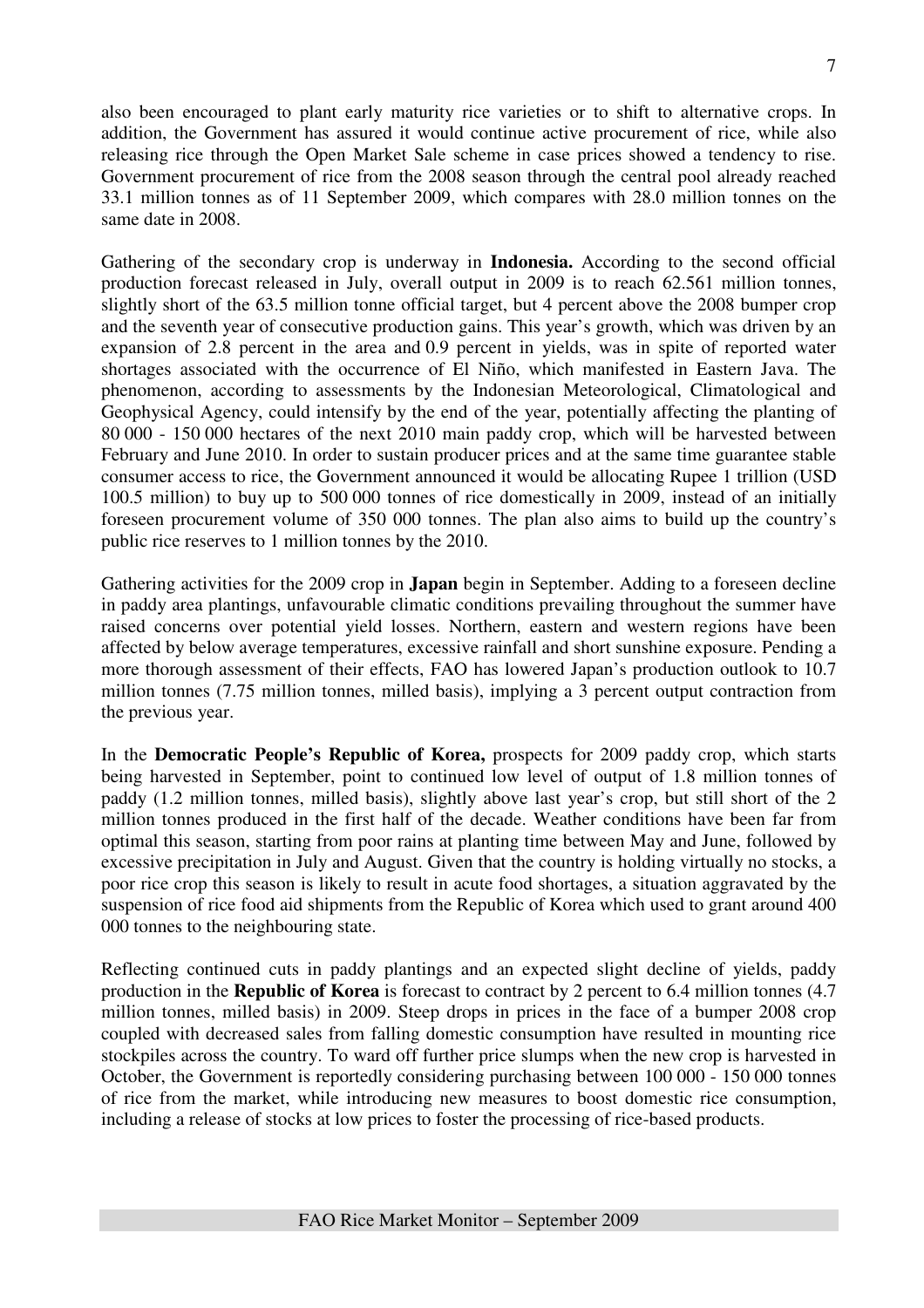

The 2009 paddy season in **Malaysia,** a southern hemisphere country, was completed in August with the harvest of the secondary crop. Current forecasts for the country remain favourable, indicating a 3 percent output expansion to 2.45 million tonnes (1.6 million tonnes, milled basis), owing largely to favourable weather conditions which boosted yields to 3.7 tonnes per hectare. The Government is reported to have lowered its self-sufficiency target for 2010 to 80 percent from a previous 86 percent level, as a result of higher fuel costs and reduced land availability in the peninsula. Nonetheless, with increased production from Sabah and Sarawak, officials

hope to reduce the country's dependence on imports and venture into the export market within two years. To this effect, a project is to be implemented in the two regions to habilitate 70 000 hectares of land for paddy cultivation, which could generate an additional output of 420 000 tonnes.

The 2009 season was opened in **Myanmar** with the June planting of the main paddy crop. Although activities in the central and western regions were hampered by the delayed onset of the rains, the outlook for the season remains favourable with 31.5 million tonnes forecast to be produced; against the cyclone-hit output of 30.5 million tonnes in 2008 and virtually the same level as in 2007. According to reports, the Government is targeting production at 32 million tonnes, having further launched a five-year project to cultivate rice over a 1.53 million hectare extension. The impact of the programme is not expected to manifest immediately, especially as salination may still constrain yields in of the important producing delta area that was hit by Cyclone Nargis in May 2008.

Harvesting of the main paddy crop is well underway in **Nepal**. Like neighbouring India, Nepal has been affected by the delayed and erratic monsoon rains, which further compounded the drought like situation prevalent throughout the 2008-2009 winter. Although some respite to crops was brought by the arrival of rains in July, the heavy precipitation also provoked serious localised flooding. As a result, output this season is forecast to decline by 7 percent to 4.2 million tonnes (2.8 million tonnes on milled equivalent), mostly on the basis of yield losses as these are anticipated to drop to around 2.7 tonnes per hectare.

In **Pakistan,** official production estimates for the 2008 paddy season have been raised to 10.4 million tonnes (6.95 million tonnes, milled basis), representing an impressive 25 percent boost compared to the previous year. As to the 2009 season, planting activities in the country were severely affected by the delayed arrival and weakness of the monsoon rains, making it unlikely that the targeted production of 6 million tonnes for the year will be accomplished. Substantial water shortages from reduced precipitation were further exasperated by rising fuel costs, which curtailed the use of irrigation in the provinces of Punjab and Sindh. This comes on the backdrop of reduced plantings due to lower price expectations. Indeed, notwithstanding the high international prices prevailing during 2008, these failed to translate into effective earnings for farmers, further encouraging substitution of other crops for rice at planting time. As a result,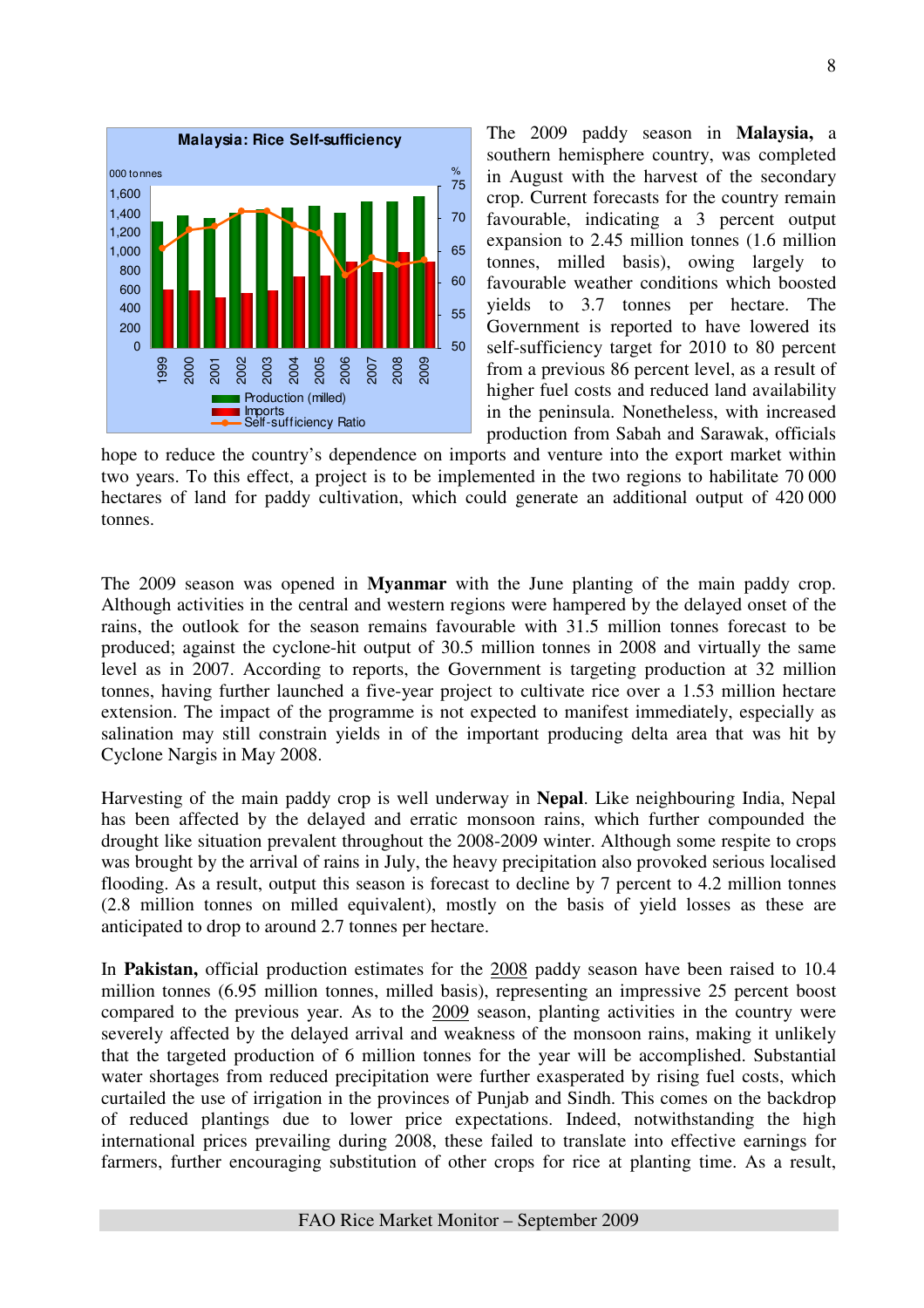prospects for production in the 2009 season have been lowered to 8.9 million tonnes (5.95 million tonnes, milled basis), a 14 percent decline from 2008's excellent outcome. Government market interventions, which were usually minimal as far as rice is concerned, have intensified since the 2008 price surge. Recently, the Ministry of Agriculture has proposed a revision to the country's paddy procurement policy. Under the framework currently reviewed, state enterprises would be allowed to purchase supplies through open market sales and only if local prices fell below a reference level. To these effects, in August the Ministry proposed new reference prices for the 2009-2010 crop, given on a 40 kilo bag basis, at Rupee 1 250 (USD 380 per tonne) for Super Basmati paddy, Rupee 1 000 (USD 304 per tonne) for Basmati-385 and Rupee 600 (USD 182 per tonne) for Irri-6 rice. However, producer organisations have voiced strong opposition to the recommended prices as these stand Rupee 250 below those established for the 2008 super Basmati and Basmati crops and Rupee 100 in the case of Irri paddy. The framework remains to be approved by the cabinet's Economic and Economic Co-ordination Committee (ECC).

The production outlook for the **Philippines'** main crop, planted in July, remains favourable. According to forecasts released by the Department of Agriculture, the area under paddy is set to expand by 2.9 percent to 2.66 million hectares, as abundant precipitation during planting time encouraged increased coverage. With anticipated yield gains in the order of 1 percent, total production for this season's main crop is expected at 10.07 million tonnes, up 3.9 percent from last year's level. For the full 2009 season, paddy production is forecast to expand by 2.5 percent to 17.5 million tonnes (11.5 million tonnes, milled basis), against the 17.0 million tonnes produced in 2008. However, this favourable outlook might be comprised by the development of an El Niño which is normally associated with drought in the region. On the order hand, to compensate for damages caused by the passage of tropical storms in the first half of the year, which affected mainly the region of Bicol, the Government is to implement a subsidised crop insurance scheme. Under the programme, up to 15 000 hectares of paddy planted between 1 August and 15 September in the region are to be insured against damages caused by typhoons and heavy rainfall, with beneficiaries also eligible to a 50 percent subsidy on the purchase of seeds.



In **Sri Lanka,** the 2009 season is coming to a close with the September harvest of the Yala crop. According to official forecasts, production of this secondary crop may fall to 1.32 million tonnes, or 25 percent less than last year, as delayed arrival of rains and water shortages impaired plantings. Added to the main Maha crop, it would result in an overall 2009 production forecast of 3.7 million tonnes (2.5 million tonnes, milled basis), 6 percent short of the 2008 bumper harvest of 3.9 million tonnes but still the second highest performance on record. Meanwhile, in light of the prevailing high domestic prices, the Government has confirmed the maintenance of the price control measures introduced in

April 2008, which require rice to be marketed at less than LKR 100 (USD 0.87) per kilo. To keep prices in check, it also approved in September the sale of 15 000 tonnes from a 44 000 tonne stockpile of Maha rice held by the Paddy Marketing Board at LKR 0.33 per kilo via open markets (USD 287 per tonne).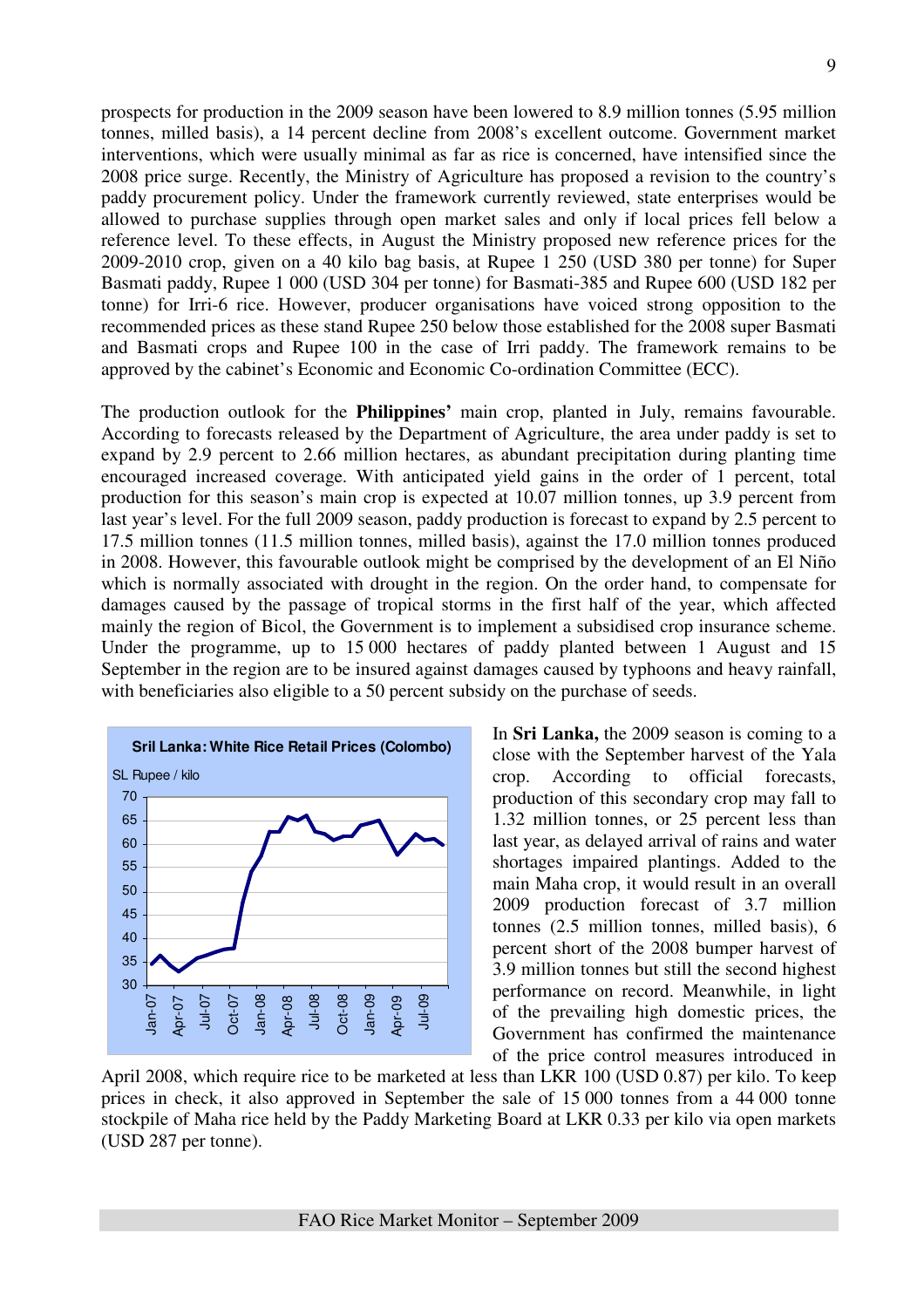Planting of the main 2009 crop in **Thailand** has been completed in all regions, except in the South where sowing normally comes to a close in November. The pattern of the monsoon has been favourable so far, with most areas of the country receiving normal rainfall. Nonetheless, current FAO forecast for the season point to a slight contraction of production to 31.1 million tonnes (20.6 million tonnes, milled basis), against the 31.4 million tonnes harvested in 2008, on account of a 1 percent retrenchment of plantings.

**Thai** paddy producers benefited from high prices for most of the year under the Government rice pledging programme, which is reported to have absorbed over 11 million tonnes of paddy rice (7 million tonnes, milled basis) over the full 2009 season, 6 million tonnes of which from the main 2008 crop. Even though the 2008 secondary crop purchasing round closed on 31 July 2009, with 5.1 million tonnes of paddy already pledged, it was reopened on 9 September until the end of the month, with provision to cover up to an additional 450 000 tonnes in 43 provinces. 2008 is to be the last season the government uses the rice pledging scheme to support producer prices. As of 1 October 2009, the scheme will be replaced by a "price guarantee programme", also referred to as a "rice price insurance scheme", in time to cover the main 2009 crop soon to be harvested. Under the new guarantee programme, which is to be administered by the Bank of Agriculture and Agricultural Cooperatives (BAAC), farmers will be compensated for the difference between the minimum guaranteed price (insured price) and a benchmark derived from prevailing market prices, subject to a quantity sale limit of 25 tonnes per household. The guaranteed prices, recommended by the National Rice Policy Committee, are to cover production costs plus a 40 percent profit margin. For the 2009 main crop, they were proposed to be set at Baht 10 000 (USD 295) per tonne of white rice paddy; Bath 15 300 (USD 451) per tonne of Hom Mali rice; Baht 14 300 (USD 421) per tonne of fragrant rice and; and Baht 9 500 (USD 280) per tonne of glutinous paddy rice. With the new programme, the government expects to be relieved from the obligation to acquire the rice and subsequently store and administer the stocks. At the same time, it would ensure producers receive a minimum income per tonne, without causing them to translate into uncompetitive export prices.

In **Viet Nam**, harvesting of the summer-autumn paddy crop is underway. In spite of difficulties arising from heavy rainfall in the Mekong Delta, which hampered gathering activities in August, the 2009 season outlook remains favourable. In fact, owing to slight expansion in area, production is forecast at 39.0 million tonnes, slightly above the 38.6 million tonnes harvested in 2008. Reacting to a fall in market prices, in August the Vietnam Food Association launched a procurement campaign to purchase 400 000 tonnes from farmers in the Mekong Delta, at Dong 3 800 (USD 0.22) per kilo. The campaign, extended twice since its inception to cover 1.5 million tonnes by November, is part of a Government plan to purchase 2 million tonnes from the season's crop for the export market, in an effort to stabilise paddy prices and ensure a 30 percent profit margin to farmers.

# **B. AFRICA**

#### **Paddy production in Africa anticipated to remain close to the 2008 exceptionally high level in 2009 despite less favourable growing conditions**

Most countries in Southern Africa have already closed their 2009 paddy season, with generally positive results, while countries in Western Africa have completed planting the main season crops with the arrival of the July rains and are now preparing for the coming harvest, in October. Since the start of the season, several countries in the sub-region have endured erratic climatic conditions, as a delayed onset to the rains was followed by torrential precipitation in August and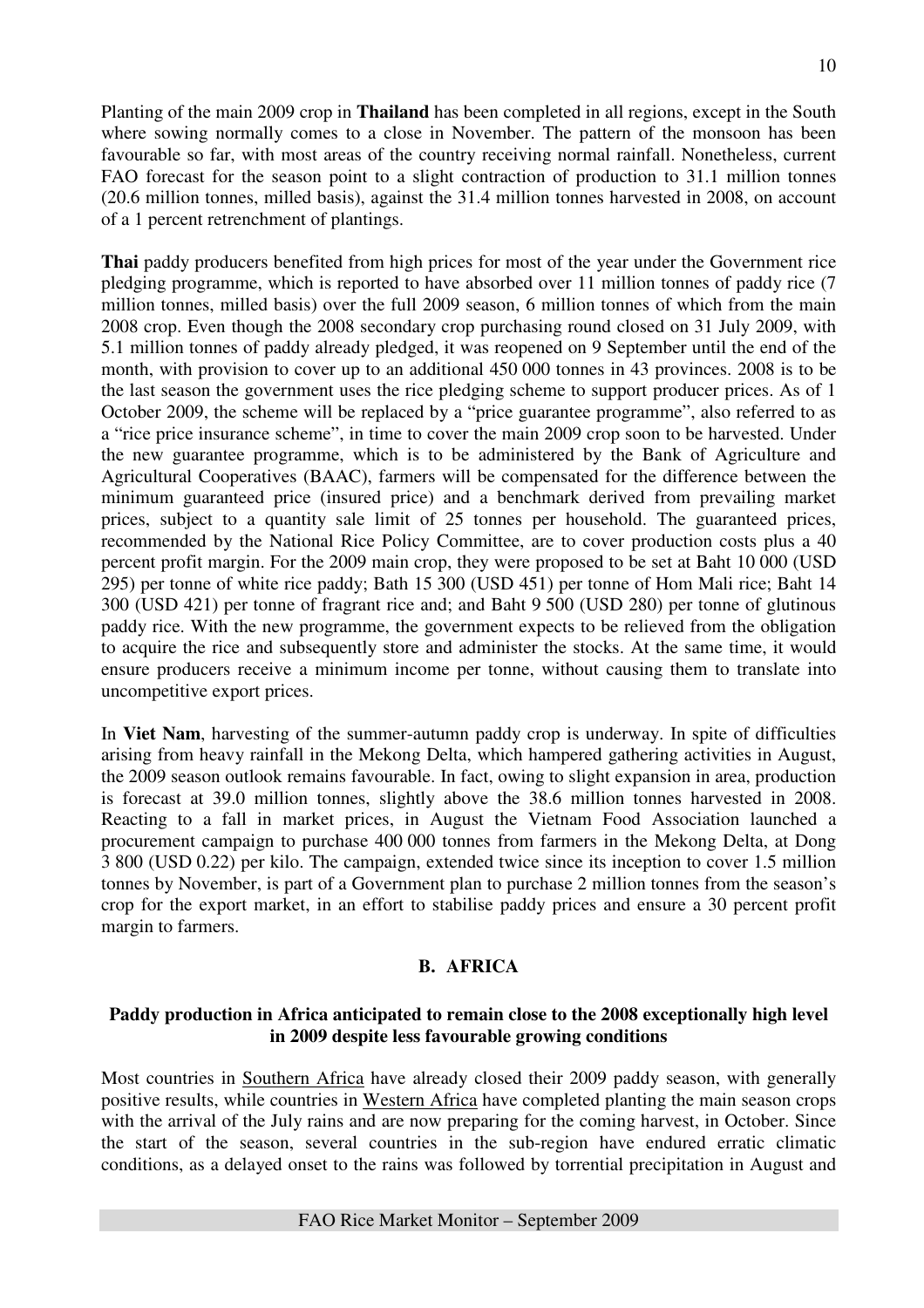September, causing localised flooding and damage to people and infrastructure. Instead, drought conditions have prevailed over much of Eastern Africa, hindering crop development in the subregion. Although, the setbacks are likely to cause crop losses and depress yields, they would come on back of increased investments in the sector this season. As a result, overall paddy production in Africa is forecast in the order of 25.4 million tonnes (16.7 million tonnes, milled basis), virtually unchanged from 2008. Given the excellent outcome of the 2008 season, which saw production in the region jump by 16 percent to a record, a replication of the same turn out over 2009 would no doubt constitute an excellent achievement for the sector in the region.



In *North Africa*, **Egypt** already started harvesting its 2009 crop. Plantings this season were reported to have fallen, largely in response to a decline in producer prices. The country, which maintains tight regulations over paddy cultivation to reduce pressure on water resources, is anticipated to harvest around 7.0 million tonnes in 2009, down from 7.3 million tonnes (5 million tonnes, milled basis) in 2008. According to official declarations, the Government is seeking to further reduce rice production by encouraging cultivation of alternative crops such as maize in a bid to preserve water supplies. The initiative would also add a 400 000 tonne limit

on volume of rice exported, which hovered around 1 million tonnes between 2005 and 2007.

In *Western Africa,* countries along the Gulf of Guinea have recorded normal to above normal rainfall since the beginning of the rainy season in April-May. However, precipitation deficits lasting through July affected parts of Burkina Faso, Chad, Mali, Niger and Nigeria. While rainfall levels normalised across most of the affected zones by August, the initial precipitation shortfall delayed planting activities in several areas. Furthermore, the first week of September saw heavy rains falling in much of the sub-region, causing extensive damage to infrastructure and crops. Pending more information on their impact, FAO has maintained its forecasts for overall paddy production in the sub-region at 11.5 million tonnes (7.3 million tonnes, milled basis), little changed from 2008. At the country level, paddy production is expected to increase in **Benin**, **Cote d'Ivoire**, **Gambia**, **Ghana, Mali**, **Nigeria, Senegal** and **Togo.** The outlook is less favourable for **Burkina Faso**, **Chad**, **Guinea**, **Liberia**, **Niger** and **Sierra Leone,** where production is now foreseen to fall.

The production outlook for the 2009 paddy season in **Benin** remains favourable, with output anticipated to expand slightly to 100 000 tonnes (60 000 tonnes, milled basis). In support of the country's objective to attain rice self-sufficiency by 2011, a FAO project is to be launched this year to assist in the production of high-quality rice seeds. The project aims to generate 2 200 tonnes of rice seeds per year to help boost paddy production to 300 000 tonnes by 2011.

The 2009 season was opened in **Burkina Faso** under rather unfavourable climatic conditions, as late and irregular rains persisted throughout the May-July planting period. The country is forecast to produce 200 000 tonnes of paddy (132 000 tonnes, milled basis), 15 percent below last year's outstanding harvest of 235 000 tonnes. The anticipated contraction would result from depressed yields, which however are expected to remain in the order of 2.5 million tonnes, well above the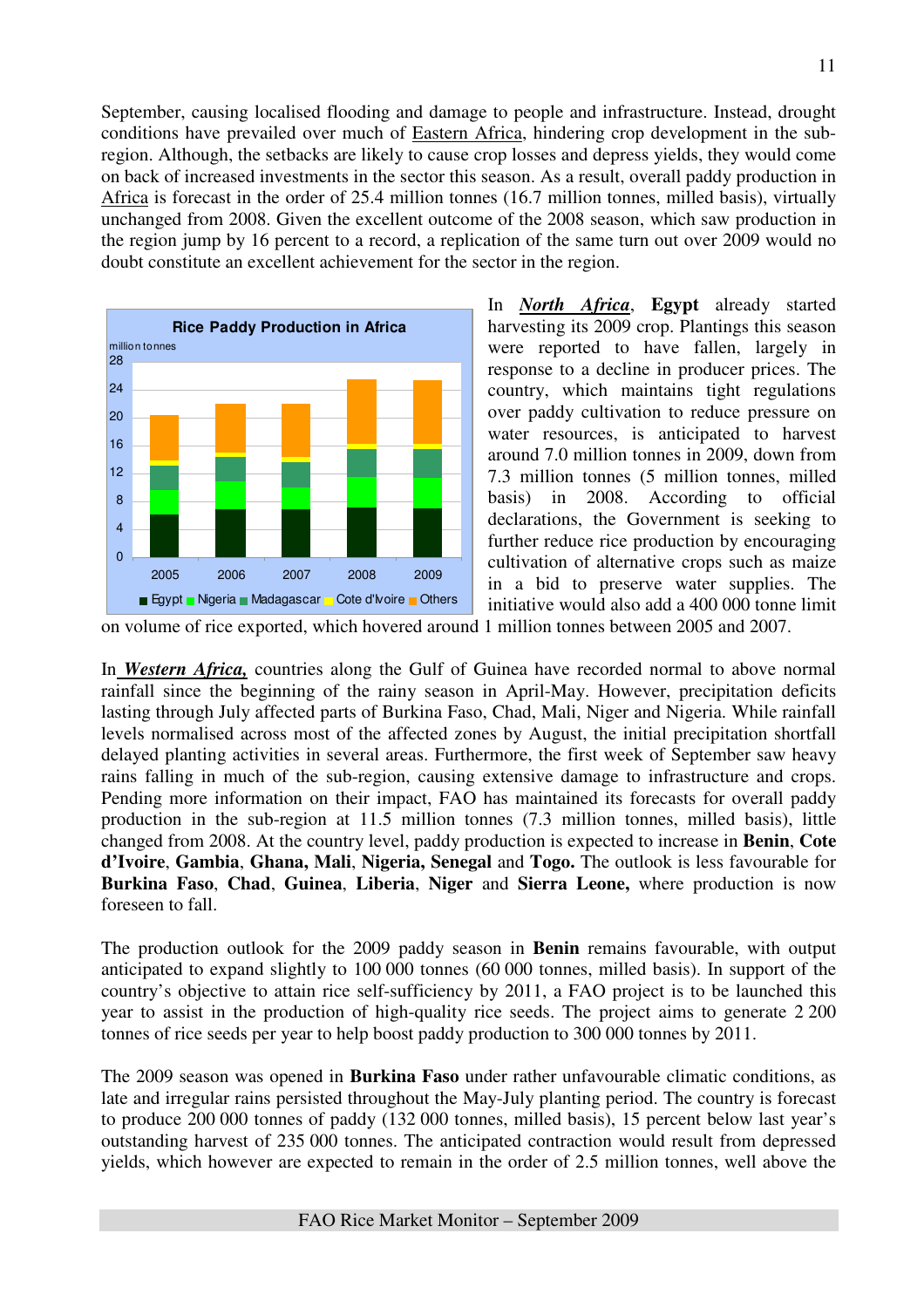five-year average. In order to support the campaign, the Government is reported to have distributed seeds and fertilisers at subsidised prices this year.

In its efforts to achieve rice self-sufficiency, **the Gambia** has launched a four year plan to expand upland paddy coverage by 32 000 hectares, virtually doubling the current area under rice, officially estimated at 34 000 hectares in 2008. In its first year of implementation the plan would have 7 000 hectares of land converted to paddy across five regions, with the aid of the Chinese Province of Taiwan, which has provided 1 260 tonnes of fertilisers for the season's crop. Accordingly, current production prospects for 2009 have been raised to 45 000 tonnes (29 000 tonnes, milled basis), a 17 percent increase from last year.

In **Mali,** poor rainfall, particularly in the northern regions, during the May-June period delayed the planting activities. However, following the normalization of rains in July, the production outlook remains positive, at 1.7 million tonnes (1.16 million tonnes, milled basis), or 6 percent above the 2008 record harvest. Under the Emergency Rice Initiative, the Government has fixed prices of subsidised fertilisers at CFA Franc 12 500 per 50 kilogramme bag (USD 556 per tonne) and seeds at CFA Franc 150 per kilo (USD 0.33). According to reports, the country is being considered, along with Senegal, Sudan and Uganda, ,as a possible destination of a USD 1 billion Saudi investment plan aimed at purchasing 700 000 hectares of farm land with an eye to producing 7 million tonnes of rice in seven year's time.

Erratic climatic conditions have also been experienced in **Nigeria,** where northern regions have been affected by deficient rainfall, while southern parts of the country have endured above average precipitation and floods. In the main paddy producing regions, however, more normal climatic conditions have prevailed, which may lift Nigeria's production by 3 percent to 4.3 million tonnes of paddy (2.6 million tonnes, milled basis). Subsidized distribution of fertilizers in several federal states would also support the production gain.

In *Central Africa*, **Cameroon,** which completed the planting of its main crop in August, is forecast to gather some 88 000 tonne of paddy in 2009 (60 000 tonnes, milled basis), up 1 percent from the previous year. The Government is planning to invest CFA Franc 3 billion (USD 6.6 million) in the sector in order to raise paddy production to 300 000 tonnes in three year's time, more than trebling the current output level. According to reports, the increase would arise from increased use of high-yielding seed varieties, investment in new farms and importation of fertilisers.

In *Eastern Africa,* the **United Republic of Tanzania** finished harvesting the main paddy crop in July, while the off-season crop is to be harvested in November-December. Failure of the annual long rains, following consecutive seasons of inadequate precipitation, and reported limited use of inputs due to high fertiliser prices have marred production prospects this season, with output now set to contract by 3 percent to 1.34 million tonnes (871 000 tonnes, milled basis). In order to boost agricultural production, the Government has increased budget allocations to the sector this year by 30 percent to Shillings 666.9 billion (USD 512 million). Funds are to be used to improve on irrigation and transportation infrastructure, distribution of subsidised fertilisers, seeds and other inputs.

The production outlook remains favourable in **Uganda,** where harvesting activities of the secondary annual crop were completed in July. Continued paddy area expansions are expected to bring production this year to 185 000 tonnes (123 000 tonnes, milled basis), up 3 percent from the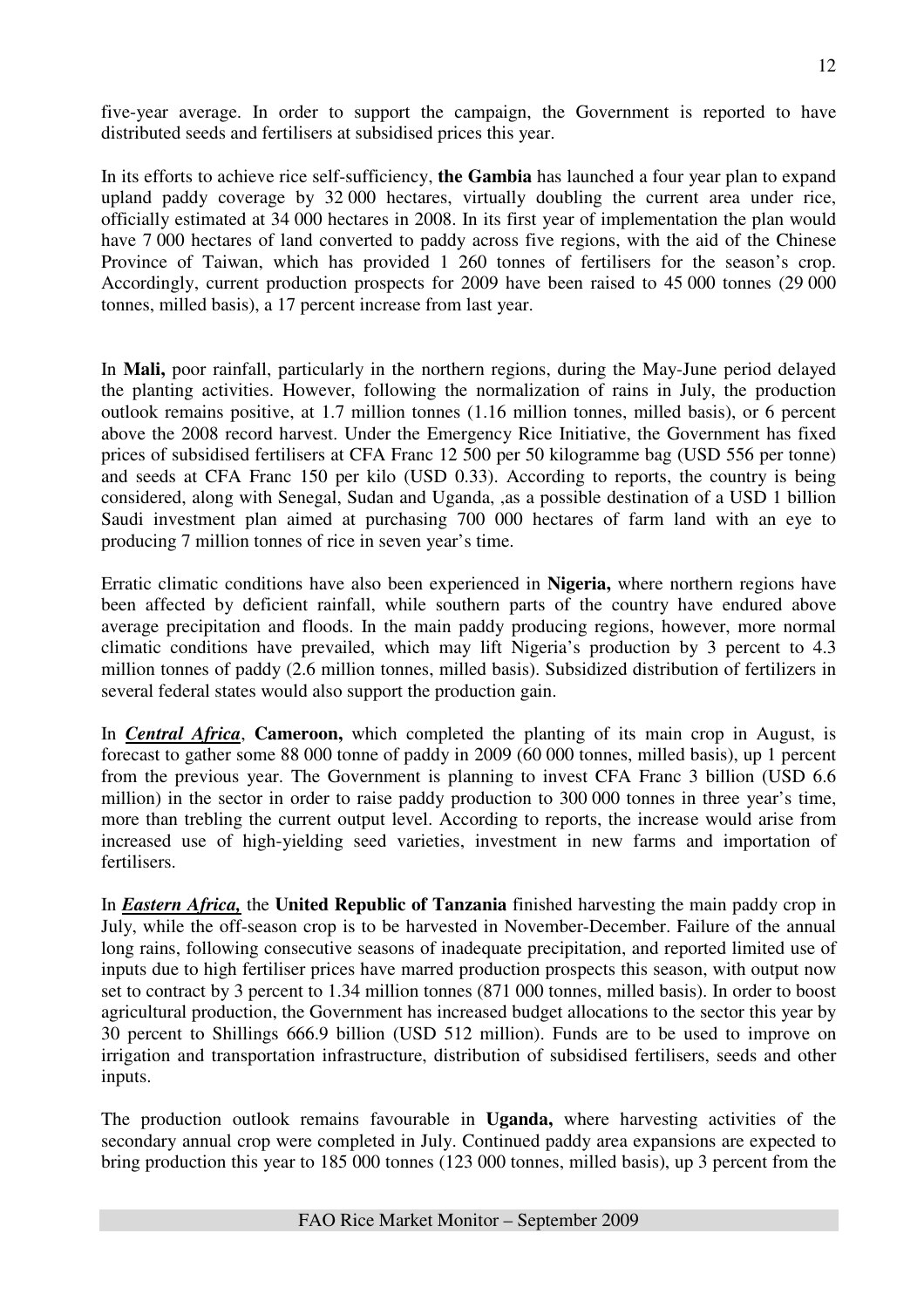previous year. Under a 40 billion Shilling (USD 20 million) investment in irrigation infrastructure, it is hoped that rice production in the eastern Bugiri district will be increased from its current level of 20 000 tonnes to 100 000 tonnes over the next five years.

 In *Southern Africa,* most countries have completed their 2009 season with favourable results, particularly **Mozambique** where paddy output is officially estimated to have reached 260 000 tonnes (173 000 tonnes, milled basis), 37 percent above the 2008 outcome. Similarly, output in **Madagascar,** the second largest rice producer in Africa, is estimated to have grown by 2.4 percent to 4.2 million tonnes, driven by both area yield expansions. Meanwhile, owing to favourable climatic conditions, the paddy harvest in **Zambia** was closed with a near 40 percent boost to 42 000 tonnes (28 000 tonnes, milled basis).

## **C. CENTRAL AMERICA AND THE CARIBBEAN**

#### **2009 production to rise by 5 percent in Central America and the Caribbean**

Most countries in Central America and the Caribbean have begun harvesting this year's first crop. The hurricane season on the Atlantic, which began on  $1<sup>st</sup>$  June, has had a mild start this year. Although the most active hurricane period, due in August-October, is still to come, experts have foreseen it would be mitigated by the occurrence of an El Nino phenomenon. As such, the US National Oceanic and Atmospheric Administration (NOAA) predicts a 90 percent likelihood of a normal to below-normal hurricane season. Accordingly and given an increased area, the 2009 season production outlook for the sub-region remains favourable, with 2.7 million tonnes of paddy forecast to be produced (1.8 million tonnes, milled basis), up 5 percent from 2008.

The 2009 paddy output in **Costa Rica** is projected to remain steady and in the order of 245 000 tonnes (164 000 tonnes, milled basis). The country's National Rice Corporation (CONARROZ) has recently underlined a new policy framework under which it would aim to have national production cover 80 percent of rice requirements.

Production prospects are positive for **Cuba**, mostly as a reflection of greater plantings. According to the latest statistics released by the National Statistics Office, production in 2008 reached 436 000 tonnes, little changed from the previous year, despite the passage of hurricanes. Assuming a return to normal yields, production in 2009 is forecast at 500 000 tonnes (334 000 tonnes, milled basis), a

15 percent gain from last year. The expansion is consistent with the Government's intentions, outlined earlier this year, to raise the area under rice by 50 percent to diminish the country's dependence on imports. According to the plan, USD 500 million are to be invested in equipment and machinery with an eye to extending paddy plantings by 2013 to 250 000 hectares, which compares to 155 500 hectares in 2008.

Paddy production in the **Dominican Republic** is officially forecast to expand by 3 percent to 788 000 tonnes (520 000 tonnes, milled basis). In July, the Government allocated 50 million pesos (USD 1.4 million) in support of the rice sector through the Programa Nacional de Pignoraciones that it has implemented since 2004. Under the state financed scheme which aims to maintain price stability during surplus harvests, millers are encouraged to store volumes bought from farmers in state granaries for later release into the market.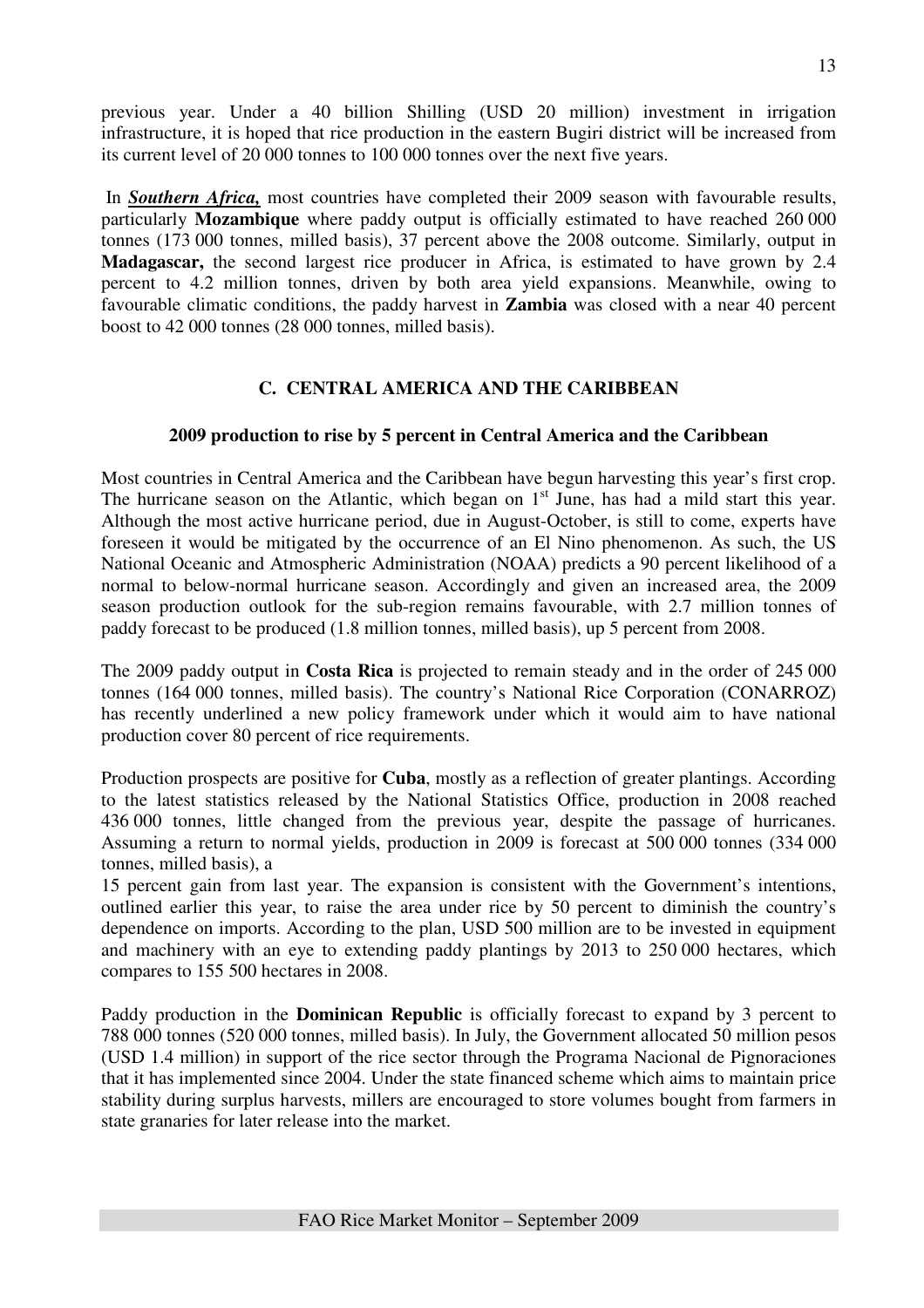**El Salvador** completed the planting of the main 2009 paddy crop in July. Current official forecasts point to a paddy output of 41 000 tonnes (27 000 tonnes, milled basis) in 2009, 15 percent above the 35 640 tonnes officially harvested in 2008. Although still short of the relatively high levels gathered in 2000 and 2001, the sector appears to be recovering from the stagnation it went through between 2002 and 2007.

Prospects are also positive in **Mexico** and in **Panama** where output is anticipated in the order of 330 000 tonnes and 315 000 tonnes, respectively.

## **D. SOUTH AMERICA**

## **After a positive 2009 season performance, attention is turning to the potential effects of El Niño on the 2010 coming season**



Most countries in South America have already concluded the 2009 rice season, which was generally favourable, although a few countries sustained output declines in the wake of adverse climatic conditions. The FAO production outlook for the region remains largely unchanged at 24.8 million tonnes of paddy (16.6 million tonnes, milled basis), up 4 percent from 2008, reflecting positive results in **Bolivia, Brazil, Chile**, **Colombia, Peru and Venezuela** which largely compensated for a contraction in **Argentina, Guyana** and **Uruguay.** Meanwhile, the 2010 season is about to commence as planting activities for the main crop are about to be launched, with a

prospect of a recurring El Niño weighting on the sector. The phenomenon is often associated with an above normal precipitation in the region, which could facilitate an expansion of the area planted to rice. At the time, the event also reduces the exposure of plants to light and sunshine, with negative effects on yields. Thus, it is rather difficult at the time of the year to predict the implications that an El Nino occurrence could have on the 2010 paddy season.

In **Argentina,** the 2009 season came to a close with unfavourable results. In fact, deficient rainfall led to an estimated loss of 11 650 hectares, or 6 percent of the area planted, while also depressing yields by 7 percent. Increased coverage, nonetheless, helped offset part of these losses and total production fell by only 2 percent from the previous year to 1.22 million tonnes (830 000 tonnes, milled basis). With the upcoming 2010 season about to start, the early production prospects are rather subdued, as below average precipitation has reduced the availability of water in reservoirs, which may influence planting decisions negatively.

The 2009 season ended positively in **Bolivia.** Owing to a 13 percent expansion in plantings and favourable climatic conditions, the country is set to gather 457 000 tonnes of paddy (314 000 tonnes, milled basis), up 20 percent from 2008 and the highest level since 2005. However, because of the bumper harvest, domestic prices have undergone steep falls in recent months. To help farmers, direct sale of rice and sugar by small-holder organisations to the country's armed forces and the national police has been allowed. In addition, an August decree has outlined a new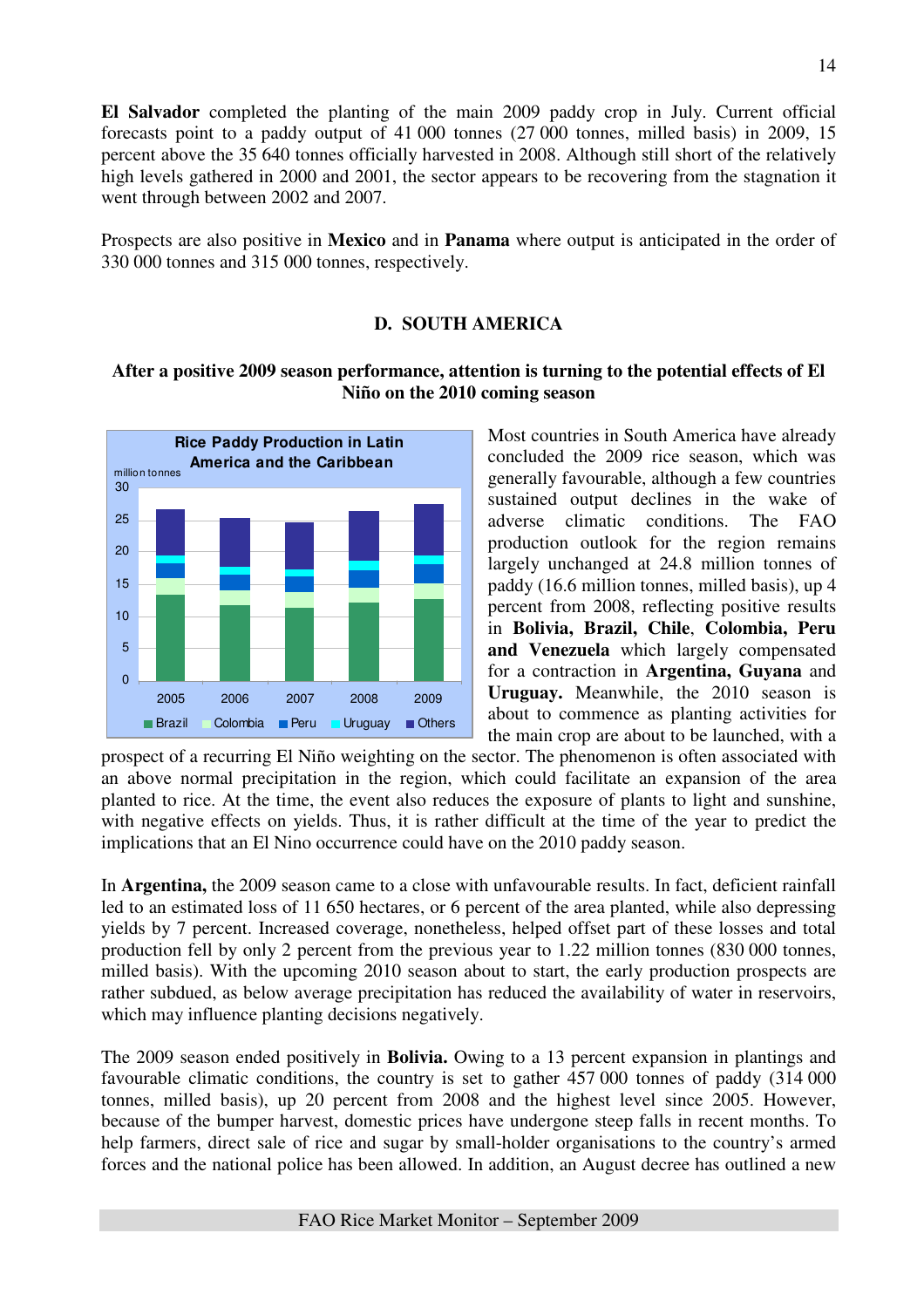agricultural subsidy programme intended to support small and medium scale producers and indigenous communities, while providing food items to the greater population at affordable prices. The Decree requires the public food enterprise "Empresa de Apoyo a la Producción de Alimentos" (EMAPA) to procure food items at prices up to 15 percent above those established in collection centres; or a price equivalent to production costs plus a 15 percent profit mark-up should those be inadequate. EMAPA is also entrusted with the task to market these items on the basis of the costs faced by the enterprise and up to 10 percent below market prices as assessed by monthly city-wide statistics.

Since the release of the previous issue of the RMM, the Ministry of Agriculture of **Brazil** has slightly lowered the country's rice production estimates for the 2009 season. According to CONAB's  $12^{th}$  crop progress survey, paddy output in the country is to rise by 4.7 percent to 12.64 million tonnes (8.5 million tonnes), as, on top of a 1.2 percent increase in coverage, crops benefited from good weather during most of their growth period. With planting of the 2010 season due to start in November, the recurrence of an El Niño, which is expected to result in aboveaverage precipitation in the coming months, may raise the availability of water in reservoirs, thereby encouraging farmers to extend the area under rice. However, no information on planting intentions in the coming season has yet been released by CONAB. Meanwhile, with June launch of the 2009/2010 Agriculture and Livestock Plan, the government announced the budgetary expenditure on the agriculture sector would be raised by 37 percent to Reais 107.54 billion (USD 58.8 billion), Reais 92.5 billion of which to support commercial farming and Reais 15 billion for family-based agriculture. In addition to boosting funds for the subsidised credit scheme, rural insurance and investment in infrastructure, the plan envisages higher minimum support prices for commodities supported by the programme. In the case of rice, as of January 2010, minimum support prices are to be increased on average by 20 percent to Reais 18.90 per 50 kilogramme bag (USD 207 per tonne), up from Reais 15.74 (USD 172 per tonne) throughout the 2009 season.

|                                     | <b>Regions and States</b>                                                                |              | 2008/2009     |               | 2009/2010     |               |  |
|-------------------------------------|------------------------------------------------------------------------------------------|--------------|---------------|---------------|---------------|---------------|--|
| <b>Commodity</b>                    |                                                                                          | <b>Type</b>  | <b>BRL/MT</b> | <b>USD/MT</b> | <b>BRL/MT</b> | <b>USD/MT</b> |  |
|                                     | Southern region (except Paraná)                                                          |              | 516           | 282           | 516           | 282           |  |
| Fine long grain<br>rice in the husk | Southeast, Northeast, Centre<br>West regions (excepting Mato<br>Grosso) and Paraná State | Type 1-58/10 | 516           | 282           | 516           | 282           |  |
|                                     | Northern Region and Mato<br>Grosso                                                       |              | 425           | 233           | 470           | 257           |  |
|                                     | Southern region (except Paraná)                                                          |              | 315           | 172           | 378           | 207           |  |
| Long grain rice<br>in husk          | Southeast, Northeast, Centre<br>West regions (excepting Mato<br>Grosso) and Paraná State | Type 2-55/13 | 315           | 172           | 315           | 172           |  |
|                                     | Northern Region and Mato<br>Grosso                                                       |              | 269           | 147           | 361           | 198           |  |

|  |  | Brazil: Paddy Minimum Support Prices in 2008/09 and 2009/10 |  |
|--|--|-------------------------------------------------------------|--|
|  |  |                                                             |  |

The 2009 paddy season was also closed with positive results in **Chile**, as, based on official statistics, production rose by 5 percent to 127 300 tonnes (85 700 tonnes, milled basis). The increase was driven by a 13 percent expansion in plantings, as yields were down 7 percent to 5.4 tonnes per hectare. As to the 2010 season, planting activities are to be launched in October. The seasonal outlook for next year points to another favourable campaign, as, according to a June survey of planting intentions, the area under rice may expand to close to 25 000 hectares.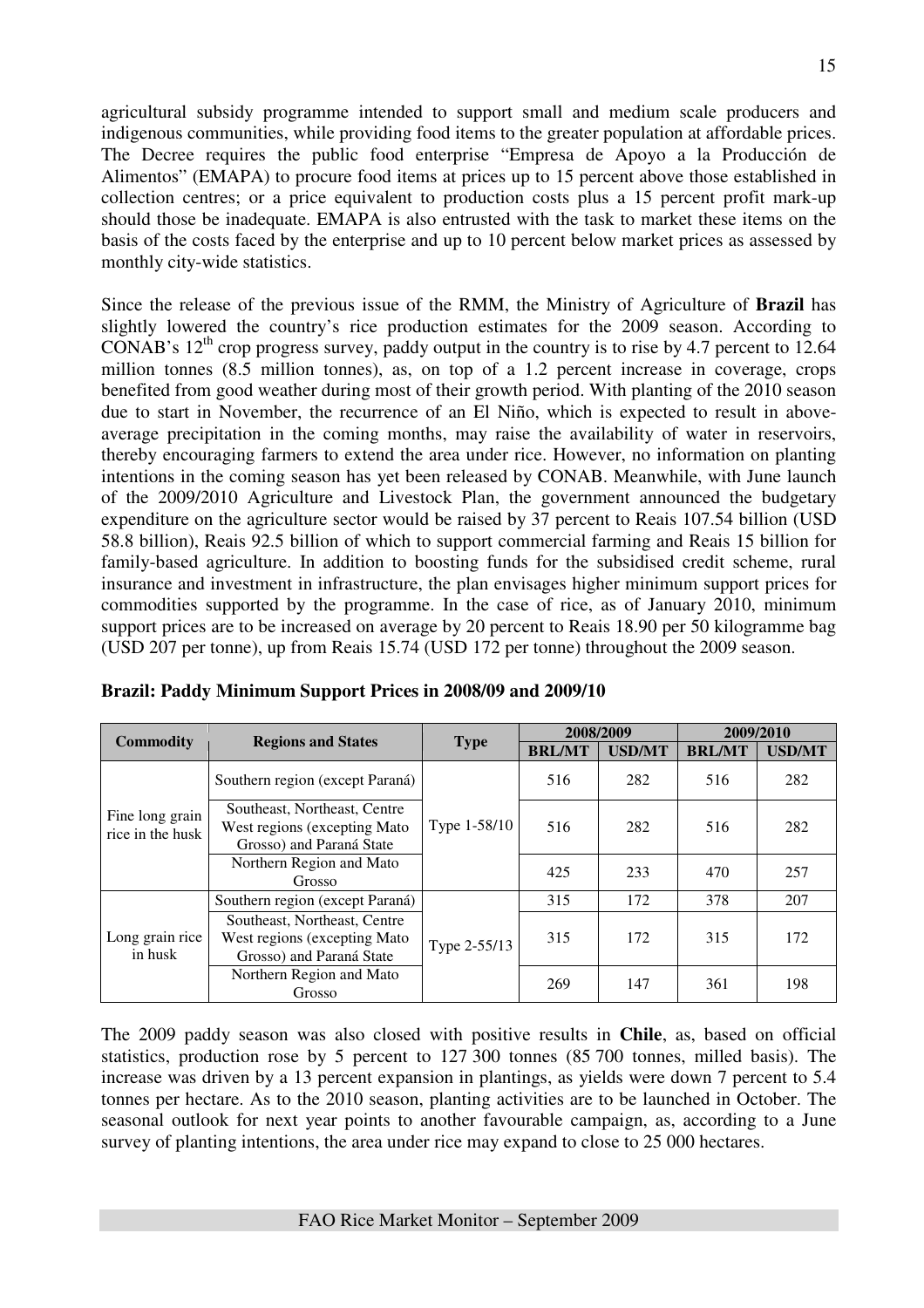In **Colombia,** harvesting of the main 2009 summer crop was completed in August, but gathering of the secondary crop will not be due until early next year. Based on preliminary forecast, the country is set to reap 2.6 million tonnes (1.8 million tonnes, milled basis), 10 percent more than last year. The increase reflects an expansion of the area, fostered by high prices in 2008 and early 2009. However, the arrival of the bumper harvest on local markets in recent months has already led to sharp drops in prices, a situation, which according to the sector, has been further compounded by large inflows of rice from neighbouring countries. In response and in order to prevent producer incomes from deteriorating, the Government re-introduced in July a storage incentive scheme, which is to cover up to 415 000 tonnes of paddy. Under the scheme, producers and buyers are to receive a monthly retribution of Pesos 20 000 (USD 10) per tonne of dry paddy or milled equivalent kept in store, effective from 31 July to 31 October. The resolution requires the transactions to be registered in the National Agriculture Exchange and also establishes the minimum price level that must be paid to growers to benefit from the scheme in accordance to reference areas. The minimum price level varied from Pesos 740 000 (USD 370) per tonne in Yopal and Aguazul to Pesos 760 000 (USD 381) per tonne in Villavicencio, Arauca, Guaviare and Vichada.

Rice growing was a particularly remunerative activity in **Peru** in 2007 and 2008, which prompted an expansion in the area coverage in the previous and current seasons. Notwithstanding efforts by the government to restrict plantings in the coastal areas amidst concerns over water availability, particularly large expansions were witnessed in the regions of Lambayaque, Piura and San Martin, where farmers are reported to have switched to rice from other crops such as maize. As a result, production in 2009 is now set to reach a record 2.9 million tonnes, 4.5 percent more than in 2008.

Rice production in **Uruguay** was strongly affected by adverse weather at the beginning of the 2009 season, as drought conditions and the ensuing reduction of water availability for irrigation constrained plantings by some 5 percent to 160 000 hectares. Later during the season, however, a resumption of the rains allowed yields to be boosted to a record 8.03 tonnes per hectare. As a result, the latest official estimates point to a volume of production of 1.29 million tonnes (901 000 tonnes, milled basis), down 3 percent from 2008. With the 2010 season due to start in October, the Government already released some very early forecasts that point to a full recovery of the rice coverage to 2008 levels. If confirmed, this could sustain a production of 1.344 million tonnes in 2010.

In **Venezuela**, the 2009 season will close with the September-October harvest of summer crops. Expanded plantings and increased productivity look set to allow for a 3 percent boost of output to 1.4 million tonnes (984 000 tonnes, milled basis). Meanwhile, planting activities for the 2010 winter crop are to be launched in October. In preparation for the season, minimum prices paid to producers have been set to Bolivares Fuertes 0.925 per kilo of Type A paddy (USD 431 per tonne) and 0.915 per kilo of Type B Paddy (USD 427 per tonne). The Government has also revised the national classification of rice, defining maximum selling prices to consumers based on percentage of brokens. Accordingly, the price for Type I rice (between 1 to 10 percent brokens) has been set at Bolivarers Fuertes 2.82 (USD 1 315 per tonne); for Type II (greater than 10 and 18 percent brokens) at 2.71 and (USD 1 264 per tonne); and at Bolivares Fuertes 2.62 (USD 1 221 per tonne) for Type III rice (greater than 18 and up to 25 percent brokens).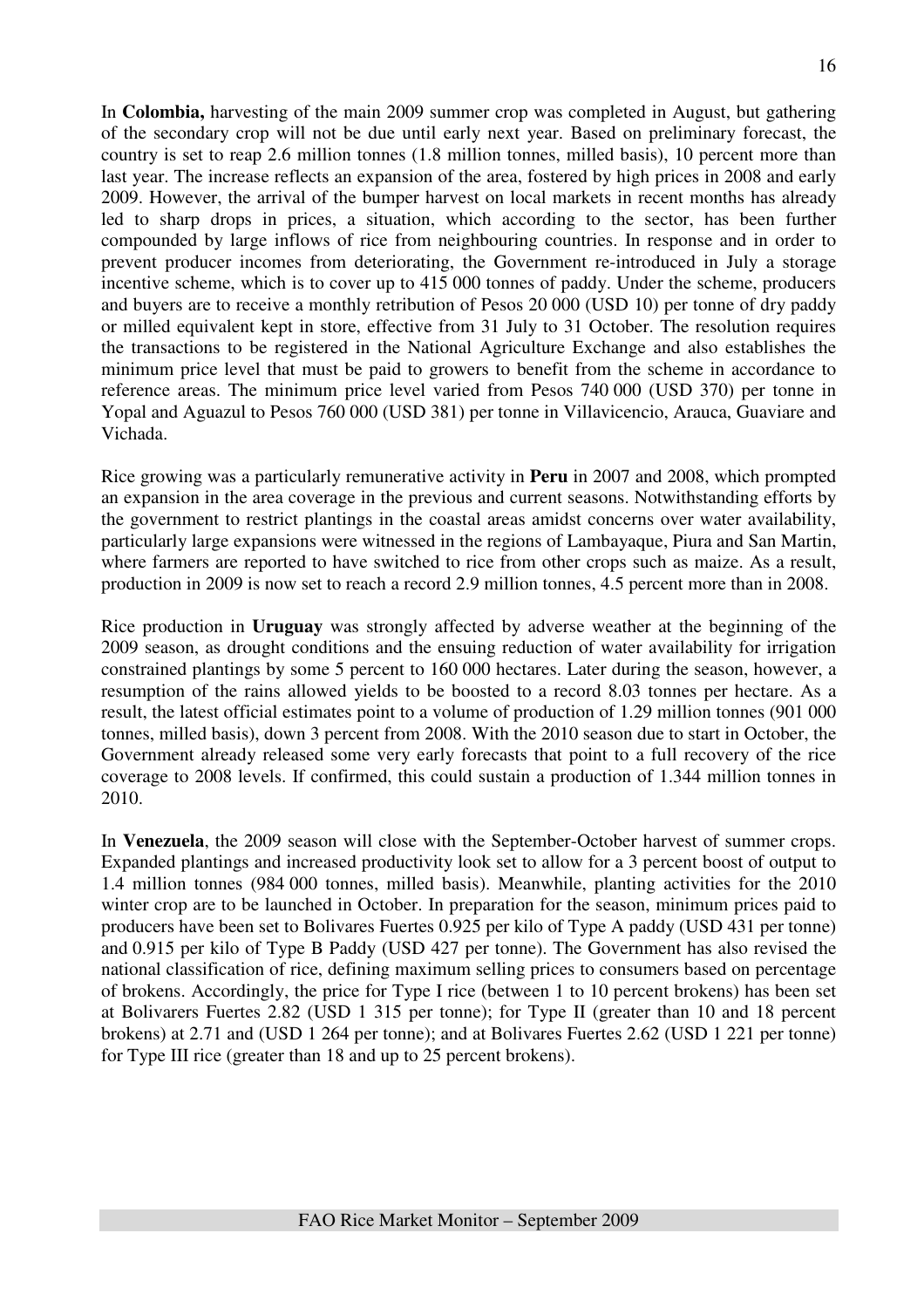## **E. NORTH AMERICA, EUROPE AND OCEANIA**

#### **Favourable 2009 crop prospects in the three regions**

In *North America*, the **United States** started harvesting its 2009 paddy crop in early September. Since the previous issue of the RMM, the USDA has slightly lowered its production forecast for the season to 9.92 million tonnes (6.99 million tonnes on milled basis), which would still outpace production in 2008 by 7 percent. The increase would be driven by an expansion of plantings in all states, excepting Texas and by a 3 percent rise of average productivity to 7.90 tonnes per hectare. The anticipated increase in output would also come from in as much as a 30 percent annual recovery in medium/short grain production, while long-grain rice output is expected to remain unchanged from last year's level.

In *Europe*, the 2009 season is about to come to a close with the September-October harvest of crops. Owing to significant expansion in area coverage and excellent climatic conditions, the current outlook for **EU-27** points to a 12 percent rise to 2.94 million tonnes (2.1 million tonnes, milled basis). Increased plantings have been particularly pronounced in Spain, where they have risen to 119 000 hectares, 24 percent above last year's, while a 7 percent increase in area was also recorded in Italy, the largest producer in region. However, prospects are negative in France, where yield losses are anticipated to depress production by 1 percent to 102 500 tonnes, and in Portugal where deficient rainfall constrained water availability and plantings. Positive results are expected in the other EU producing countries (Bulgaria, Greece, Hungary and Romania). Elsewhere in the region, paddy production in the **Russian Federation** is forecast unchanged from last year and in the order of 740 000 tonnes (494 000, milled basis). For next season, the Government has set a target to increase production by 100 000 tonnes. To achieve that goal, it is to support the sector through a Rouble 32 million (USD 1 million) fund from the 2008 budget to finance a Rouble 5 400 (USD 171) per tonne rice subsidy. This direct price support would come in addition to the use of seasonal import duties to encourage import substitution. Little change is anticipated in the Ukraine, where output is officially forecast to remain in the order of 105 000 tonnes (70 000 tonnes milled basis).

In *Oceania,* the 2009 paddy season was closed in **Australia** with a limited output recovery to 66 000 tonnes (44 000 tonnes, milled basis), up from a historically low of 18 000 tonnes in 2008. The season was characterised by reduced plantings, given restrained water availability for irrigation, and yields depressed by above average temperatures during February. While planting for the 2010 paddy season is set to commence in September, the Australian Bureau of Agricultural and Resource Economics already predicted lingering water constraints, which may again restrict plantings next season around 8 000 hectares. On the basis of this forecast, the Bureau anticipates paddy production to rise only marginally to 68 000 tonnes. In the region, the **Fiji Islands** is estimated to have harvested 16 000 tonnes (11 000 tonnes, milled basis) in 2009. The country is reported to have earmarked USD 150 000 to the rehabilitation of irrigation infrastructure in the Northern Division, after high rice prices fostered interest in rice cultivation.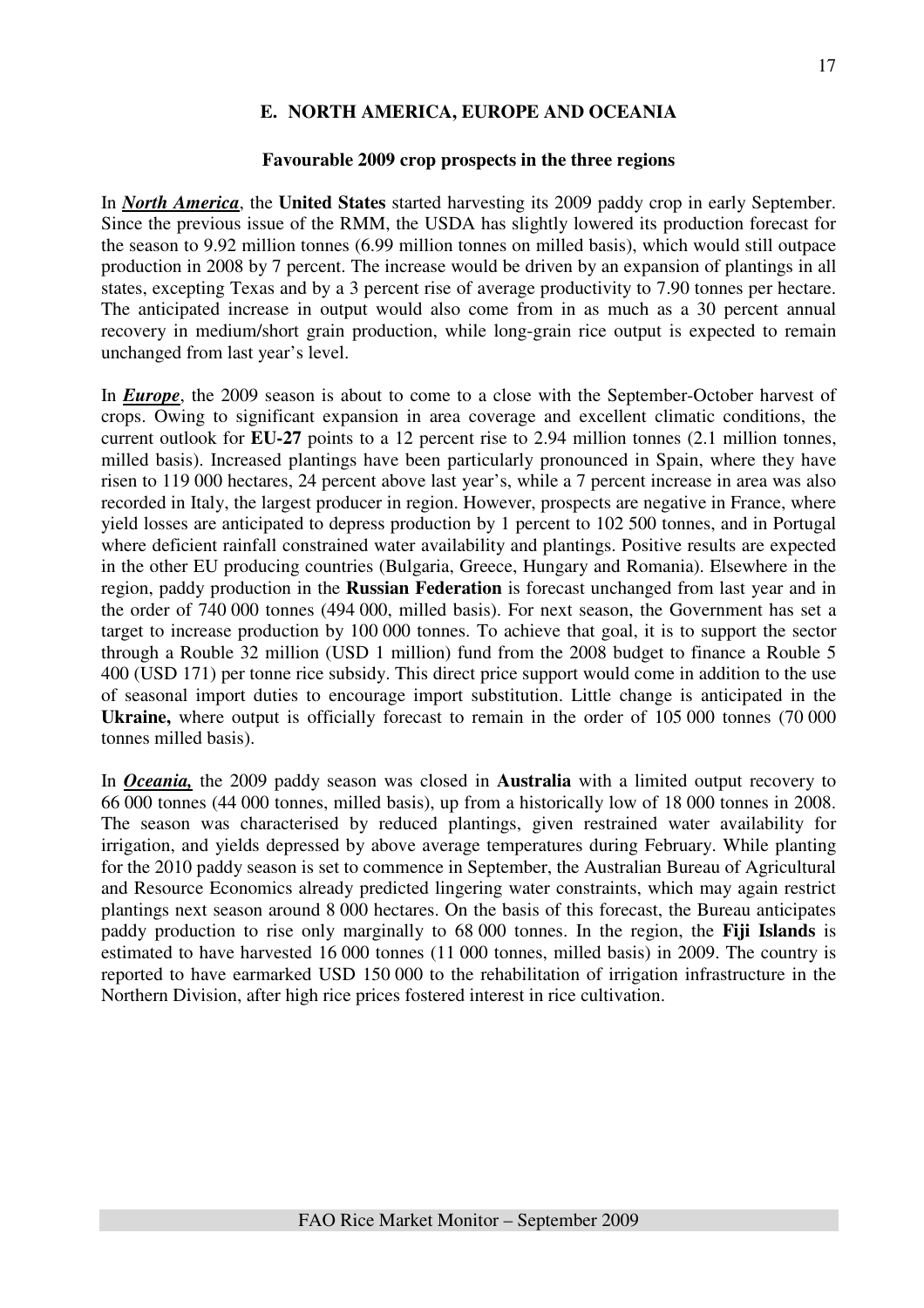# **II. INTERNATIONAL TRADE IN RICE**

#### **A. TRADE IN 2009**

#### **Global rice trade to increase in 2009 but well short of 2007 record level**

Since the release of the previous issue of the RMM, FAO has lowered its forecast of global rice trade in calendar year 2009 to 30.7 million tonnes, which is some 300 000 tonnes less than previously foreseen. This new outlook for trade in 2009 takes account of a continued weak import demand, partly explained by the relatively good production results achieved in 2008. It also mirrors the effect of policies in place in some major exporting countries, which have caused artificial tightness of supplies on the world rice market and kept world prices firm both relative to 2007 levels and to the prices of other major cereals, especially wheat.



On the demand side, the adjustment to globally traded volumes would mirror downward revisions in the import forecasts of: **Bolivia** (-10 000 tonnes to 10 000 tonnes), **Burkina Faso** (-17 000 tonnes to 203 000 tonnes), **Cuba** (-100 000 tonnes to 570 000 tonnes), **the Gambia** (-20 000 tonnes to 145 000 tonnes), **Mozambique** (-20 000 tonnes to 360 000 tonnes), **Saudi Arabia** (- 300 000 tonnes to 1 million tonnes), **Senegal** (-50 000 tonnes to 850 000 tonnes) and **the United Arab Emirates** (-100 000 tonnes to 500 000 tonnes); which more than offset upwards revisions to purchases in: **Chinese Province of Taiwan** (+60 000 tonnes to

150 000 tonnes), **Colombia** (+45 000 tonnes to 190 000 tonnes), **Indonesia** (+ 100 000 tonnes to 200 000 tonnes), **Peru** (+50 000 tonnes to 90 000 tonnes) and **Singapore** (+70 000 tonnes to 340 000 tonnes).

On the other hand, the 2009 export forecasts have been raised in **Cambodia** (+200 000 tonnes to 1.5 million tonnes), **Myanmar** (+100 000 tonnes to 800 000 tonnes), **Peru** (+ 20 000 to 30 000 tonnes) **Thailand** (+ 200 000 tonnes to 8.5 million tonnes) and **Viet Nam** (+1.1 million tonnes to 6.5 million tonnes); being instead downgraded in **China mainland** (-200 000 tonnes to 900 000 tonnes), **Egypt** (-200 000 tonnes to 600 000 tonnes), **India** (-1.2 million tonnes to 2.8 million tonnes), **Indonesia** (-20 000 tonnes to 40 000 tonnes) and **Pakistan** (-400 000 tonnes to 2.8 million tonnes).

As a result of these adjustments, the new 2009 trade forecast of 30.7 million tonnes would be only 700 000 tonnes, or 2 percent, above the depressed 2008 volume, and well short of 32.3 million tonne record exchanged in 2007.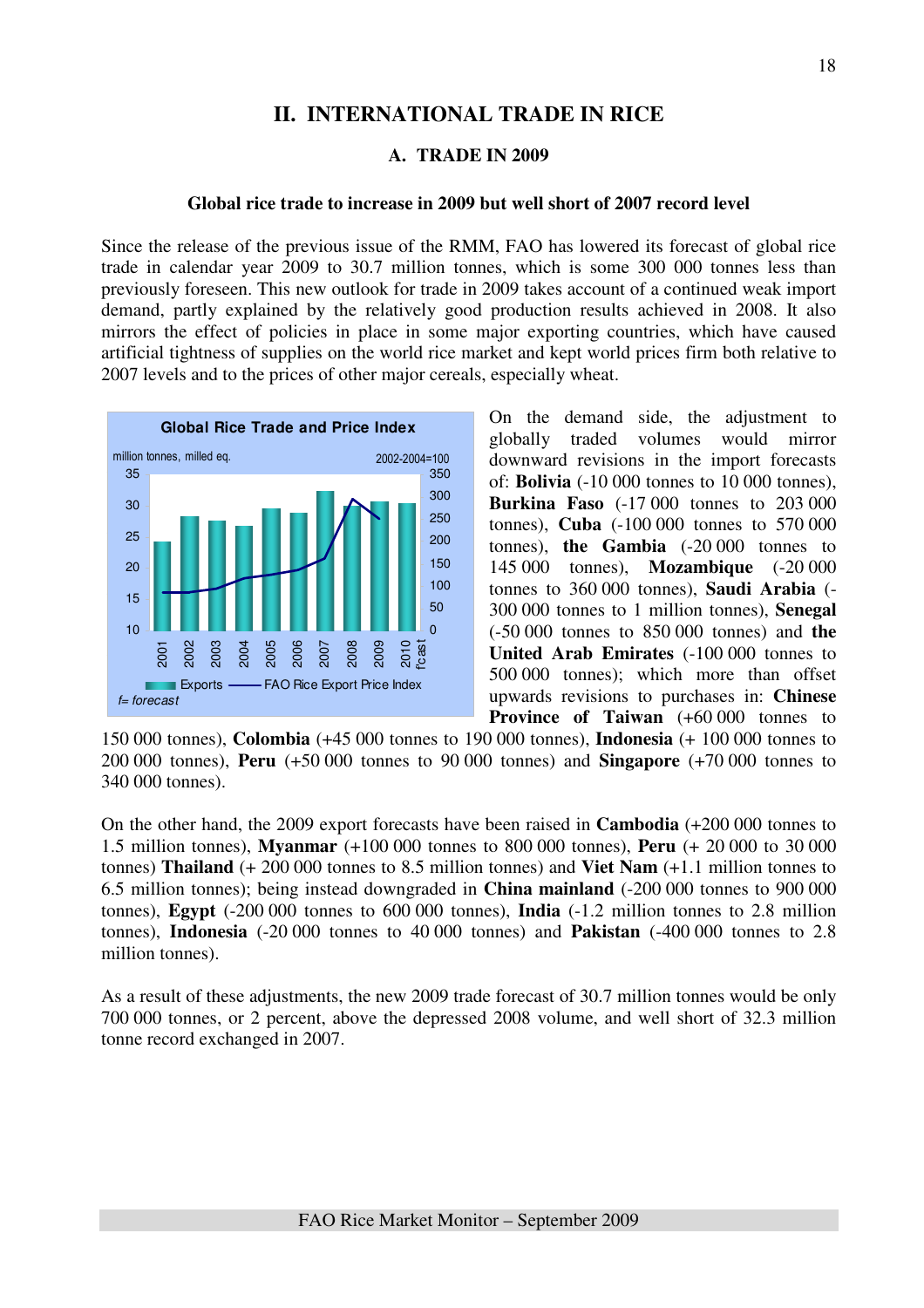## **Imports in 2009**

## **Larger purchases in Europe and Near East countries sustain growth in world imports in 2009**

Reflecting the positive results of world production over the 2008 paddy season, much of which was consumed and traded in 2009, global rice imports this year are anticipated to recover by only 2 percent, or some 740 000 tonnes above the 30.0 million tonnes volume in 2008. The decline of international prices from the 2008 high levels has helped global imports to rebound this year, but such effect was limited as world prices remain high compared to historical levels. Based on current prospects, the largest increase in imports is expected to come from Europe and Near East countries, but rice inflows to Latin America and the Caribbean and Africa are also foreseen to be modestly above those recorded in 2008. Far East countries, on the other hand, are anticipated to cut imports by 10 percent from last year's high.



*Asia* is anticipated to remain the main destination of trade in 2009, accounting for 46 percent of global imports. Countries in the region are forecast to take delivery of 14.2 million tonnes during the calendar year, compared with 14.1 million tonnes in 2008 and 15.6 million tonnes in 2007. The slight rise in 2009 imports is expected to stem from increased deliveries to **Afghanistan, China mainland,** the **Chinese Province of Taiwan,**  the **Islamic Republic of Iran, Iraq, Japan,**  the **Democratic People's Republic of Korea,**  the **Republic of Korea,** the **Philippines, Singapore, Thailand,** the **United Arab Emirates** and **Yemen**. These would more than

offset a decline in imports by **Bangladesh, Indonesia, Malaysia, Sri Lanka** and **Turkey.**

Rice imports to **Bangladesh** are anticipated to hover around 400 000 tonnes in 2009, which would be less than a quarter of the level delivered to the country in 2008. The fall largely reflects the excellent crops harvested over 2008, which have enabled the country to store 1 million tonnes of rice as emergency food reserve and sharply reduced the need for external supplies. In addition, the flow of imports, which are mostly sourced in India, was also disrupted by the recent decision by this country to halt all non-basmati rice exports in the wake of the poor on-going monsoon.

Deliveries to **Indonesia** are forecast in the order of 200 000 tonnes in 2009, implying a 33 percent cut in purchases from a year earlier. Growing concern over the potential impact of drought caused by the El Nino condition had raised concerns as to whether the country would resume international purchases, but there is growing evidence that the government would not rely on imports to build up its reserves, given the large availability of domestically produced rice.

Imports by **Japan** are projected to rise by 17 percent to 700 000 tonnes in 2009, somewhat above the country's WTO import commitment. According to its agreement with the international organization, Japan is to import a minimum of 770 000 tonnes on a husked rice, (equivalent to some 682 000 tonnes of milled rice) and fiscal year (1 April- 31 March) bases. In 2008, the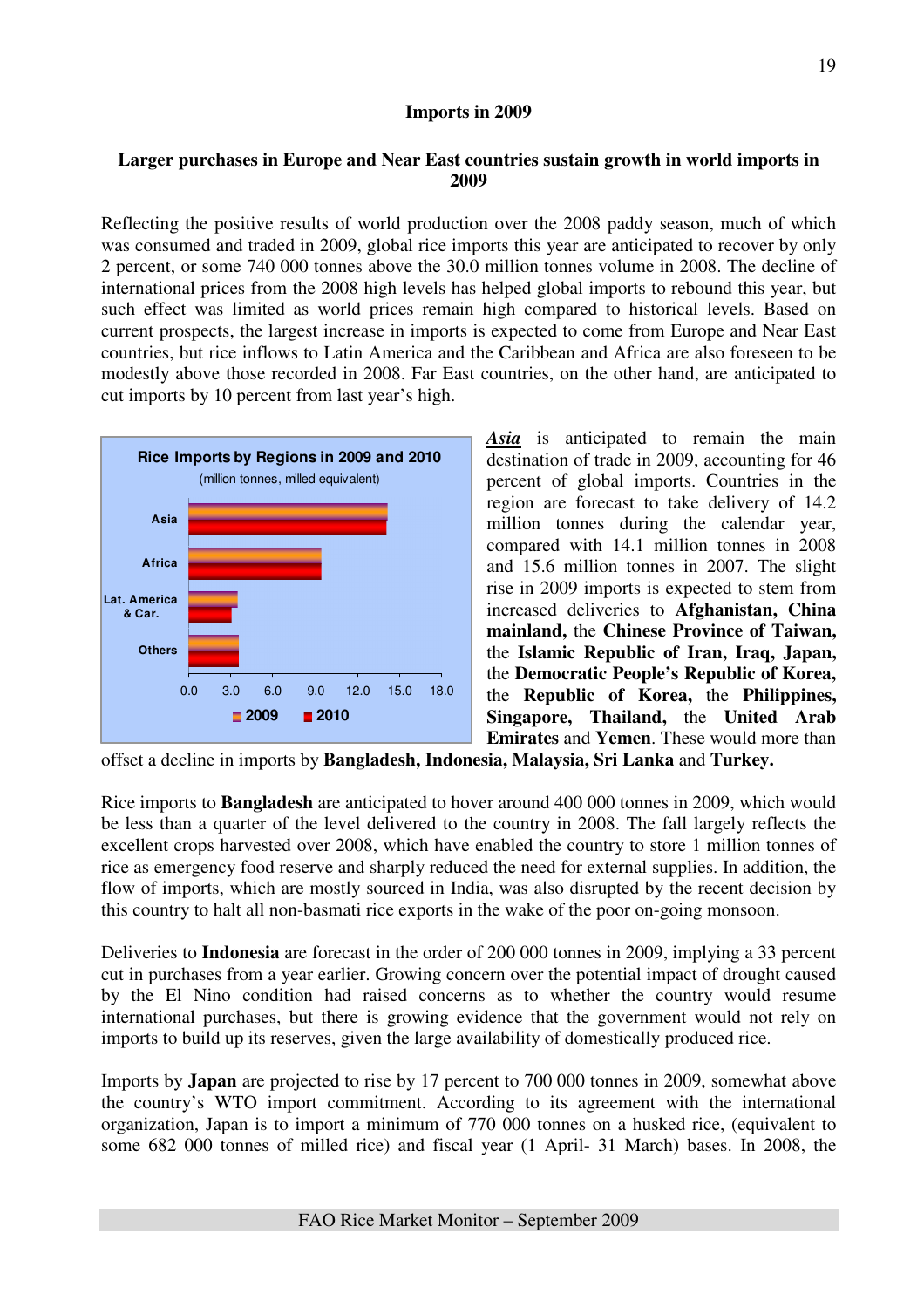country officially purchased 597 000 tonnes, which was short of its WTO obligation, due both to the high prevailing world prices but also to the trade disruption caused by the finding of tainted rice in imports in September 2008. Part of the 2008 import shortfall may have to be covered in 2009.

Based on the "Special Treatment" provision agreed with WTO, imports by the **Republic of Korea** are set to rise by 7 percent to 307 000 tonnes in 2009, up from 287 000 tonnes last year. These imports may add pressure on the domestic market, which is already facing a large surplus following a bumper 2008 paddy crop and falling consumption. This situation has led the government to consider the possibility to replace the current import quota regime with a tariffbased system in January 2010.

Given two consecutive below average harvests, the **Democratic People's Republic of Korea** is projected to step up purchases by 38 percent to 900 000 tonnes. It is unclear, however, whether it would have to purchase the rice on commercial terms, or whether at least part of it can be obtained in the form of food aid.

After harvesting a bumper crop this year, **Malaysia** is anticipated to cut its purchases to 900 000 tonnes, 10 percent below the very high level of imports made in 2008, when the government was striving to raise its stocks to avert shortages.



Deliveries to the **Philippines** during the 2009 calendar year are projected to rise by 3 percent to 2.4 million tonnes in an effort to keep domestic prices in check. Much of these supplies were brought in the first part of the year under government-to-government deals, as the country launched its first rice tender of the year on July 22, awarding the bulk of the 75 000 tonne sale to Thailand and the remainder to Pakistan. Although unconfirmed, an additional agreement with Vietnam would have 400 000 tonnes of rice supplied to the Philippines in exchange for maize. As for the forthcoming implementation of the ASEAN Free Trade Area in January 2010 and the country's obligation to reduce rice import duties,

the Government has announced that it is to invoke a special protocol on the agreement so as to postpone tariff cuts until the end of 2014. Under the "Protocol Regarding the Implementation of the CEPT Scheme Temporary Exclusion List", ASEAN member states are permitted to delay the phase-in of a product into the inclusion list, or even suspend the tariff concessions for a product should implementation of the scheme be considered detrimental. The instrument would, nonetheless, require the soliciting country to compensate those ASEAN members having supply interests. In accordance to these provisions, a proposal for compensatory measures would be in the works with ensuing negotiations to be held between the Philippines and both Thailand and Viet Nam.

Purchases by **Saudi Arabia,** one of the major rice international markets**,** are estimated in the order of 1 million tonnes, unchanged from the previous year. Since December 2007, the government is reported to have granted a subsidy of Saudi riyals 1 000 (USD 267) per tonne on rice imports to mitigate the impact of high international prices on domestic consumers. Over a longer term food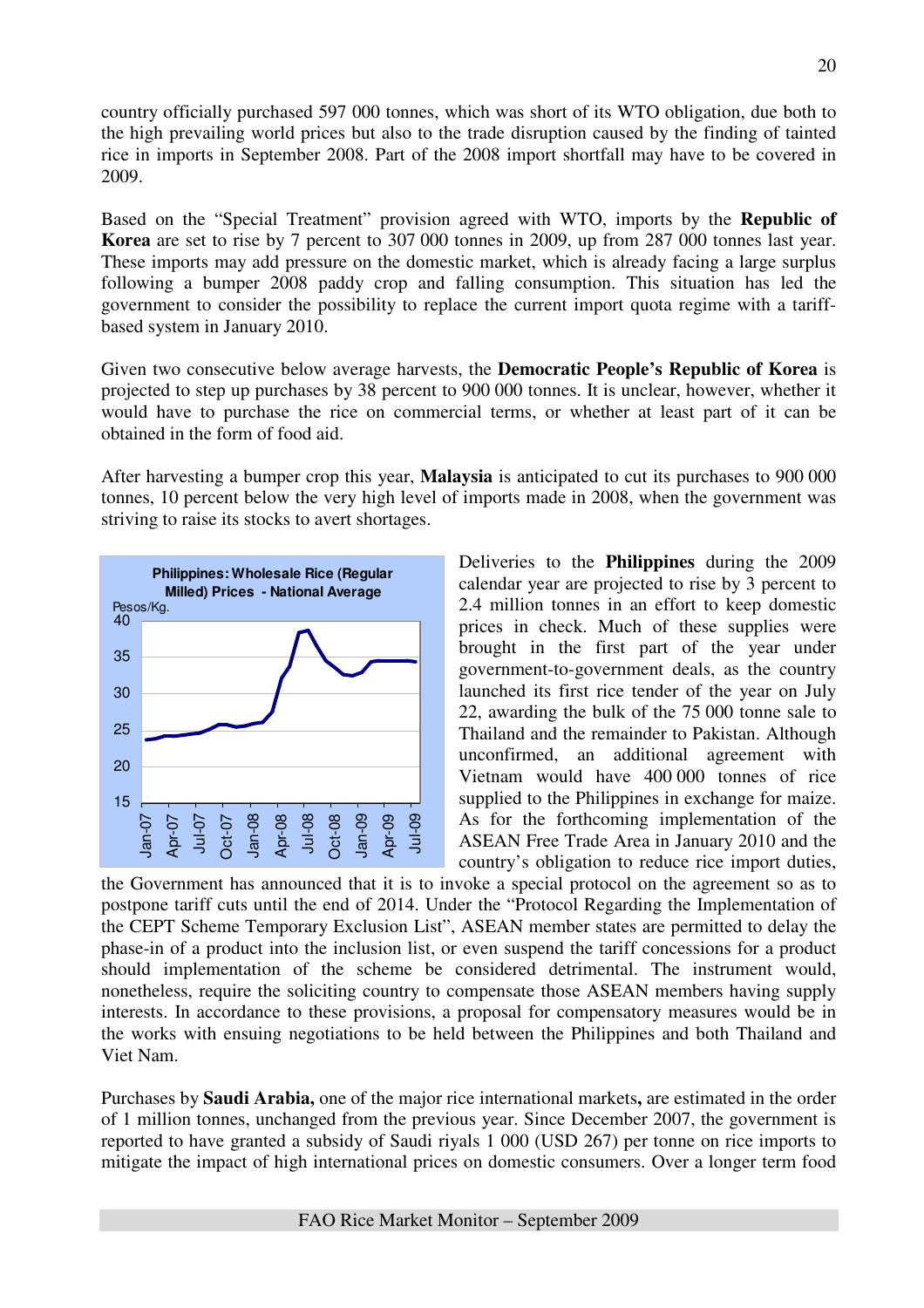security strategy, Saudi investors, including the Islamic Development Bank (IDB), are financing land development projects in foreign countries, especially in Africa (Mali and Senegal, Sudan and Uganda) and Asia (Indonesia), mostly to grow rice, as a way to secure access to foreign rice supplies.

Aggregate imports to countries in *Africa*, which have come to represent over 30 percent of global trade, are forecast to reach 9.5 million tonnes, against the 9.4 million tonnes purchased in 2008, sustained by greater deliveries to **Angola, Cote d'Ivoire,** the **Gambia, Ghana,** and **Togo**. However, imports are also seen on the rise in **Guinea,** where an August Government decision has extended a tariff exemption on the import of 90 000 tonnes of rice for delivery between 15 August and 15 November 2009. The contingent is to be marketed in accordance to a set of reference prices, which in the case of the Conakry zone have been fixed to Guinean Franc122 000 per 50 kilo bags (USD 509 per tonne). Likewise, a 10 percent increase in purchases to 100 000 tonnes is forecast in **Madagascar,** where earlier this year, the Government announced its intention to bring up to 150 000 tonnes of foreign rice to sell at subsidised prices during the lean season. On account of unfavourable results to the paddy season**,** imports to the **United Republic of Tanzania** and **Kenya** are forecast to increase to 150 000 and 300 000 tonnes, respectively. A 13 percent increase is also projected in **South Africa** to some 900 000 tonnes.

Conversely, owing to favourable results from the previous campaign and larger inventories, in **Burkina Faso, Chad, Guinea Bissau, Liberia, Mali, Mozambique**, **Niger, Nigeria, Senegal, Sierra Leone** and **Zambia** are all anticipated to cut their imports**.** In the case of **Senegal**, one of the most important destination of rice trade in the region, shipments are forecast in the order of 850 000 tonnes, marginally lower than in 2008. Deliveries to **Nigeria,** the largest market in the region, are anticipated to decline by 10 percent to 1.8 million tonnes.

#### **Rice Import Duties in Nigeria and ECOWAS**

In September 2008, Nigeria adopted a new tariff regime in a second attempt to align its structure to the Economic Community of West African States' (ECOWAS) Common External Tariff (CET), adopted in January 2006 as already applied by countries belonging to the West African Economic and Monetary Union (WAEMU). Under the West African customs regime, products are classified into four tariff bands (0, 5, 10 and 20 percent), with paddy rice accruing a 5 percent ad-valorem duty and milled/semi-milled and broken rice a 10 percent rate, both subject to additional 2.7 percent surcharges.

The CET framework, which was originally due for full implementation by 1 January 2008, allowed for a Type A and a Type B national exceptions to the common tariff: while goods under the Type A exception list were to be aligned to CET rates by the end of a 2006-2007 transitional period, tariffs on the more sensitive products included in the Type B exception list were to be harmonised across the region following negotiations under a joint ECOWAS/WAEMU Committee. Full implementation of the CET across the region was, however, postponed as negotiations over products on the Type B exclusion list collapsed after Nigeria proposed that a fifth tariff band be introduced for goods deemed strategic, such as rice, at a 50 percent rate of duty. The proposal was nevertheless eventually scaled down and on 22 June ECOWAS Heads of State approved the replacement of the original CET framework across the region, with one that includes a fifth band attracting a 35 percent duty.

Ahead of this development and in line with its revised proposal, the 2008 realignment of the Nigerian tariff system, divides products into five categories, adding a fifth tariff band of 35 percent, applicable to goods manufactured locally requiring protection in support of the local industry, to the four established CET bands. The reformed regime maintains the 5 percent duty rate for paddy rice, while milled/semi-milled and broken rice are levied a 30 percent tariff. Although imports are liable to other applicable surcharges, the adoption of this regime implies a sharp tariff reduction for Nigeria, as, prior to its implementation, duties and levies on rice imports exceeded 100 percent.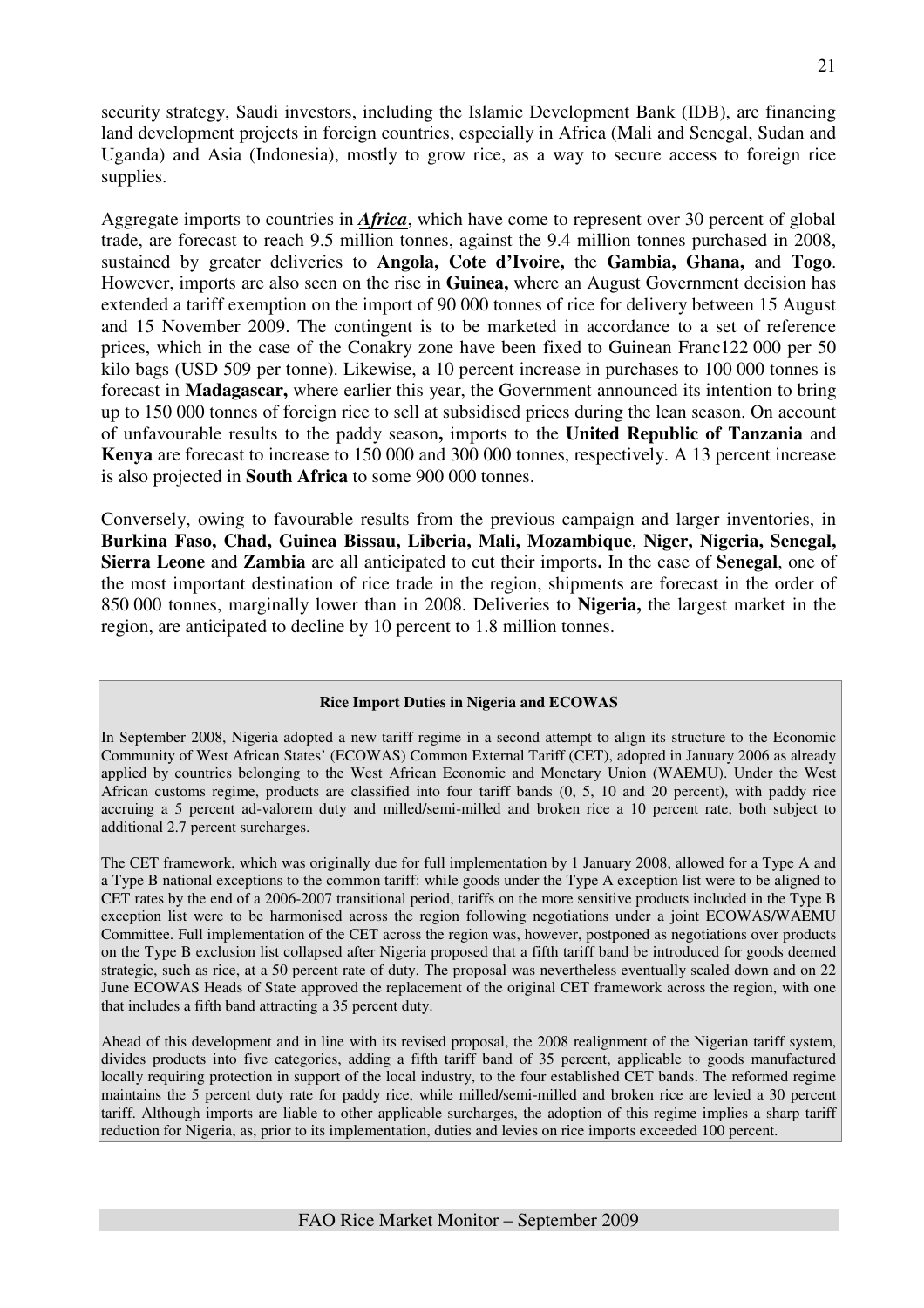Total purchases by countries in *Central America and the Caribbean* are forecast at 2.2 million tonnes, marginally above the volume recorded in 2008. In particular, owing to unfavourable production prospects this year, deliveries are anticipated to rise in **Costa Rica** by some 15 percent to 115 000 tonnes, but also slightly in **Cuba** to 570 000 tonnes and in **Nicaragua** to 170 000 tonnes. Imports are also projected to increase by 6 percent in **Haiti** to 350 000 tonnes, while they may remain in the order of 500 000 tonnes in Mexico**.** By contrast, both **Jamaica** and **Panama** may cut purchases from last year's high levels to 70 000 and 71 000 tonnes, respectively.

In *South America,* imports are forecast to rise by 16 percent to 1.2 million tonnes during calendar 2009. This projected rise would mostly mirror developments in **Brazil,** where imports are officially forecast to rebound to 650 000 tonnes, 51 percent above the reduced purchases recorded in 2008. A substantial increase in imports is also foreseen in **Colombia,** where they might reach 190 000 tonnes, up 73 percent compared with last year. The increase, however, may be restrained by the imposition of tighter sanitary and phytosanitary controls on rice imports, through stricter surveillance on the issuance of certificates and by limiting annual importable volumes to those declared during certificate procedures. The measures, recently announced by the Government, aim to relieve downward pressure from prices, which have been depressed by the large recently harvested crop. On the other hand, increased production in **Bolivia** is expected to prompt a 77 percent cut of imports by to 10 000 tonnes only. Similarly, excellent results from the 2009 paddy season are likely to reduce purchases by **Peru** by 39 percent from the exceedingly high levels recorded in 2008 to 90 000 tonnes. **Venezuela's** imports during the year are also forecast to drop by 44 percent to 100 000 tonnes. Notwithstanding this substantial reduction, the country has signed important purchase agreements with regional partners during the first half of the year, including a deal with Argentina and Ecuador to supply 32 000 tonnes 60 000 tonnes to the country, respectively.

*Elsewhere in the world*, imports by **Australia** are forecast to rise to 200 000 tonnes this year, 17 percent above 2008, given the small size of the 2009 crop. In the **United States,** they are officially forecast to grow by 8 percent to 700 000 tonnes.

Deliveries to the **European Union** are anticipated to surge to 1.5 million tonnes, up 16 percent from the previous year. This would convert the EU-27 zone into the third most important destination of world rice trade. With the opening of the 2009/10 rice crop year, on 1 September 2009, EU duties on husked and milled or semi-milled rice were reassessed based on import licensed volumes in the 2008/09 season. Because the provisional estimate of imports of milled and semi-milled rice, at 343 822 tonnes, did not exceed the 387 743 tonne threshold, imports from 1 September until 31 March 2010 are to attract a duty of Euro 145 per tonne, the same as applied in the previous six months. Likewise, given that the Commission's estimate of EU husked rice imports of 449 782 tonnes in 2008/09 fell within the range of 382 226 tonnes – 517 130 tonnes, the duty is to be left at its previous six-month level of Euro 42.5 per tonne until 31 March 2010. On the other hand, purchases by the **Russian Federation** could decline by some 3 percent to 260 000 tonnes, reflecting sharp increases of import duties this year.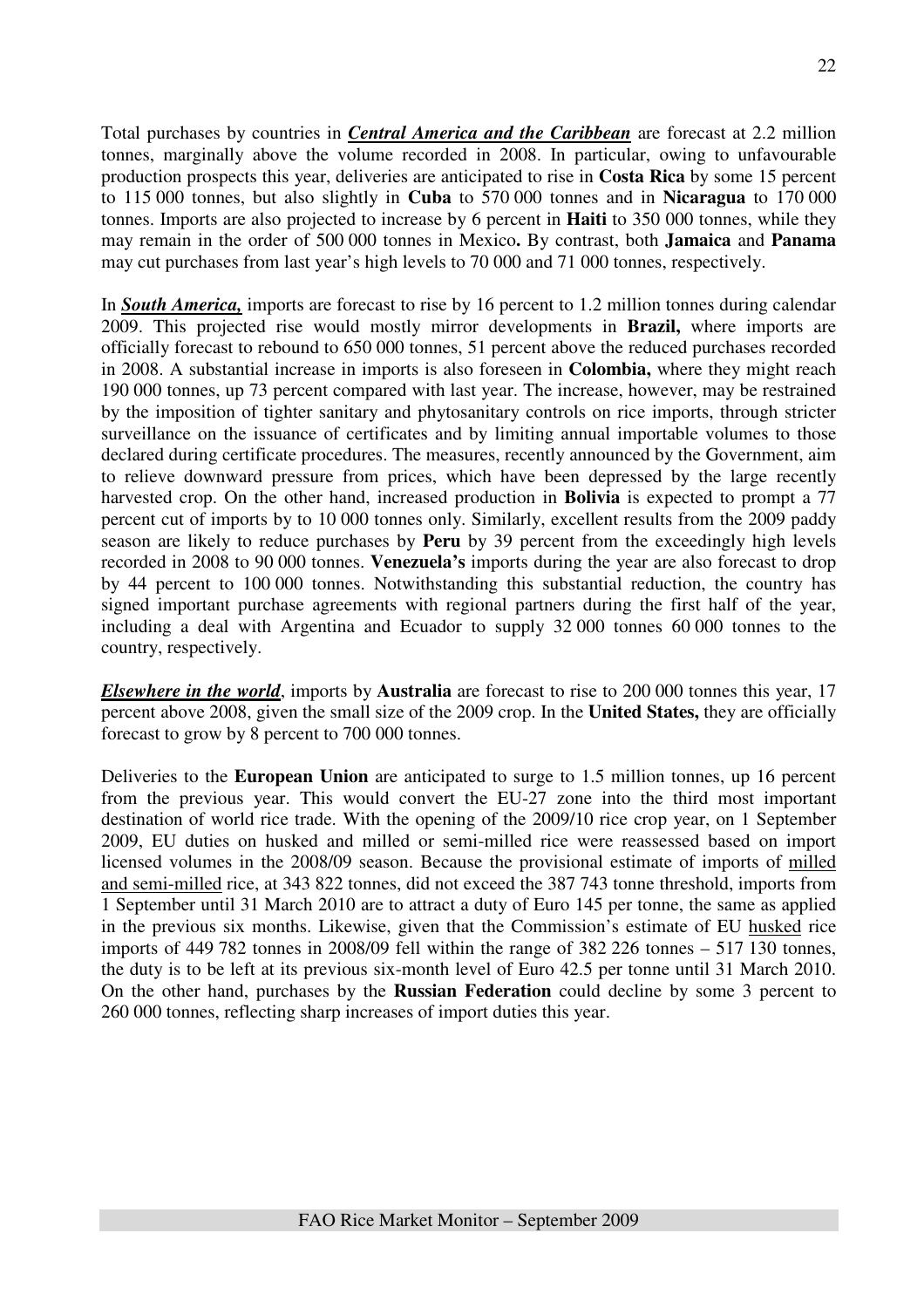### **Exports in 2009**

## **Several major rice exporters to export less in 2009, with much of the shortfalls to be met by Viet Nam and Myanmar**

The global export estimate for 2009 has undergone a near 300 000 tonne downward adjustment since the release of the previous issue of the RMM, reflecting the renewal of export restrictions by India and Egypt and the continued slow pace of deliveries in the first part of the year in all the major origins with the exception of Viet Nam. As a result, world rice exports are now forecast in the order of 30.7 million tonnes in 2009, still 2 percent more than in 2008. Based on current expectations, **Argentina, Brazil, Bangladesh, Ecuador, Egypt, Guyana, Myanmar** and, especially, **Viet Nam** look set to increase their exports compared with 2008, more than compensating for a contraction in **China, India, Pakistan,** the **United States** and **Thailand**.

In **Bangladesh,** given the successful outcome of the 2008 Boro crop and an active procurement campaign that has generated ample state stocks, the Government has rescinded the export ban renewed earlier in May allowing aromatic rice to be exported until December this year. Accordingly, deliveries by the country are anticipated in the order of 15 000 tonnes.

Exports by **Cambodia** are currently forecast at 1.5 million tonnes, virtually unchanged from their level in 2008. The country's export industry continues to be constrained by a lack of storage and milling capacity, requiring large volumes of rice to be routed through neighbouring countries. Important initiatives have been announced that look to address these hurdles, amongst which a potential joint state venture with Viet Nam to construct a mill and a USD 7.8 million investment on a packaging facility in the province of Battambang. Improvements in rice quality are indeed required if the country wishes to take advantage of the European Union's Everything-but-Arms initiative, which as of 1 September 2009 is to allow for unlimited duty-free imports of rice from the Least-Developed countries subscribed under the initiative.



Consignments by **China, mainland** continue to lag behind last year's levels notwithstanding a June decision to eliminate taxes levied on exports. Cumulative deliveries during the January-August period, in fact, stood 31 percent below their level last year amounting to 535 000 tonnes. In view of the slow pace of exports maintained thus far, forecast of deliveries by the country have been revised downward to 900 000 tonnes, implying a 7 percent reduction in shipments from the already low level recorded in 2008, when export taxes ranged 5 and 3 percent.

Given the prevailing drought conditions, officials in **India** announced in July that, in order to ensure domestic availability of rice, exports of wheat and non-premium varieties of rice would be halted. The move effectively overturns earlier relaxations of restrictions, which would have had one million tonnes of non-basmati rice exported to 21 African countries through government-to-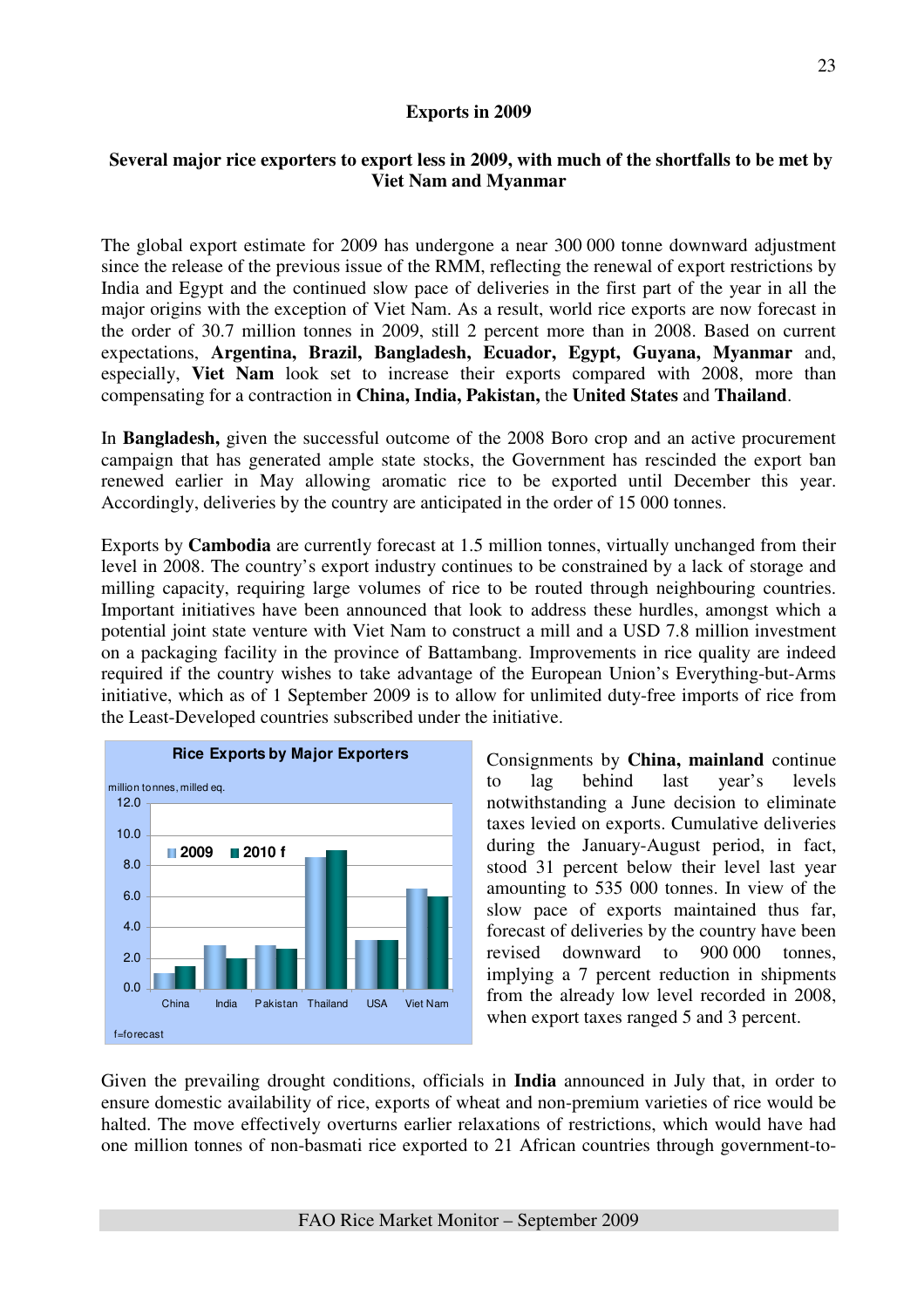government deals. Moreover, given the dismal outlook for the current Kharif crop, the Government is also reported to be considering the suspension of the current 70 percent duty on rice imports. Although the measure would serve to stimulate private imports, the country is not expected to buy rice on foreign markets this year or even in 2010, given the 33.1 million tonne rice reserves held by the government following a record procurement drive from the 2008 bumper crop. 4 In light of these developments, the FAO forecast for India's exports in 2009 has been revised downwards to 2.8 million tonnes. At this level, deliveries would stand 21 percent below 2008 and consist for a large part of basmati rice, the sale of which continues to be sustained by active demand from Near East countries particularly for Pusa 1121. Basmati rice exports are also to benefit this year from a September notification which lowered minimum export prices for premium varieties by USD 200 to USD 900 per tonne.

Exports by **Myanmar** have surged on the first half of the year on the back of competitive prices and high demand from African countries. Although consignments during the coming months are expected to carry on at a slower pace, forecast for exports for the full calendar year have been upgraded to 800 000 tonnes, the highest export level since 2002 and some 600 000 tonnes more than in 2008.

In view of the negative prospects for the 2009 paddy season, exports by **Pakistan,** have been revised down to 2.8 million tonnes, 400 000 tonnes less than previously reported and 1 percent below consignments in 2008. The Government has reportedly been contemplating a reform of the state paddy procurement policy, in order to avoid the set backs experienced at the start of the year. State intervention was indeed made responsible for an erosion of the country's competitiveness by pushing prices upwards. Under the proposal, the Pakistan Agricultural Storage and Supply Corporation (PASSCO) and the Trade Corporation of Pakistan (TCP) would only be allowed to intervene through open sale markets and only if prices fell below an established reference level. Under a separate development, Kenya has extended the concessional tariff rate of 35 percent to Pakistani imports, by renewing the preferential treatment for an additional year.



Exports by **Thailand,** the largest rice supplier, have been revised upwards to 8.5 million tonnes in 2009. At the current forecast level, deliveries by the country would stand 15 percent below 2008, with much of the reduction imputable to the government's high price policy, which has substantially eroded the competitiveness of Thai rice. With an estimated 7-8 million tonne stock owned by the government as a result of the 2008-2009 rice pledging scheme, three auctions held in August and September released 756 984 tonnes of white rice and fragrant rice. The measure provided only partial market relief, as it coincided with

an extension of the second crop mortgage scheme, from 9 to 30 September with allocations to cover an additional 450 000 tonnes. High prices relative to other competing origins are much behind a 24 percent drop of Thai exports from January to June 2009 compared with their corresponding level in 2008. Nonetheless, India's restrictions on non-basmati sales and their

 $\overline{a}$ 

<sup>&</sup>lt;sup>4</sup> Figure as of 11 September.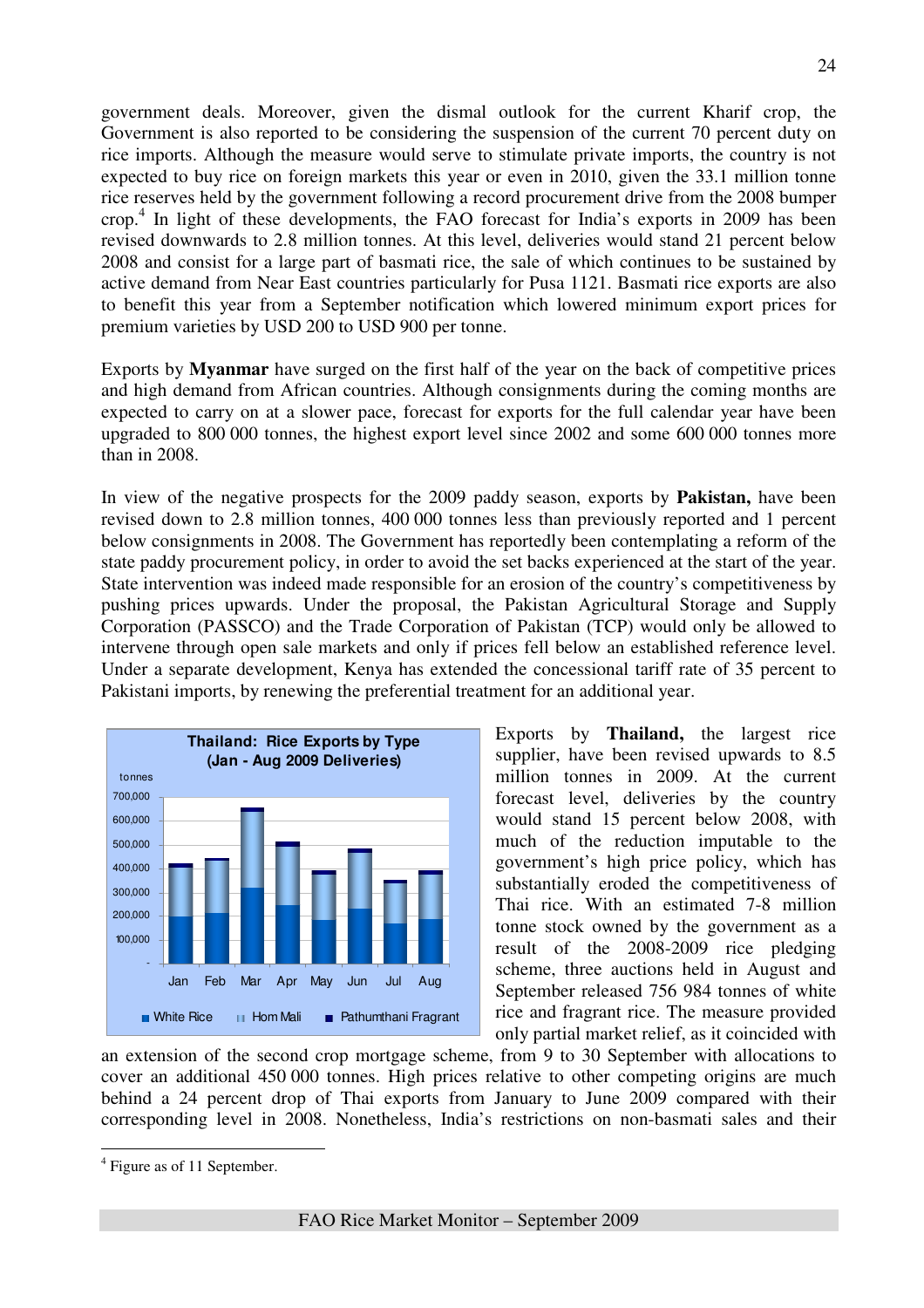further recent tightening, offer new export opportunities, which may accelerate the pace of Thai sales in the second half of the year. For instance, a deal for a large shipment of parboiled rice to South Africa is currently in the making and further discussions are being held to set up a Thai distribution centre in the African country.

In light of good harvest results expected in the Mekong Delta, FAO forecast for exports from **Viet Nam** have been raised to 6.5 million tonnes, representing a near 40 percent jump in deliveries from the previous year. According to statistics provided by the Vietnam Food Association, by August rice exports totalled 4.7 million tonnes, up 40 percent year-on-year. Although no confirmation has yet been provided, under an agreement reported to have been struck with the Philippines, the country would be supplied with maize in exchange for a delivery of up to 400 000 tonnes of rice. Should the deal be finalised, total deliveries to the Philippines alone this year would effectively amount to 1.9 million tonnes. However, with the arrival of an anticipated bumper summer-autumn crop, concern has arisen over continued downward pressure on prices, which is resulting in a lower value of exports, notwithstanding an increased volume. Meanwhile, as part of its commitments to the World Trade Organisation, the Government is reported to have approved a measure allowing foreign individuals and enterprises to engage in the distribution and export of rice as of this year, ahead of the 1 January 2011 schedule.

Following the April amendment to the rice export ban, **Egypt** issued a ministerial decision in July that doubled the duties levied on exports to Egyptian pounds 2000 per tonne (USD 363). In support of millers holding large stockpiles of rice procured at high prices at the beginning of the season, now unable to dispose of them due to unfavourable prices, in September the Government announced that it was to purchase 100 000 tonnes of rice outside of the auction mechanism established earlier this year. Meanwhile, in July, the export ban on broken rice kernels was also rescinded, allowing for deliveries of rice pieces not exceeding half the normal length of the raw and unprocessed grain. The export tax on such rice was further lowered from Pounds 300 (USD 54) per tonne to Pounds 100 per tonne (USD 18) in August, to adjust to falling world broken rice prices. As a result, rice exports by the country are forecast in the order of 600 000 tonnes in 2009, up from the 500 000 tonnes in 2008.

In South America, **Argentina** is officially forecast to export 488 000 tonnes of rice in 2009, nearly 60 percent above the volume recorded last year. Following a deal for delivery of 32 000 tonnes reached earlier in the year, under what has been called a historical agreement with Venezuela, the sale of a further 32 000 tonnes has been agreed between the two countries, for consignment in the coming months. In the January to August period, deliveries by **Brazil** have reached 423 000 tonnes, 30 percent above those during the previous year. Total export by the country are forecast at 600 000 tonnes, that is 17 percent above shipments last year, large part of which would be in the form of parboiled rice. Exports by **Ecuador** are forecast to recover to a more normal level of 70 000 tonnes, following the lifting in March 2009 of the rice export ban that has been active since June 2008. Of these, 60 000 tonnes have already been agreed for consignment to Venezuela under a deal signed in July. Elsewhere in the region, an abundant crop has enabled **Peru** to resume rice exports to neighbouring countries. Export volumes by the country are projected in the order of 20 000 tonnes. Meanwhile, shipments from **Uruguay** are forecast unchanged from last year at 800 000 tonnes.

Official estimates in the **United States**, have further lowered the estimate of rice exports in calendar 2008 to 3.27 million tonnes, while prospects for shipments in 2009 remain unchanged at 3.1 million tonnes. Deliveries by the country are being supported by larger shipments of medium grain varieties, which have benefited from reduced competition on world markets following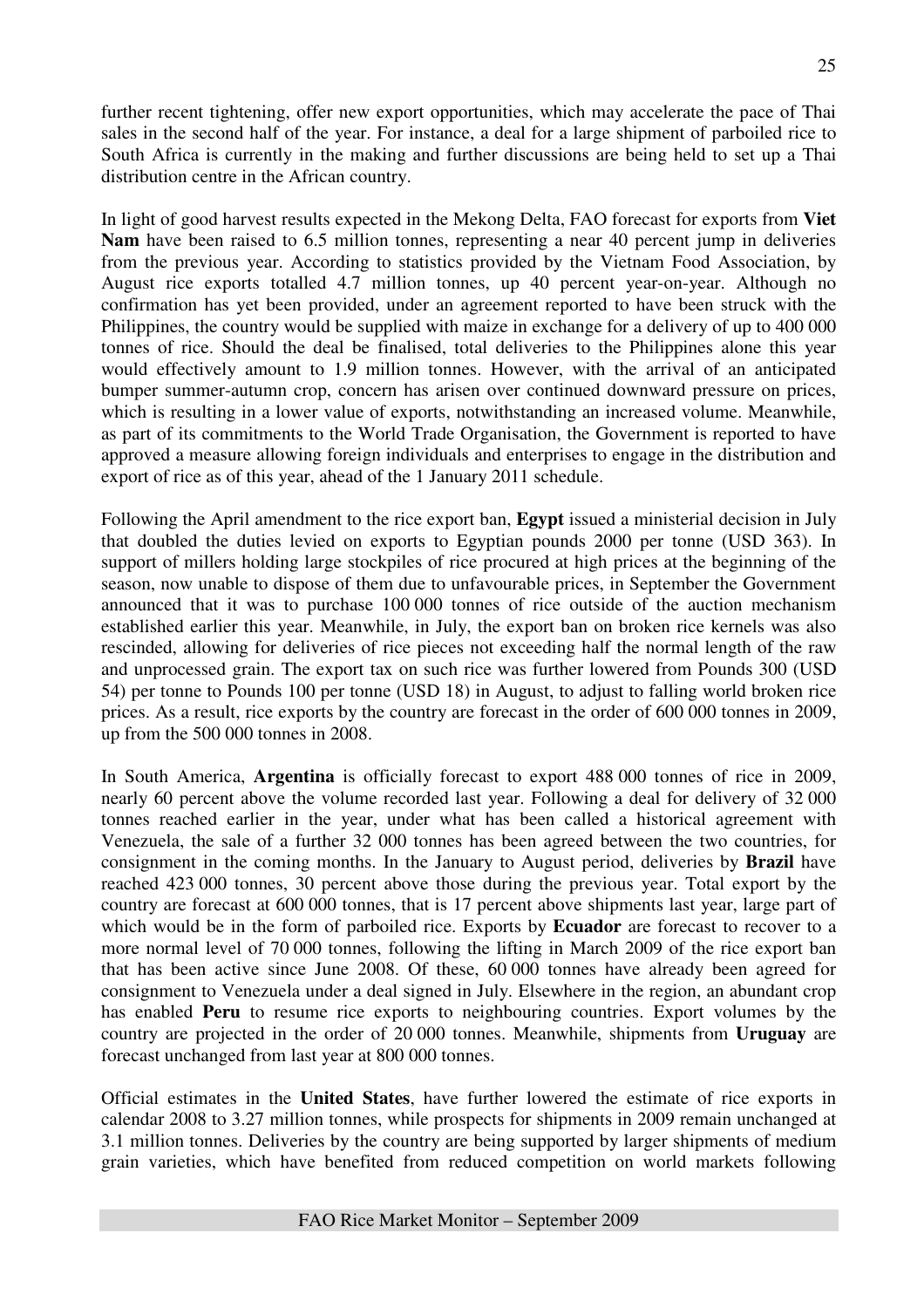Egypt's renewed restrictions on rice exports and Australia's drought impaired crop. Nonetheless, at this level, they would stand 5 percent below the revised 2008 level.

#### **B. TRADE IN 2010**

#### **Trade in rice anticipated to contract in 2010**

Based on current expectations for 2009 paddy crops in northern hemisphere countries and preliminary projections of 2010 crops in nations located south of the Equator, FAO's first forecast of rice trade during the 2010 calendar year points to a 1 percent contraction in globally traded volumes to 30.3 million tonnes. This near 400 000 tonne retrenchment would arise from both weak demand from major rice importers, given positive expectations for the 2009 season output, but also from an anticipated tightening of supplies in key exporting countries, constrained by adverse climatic factors.

#### **Imports in 2010**

### **Reduced imports by the Philippines largely behind the expected contraction of world trade in 2010.**

The anticipated slide to global rice trade would partly arise from slightly smaller shipments to *Asian countries,* as overall imports to the region are forecast to decline by 1 percent to 14.1 million tonnes. This reduction would mostly reflect an anticipated 25 percent cut of purchases by the main importer in the region, the **Philippines,** to 1.8 million tonnes, substantially smaller than the 2.4 million tonnes anticipated for 2009. **Afghanistan**, the **Democratic People's Republic of Korea, Indonesia** and **Sri Lanka** look also set to cut their purchases somewhat. On the other hand, imports to Near East countries are likely to increase. For instance, unfavourable prospects for a water-strained crop in **Iraq** are anticipated to boost imports by 9 percent to 1.2 million tonnes, while larger supply needs in both **Saudi Arabia** and the **United Arab Emirates** may lead purchases to rise to 1.3 million tonnes and 600 000 tonnes, respectively. Barring a change in the country's import policy, purchases by the **Republic of Korea** are projected to rise in line with its WTO commitments to 327 000 tonnes, against the 307 000 tonnes foreseen in 2009. Although the country was expected to deliberate soon on plans to liberalise its rice market ahead of the scheduled 2015 date, recent deadlocks in negotiations have led to a decision to postpone negotiations until after harvest time, making it unlikely that any reform would take place before 2011. Imports by **China, mainland,** mostly composed of high quality fragrant varieties, may increase by 25 percent to 500 000 tonnes next year. Given the negative outlook for production in the on-going 2009 paddy season, imports by **Nepal** could rise to 250 000 tonnes, 67 percent above the 2009 estimate. Imports by the remaining importers in the region are anticipated to remain close their 2009 levels.

Based on the current production outlook, rice imports to *Africa* are forecast steady in the order to 9.5 million tonnes. Notwithstanding this, **Burkina Faso, Cameroon, Chad, Kenya, Niger** and **Senegal** may step up their purchases, under relatively poor crop prospects in 2009**.** Conversely**,**  shipments to **Guinea, Liberia, Madagascar** and **Mozambique** are projected to decline**,** while maintenance of export restrictions may eliminate the need for **Egypt** to purchase rice on external markets during 2010. Deliveries to the largest importer in the region, **Nigeria,** are expected to hold steady around 1.8 million tonnes. Likewise, little change in purchase volumes is expected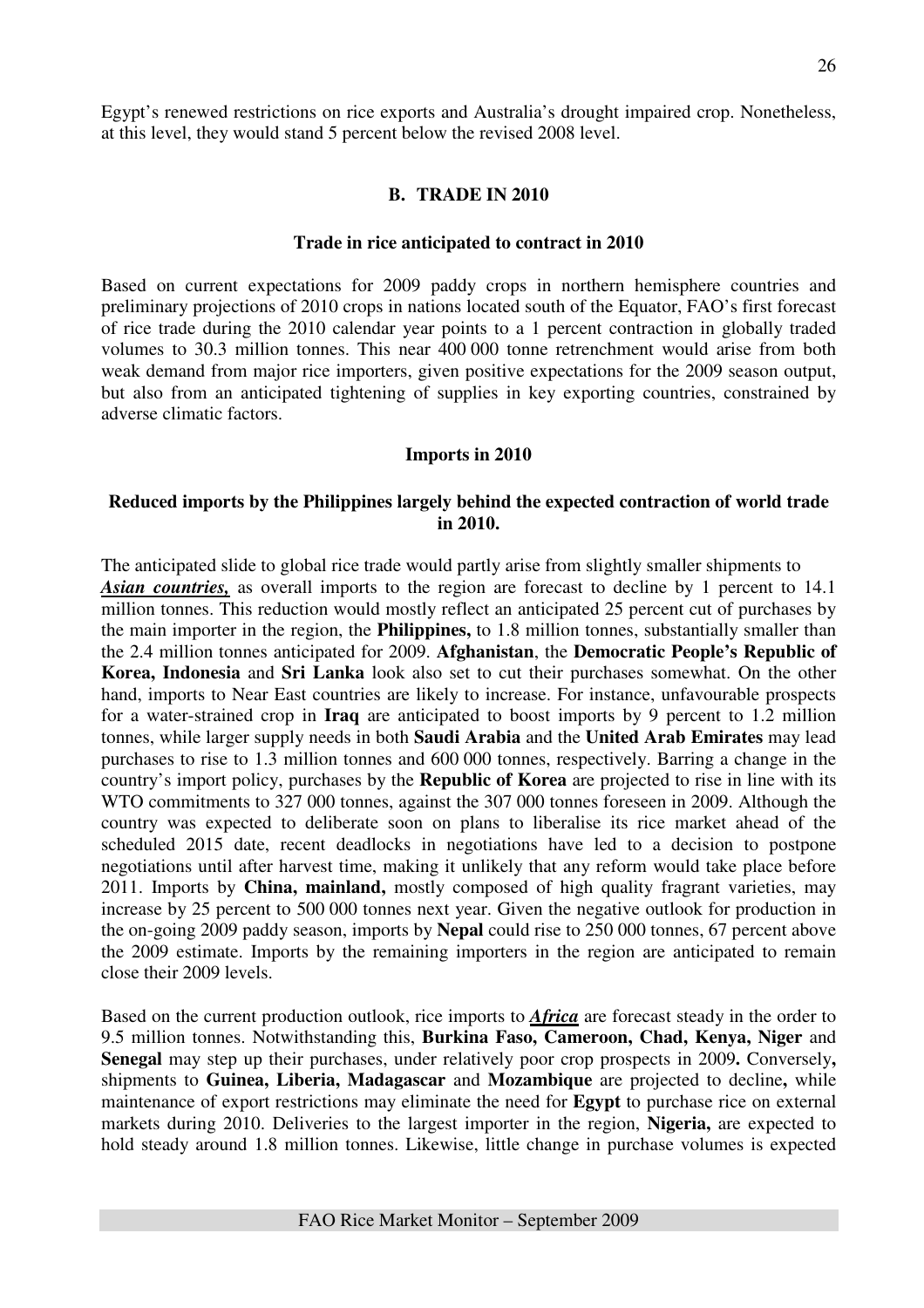from the remaining large markets in the region with imports by **Cote D'Ivoire,** and **South Africa**  anticipated to remain both in the order 900 000 tonnes.

In *Latin America and the Caribbean,* rice imports are forecast in the order of 3.1 million tonnes, which would imply a 10 percent contraction compared to 2009. The foreseen retrenchment mostly results from reduced shipments to **Brazil,** the principal importer in the region, forecast to fall to 450 000 tonnes, 31 percent below officially estimated imports in 2009. Shipments are also projected to decline in **Argentina, Cuba**, **Colombia,** the **Dominican Republic**, **Panama** and **Peru.** Based on current expectations for 2010 paddy output, in the rest of the region only **Bolivia**  is envisaged to increase imports.

In *North America,* purchases by the **United States** are officially projected to rise by 5 percent to 735 000 tonnes, the highest level in the decade.

In *Europe,* **the Russian Federation** is forecast to maintain purchases in the order of 260 000 tonnes. However, they may end lower, should Government adopt a proposal to raise the import duty on rice from a current level of 70 euro per tonne to 120 euro per tonne.

Elsewhere in the region, imports by the **EU-27** are forecast steady at 1.5 million tonnes. Until 31 March, when the first half of the 2009 marketing season (which spans from 1 September 2009 to 31 August 2010) ends, import duties levied on husked and on milled/semi-milled rice will remain at Euro 42.5 per tonne and Euro 145 per tonne, respectively. However, as part of the Everythingbut-Arms initiative subscribed in 2001, rice imports from the 49 Least Developed Countries covered by the initiative have been granted unlimited and duty free entry into the EU territory as of 1 September 2009.

Of recent, discussions on the EU's zero tolerance policy for traces of unauthorised genetically modified crops in consignments have intensified. Much as a reflection of developments in the feed and livestock industry, calls have been made for the policy to be revisited, since, in addition to the disruptive effect on trade and the long import authorisation procedures, doubt has been cast on the ability for traders to comply with a zero tolerance limit.

According to a study conducted by the Commission's Joint Research Centre, in the case of rice, no GM variety is being grown on a commercial basis in any country of the world. However, five GM rice crops have received commercial approval in one country or are undergoing regulatory assessments to do so, and ten others are in advanced R&D stages. Thus, it foreseeable that, by 2015, fifteen genetically modified crops could be globally available for wide scale cultivation.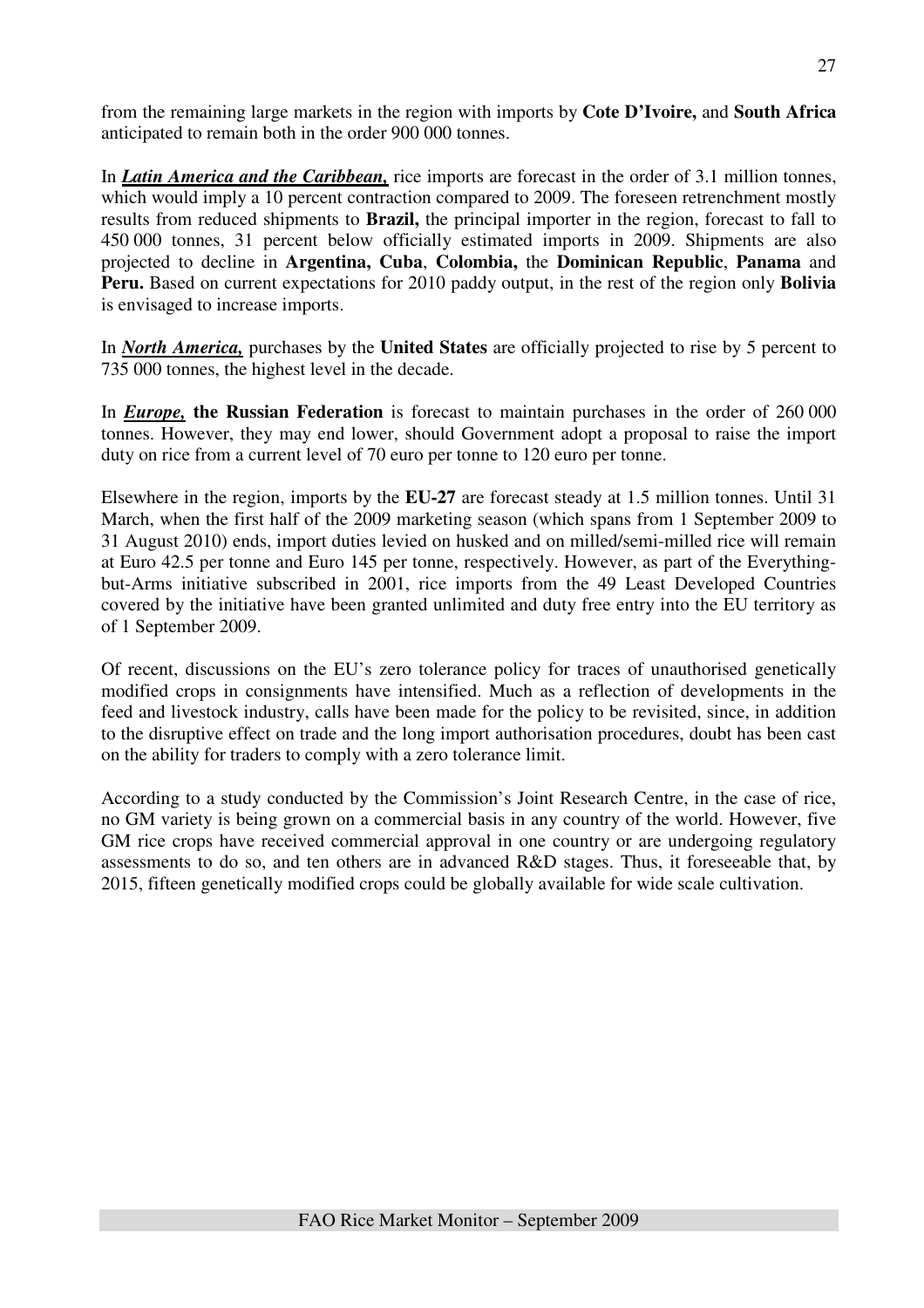| <b>Developer</b>                                               | <b>Product name</b>                                                                | Event name / genes        | <b>Trait</b>                                | <b>Unique identifier</b>             |  |  |  |  |  |  |
|----------------------------------------------------------------|------------------------------------------------------------------------------------|---------------------------|---------------------------------------------|--------------------------------------|--|--|--|--|--|--|
|                                                                | Rice events authorised in at least one country but not yet commercialised anywhere |                           |                                             |                                      |  |  |  |  |  |  |
| Bayer<br>CropScience                                           | LibertyLink                                                                        | LLRICE62 *                | Herbicide tolerance (to<br>glufosinate)     | ACS-OSØØ2-5                          |  |  |  |  |  |  |
| Rice events in the regulatory pipeline in at least one country |                                                                                    |                           |                                             |                                      |  |  |  |  |  |  |
| n/a (China)<br>n/a (China)                                     | n/a<br>n/a                                                                         | Bt63 $*$ #<br>KMD1 $*$ #  | Insect resistance<br>Insect resistance      | n/a<br>n/a                           |  |  |  |  |  |  |
| n/a (China)                                                    | n/a                                                                                | $Xa21 * _$                | Disease resistance<br>(against leaf blight) | n/a                                  |  |  |  |  |  |  |
| $n/a$ (Iran)                                                   | n/a                                                                                | B827 * #                  | Insect resistance                           | n/a                                  |  |  |  |  |  |  |
| Rice events at advanced stages of R&D                          |                                                                                    |                           |                                             | <b>Possible</b><br>commercialisation |  |  |  |  |  |  |
| IRRI (Philippines)                                             | Golden Rice 1                                                                      | n/a                       | Crop composition<br>(betacarotene cont.)    | 2011                                 |  |  |  |  |  |  |
| Bayer<br>CropScience                                           | n/a                                                                                | n/a                       | Herbicide tolerance                         | 2011-13                              |  |  |  |  |  |  |
| Bayer<br>CropScience                                           | n/a                                                                                | n/a                       | Insect resistance                           | 2011-13                              |  |  |  |  |  |  |
| n/a (China)                                                    | n/a                                                                                | Bar68-1                   | Herbicide tolerance (to<br>glufosinate)     | 2012                                 |  |  |  |  |  |  |
| IRRI (Philippines)                                             | Golden Rice 2                                                                      | n/a                       | Crop composition<br>(betacarotene cont.)    | 2012                                 |  |  |  |  |  |  |
| $n/a$ (India)                                                  | n/a                                                                                | CP iORF-IV                | Virus resistance                            | 2012                                 |  |  |  |  |  |  |
| $n/a$ (India)                                                  | n/a                                                                                | RTBV-ODs2                 | Virus resistance (to<br>tungro bacilliform) | 2012                                 |  |  |  |  |  |  |
| $n/a$ (India)                                                  | n/a                                                                                | chi11 tlp                 | Disease resistance                          | 2013                                 |  |  |  |  |  |  |
| n/a (India)                                                    | n/a                                                                                | cry1Ac                    | Insect resistance                           | 2013-15                              |  |  |  |  |  |  |
| n/a (India)                                                    | n/a                                                                                | cry1Ab, cry1C & bar       | Insect resistance                           | 2013-15                              |  |  |  |  |  |  |
| n/a (India)                                                    | n/a                                                                                | Glyoxalase I and II       | Abiotic stress<br>tolerance (to salinity)   | $2015+$                              |  |  |  |  |  |  |
| $n/a$ (India)                                                  | n/a                                                                                | Osmotin                   | Abiotic stress<br>tolerance (to drought)    | $2015+$                              |  |  |  |  |  |  |
| n/a (Indonesia)                                                | n/a                                                                                | Bacillus thuringiensis ** | Insect resistance                           | $2015+$                              |  |  |  |  |  |  |
| n/a (Pakistan)                                                 | n/a                                                                                | Bacillus thuringiensis ** | Insect resistance                           | $2015+$                              |  |  |  |  |  |  |

## **GM rice in the commercial, regulatory and advanced R&D pipeline worldwide:<sup>5</sup>**

*Authors' notes:* "Until early 2009, events marked with an asterisk (\*) are not yet authorised in the EU for any use and events marked with a hash (#) are not even submitted for authorisation in the EU. In Indonesia and Pakistan (\*\*) more than one event are currently under development. The possible commercialisation dates marked in italics are estimates by the authors only; events that could only be commercialised the earliest in 2015 are not considered in the further analysis."

 5 *Source:* Alexander J. Stein and Emilio Rodríguez-Cerezo. *The global pipeline of new GM crops - Implications of asynchronous approval for international trade.* European Commission: Joint Research Centre. Institute for Prospective Technological Studies. 2009.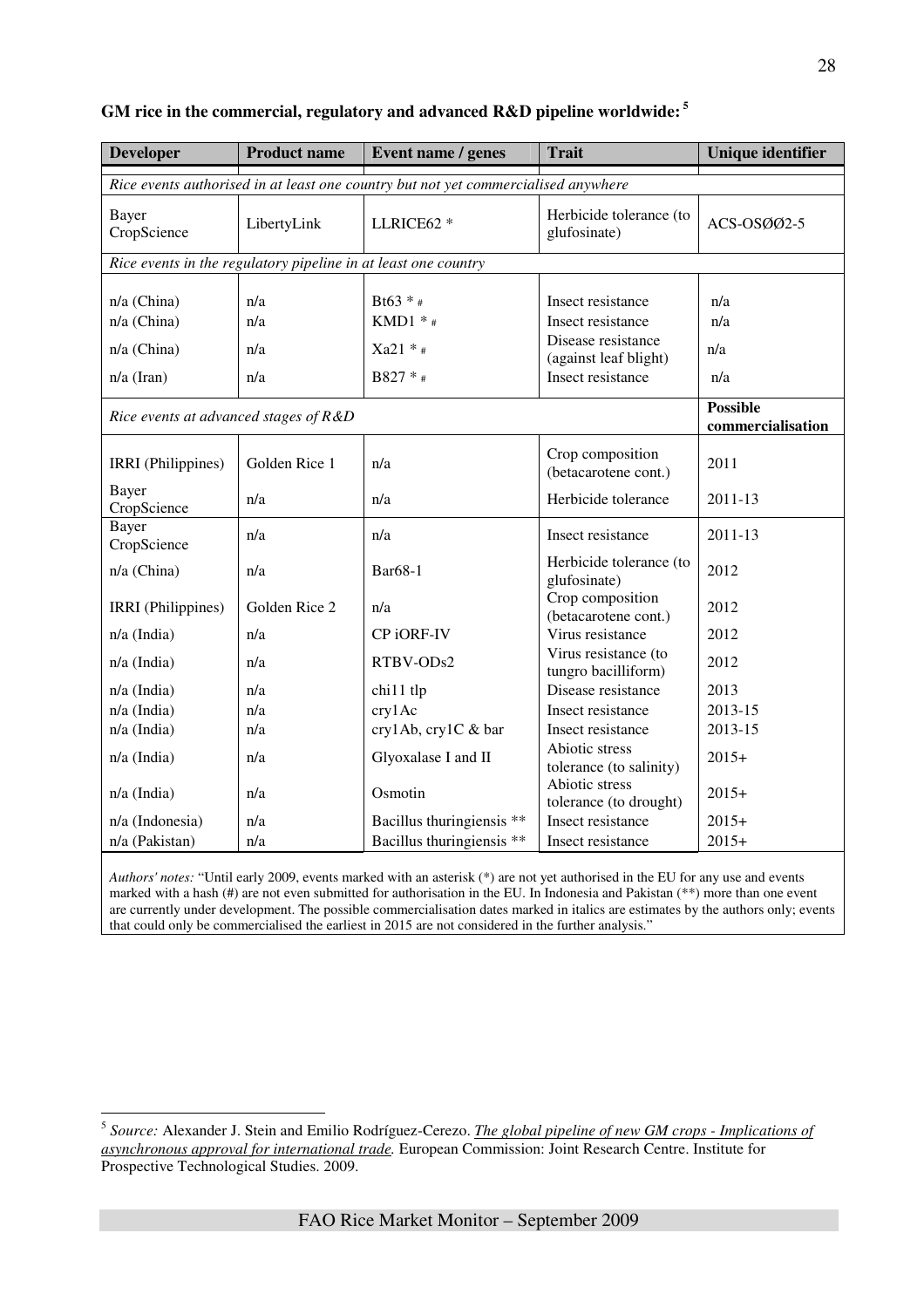## **Exports in 2010**

## **Supply constraints to undermine deliveries by India and Pakistan, while exports by China and Thailand look set to rebound**

Based on preliminary outlook for trade in 2010, cuts to export volumes are expected across several regions. Amongst *Asian exporters,* trade restrictions in **India** are likely to be maintained given the current poor prospects for crops in 2009. As a result, in 2010, rice deliveries may further contract by 29 percent to 2 million tonnes. Lower output is also likely to condition exports by Pakistan, currently projected in the order of 2.6 million tonnes, down 200 000 tonnes from 2009. Meanwhile, deliveries by **Viet Nam** could remain around 6 million tonnes; high if compared to volumes shipped in recent years, but still below the record 6.5 million tonne anticipated for 2009. The decline may well be driven by less attractive world prices. On the other hand, given the positive outlook for the 2009 paddy season, exports from **China, mainland** are forecast to recover to a more normal 1.4 million tonne level Similarly, shipments from **Thailand** may rebound by 6 percent to 9 million tonnes, especially if, as intended, the substitution of the rice pledging programme with the guaranteed price system results in lower domestic prices leading to more competitive export quotations. Capitalising on investments on infrastructure to support the export sector, **Cambodia** is also expected to step-up exports in 2010 to 1.6 million tonnes. In **Myanmar,** they are expected to continue growing to 1 million tonnes.

The expected decline in global exports would also stem from reduced deliveries by major exporters outside of Asia. From these, **Egypt** is anticipated to cut sales by 100 000 tonnes to 500 000 tonnes, curbed by the recent increase in export duties. Deliveries by the country could, however, fall even more, should the Government impose an announced 400 000 tonne export limit as of the coming harvest. The measure is part of its efforts to contain rice production due to concerns over water scarcity. Shipments by the **United States** are officially forecast to decline to 3.05 million tonnes, 2 percent below the volume anticipated for 2009, while shipments by **Australia** are anticipated to remain around 50 000 tonnes, in view of the very limited supplies the country is expected to hold again next year. Marked declines in deliveries are also anticipated in **Brazil** and **Uruguay** where they may contract to 500 000 and 700 000 tonnes respectively, while a slight increase to 500 000 tonnes is forecast in **Argentina**.

# **III. CLOSING STOCKS**

#### **Global rice inventories to close at an even higher level in 2009, while a 4 percent draw down is anticipated for 2010.**

FAO's June forecast of global stocks at the closing of the 2008-2009 marketing seasons has been revised upwards to 121.4 million tonnes, 2.2 million tonnes more than previously reported and the highest since 2002. At this level, world carry-over stocks are nearly 12 million tonnes, or 11 percent, above their opening level. The revision mainly derives from larger than previously estimated inventories in Asian countries, generally resulting from upward adjustments of outputs from the 2008 paddy season. The most important revisions to carryovers concern: Afghanistan (+ 35 000 tonnes), China, mainland (+200 000 tonnes), India (+2.5 million tonnes), Indonesia (+100 000 tonnes), Nepal (+ 10 000 tonnes), Pakistan (+ 260 000 tonnes), the Philippines (+ 676 000 tonnes), and Singapore (+ 20 000 tonnes) and the United States (+233 000 tonnes), which more than compensated for downgraded stockpiles in Cambodia (-120 000 tonnes), Cuba (-25 000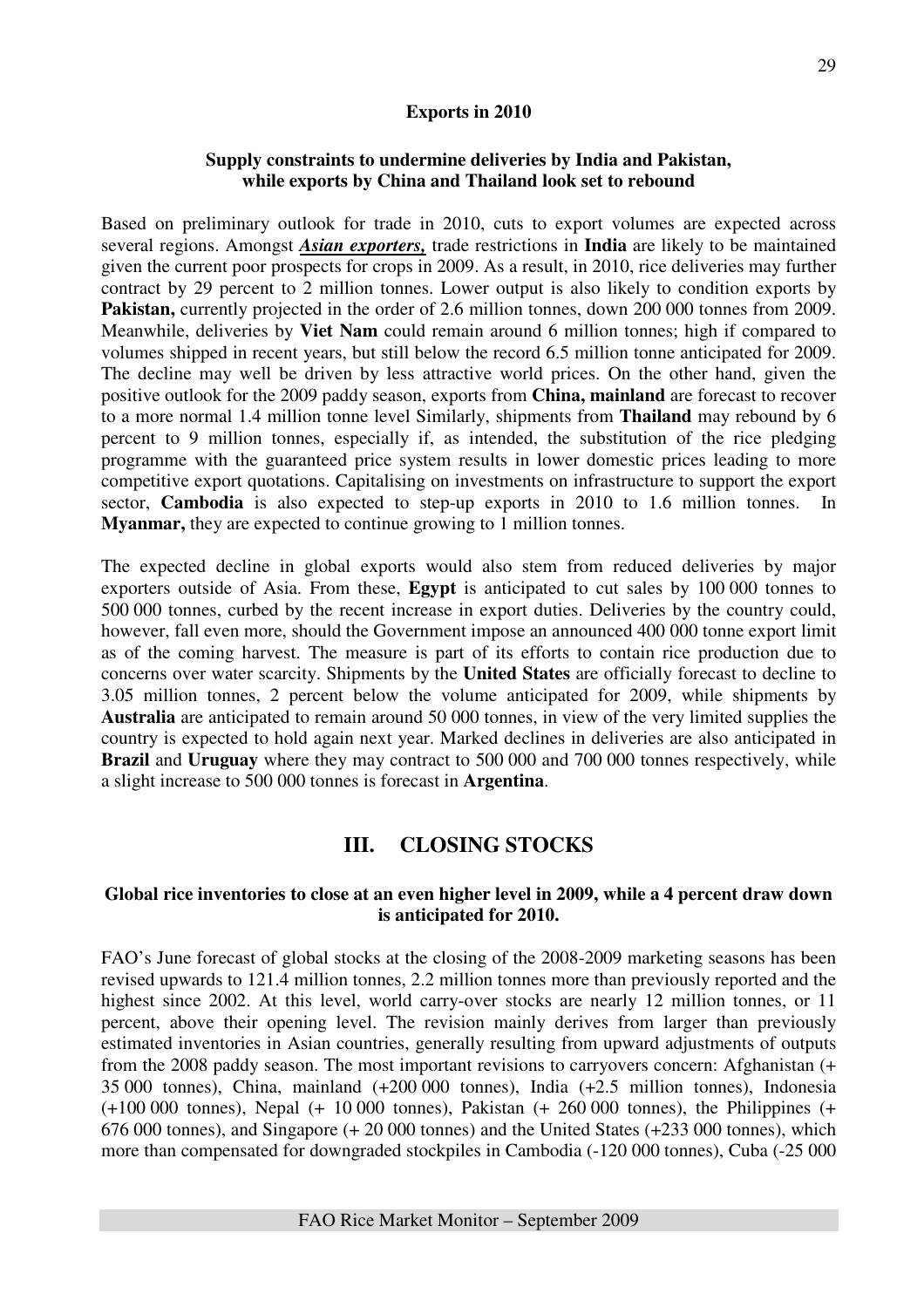tonnes), Colombia (-45 000 tonnes), Iraq (-30 000 tonnes), Lao PDR (-20 000 tonnes), Myanmar (-50 000 tonnes), Saudi Arabia (-130 000 tonnes), Senegal (-20 000 tonnes), Thailand (-50 000 tonnes), Viet Nam (-1.2 million tonnes) and Yemen (-50 000 tonnes).



All of the projected increase to global rice inventories in 2009 is anticipated to concentrate in **developing countries**, now forecast to hold 118.3 million tonnes on reserve, 11.8 million tonnes more than the previous year. By contrast, stocks are projected to close with a 5 percent decline in **developed countries** where they are foreseen in the order of 3.1 million tonnes. The adjustment to world rice reserves has also resulted in a higher global **stocks-to-use ratio**  estimated at 27 percent, with world inventories covering roughly 3.2 months of global rice utilization, providing a comfortable level of food security.

From a trade perspective, stocks held by **rice importing countries** are set to rise by 16 percent to 21.7 million tonnes. On the back of output gains and increased government procurement, notable gains are anticipated in **Bangladesh** where stocks may reach 6 million tonnes, 22 percent above a year earlier. Likewise, carry-overs held by **Indonesia** are predicted to rise by 700 000 tonnes to 3.5 million tonnes, while a bumper harvest in the **Republic of Korea** coupled with decreased per caput rice consumption are estimated to lead to an end-of-season inventory gain of 27 percent to 880 000 tonnes. **The Philippines** is also expected to rebuild reserves, with stock levels reaching 2.8 million tonnes, against 2.2 million tonnes in 2008. Amongst other major importers, larger reserves are also projected in **Cote D'Ivoire**, **Malaysia**, **Mexico** and **Nigeria**; while, on the contrary, **Brazil, Iran, Saudi Arabia, South Africa**, and the **United Arab Emirates** are projected to incur inventory cuts**.** 

Overall stocks carried over by **rice exporters** are also forecast to close with a 9 percent gain to 99.7 million tonnes, part of which will be available for trade in 2010. From these, carry-over stocks held by **China, mainland** are foreseen in the order of 63.6 million tonnes, 5.4 million tonnes above their opening level. Meanwhile, owing to outstanding results from the 2008 season and an unprecedented volume of purchases by Government this year, end-of-season inventories in **India** have been raised to 21 million tonnes in 2009, well above the 16.7 million tonnes held in 2008. In light of the favourable seasonal results, a twofold stock expansion to 700 000 tonnes is also predicted in **Pakistan**, while a slower pace of exports in 2009 coupled with large volumes committed to the government procurement programme is largely behind a forecast increase to 4.65 million tonnes in **Thailand**. By contrast, a surge in deliveries this year may lead inventories held by **Myanmar** to drop to 3.75 million tonnes and in **Viet Nam** by 1 million tonnes to 3.4 million tonnes. Amongst other exporters, **Egypt** and **the United States** are anticipated to increase rice holdings, respectively to 1.4 million tonnes and 974 000 tonnes.

Based on current expectations for production from the 2009 paddy season, FAO is forecasting **stocks at the end of the 2009-2010 marketing year** to fall to 117.4 million tonnes, 3 percent below their opening level. The contraction would mostly reflect an anticipated 10 million tonne decline in inventories held by **India,** as drought-affected output from the 2009 paddy season is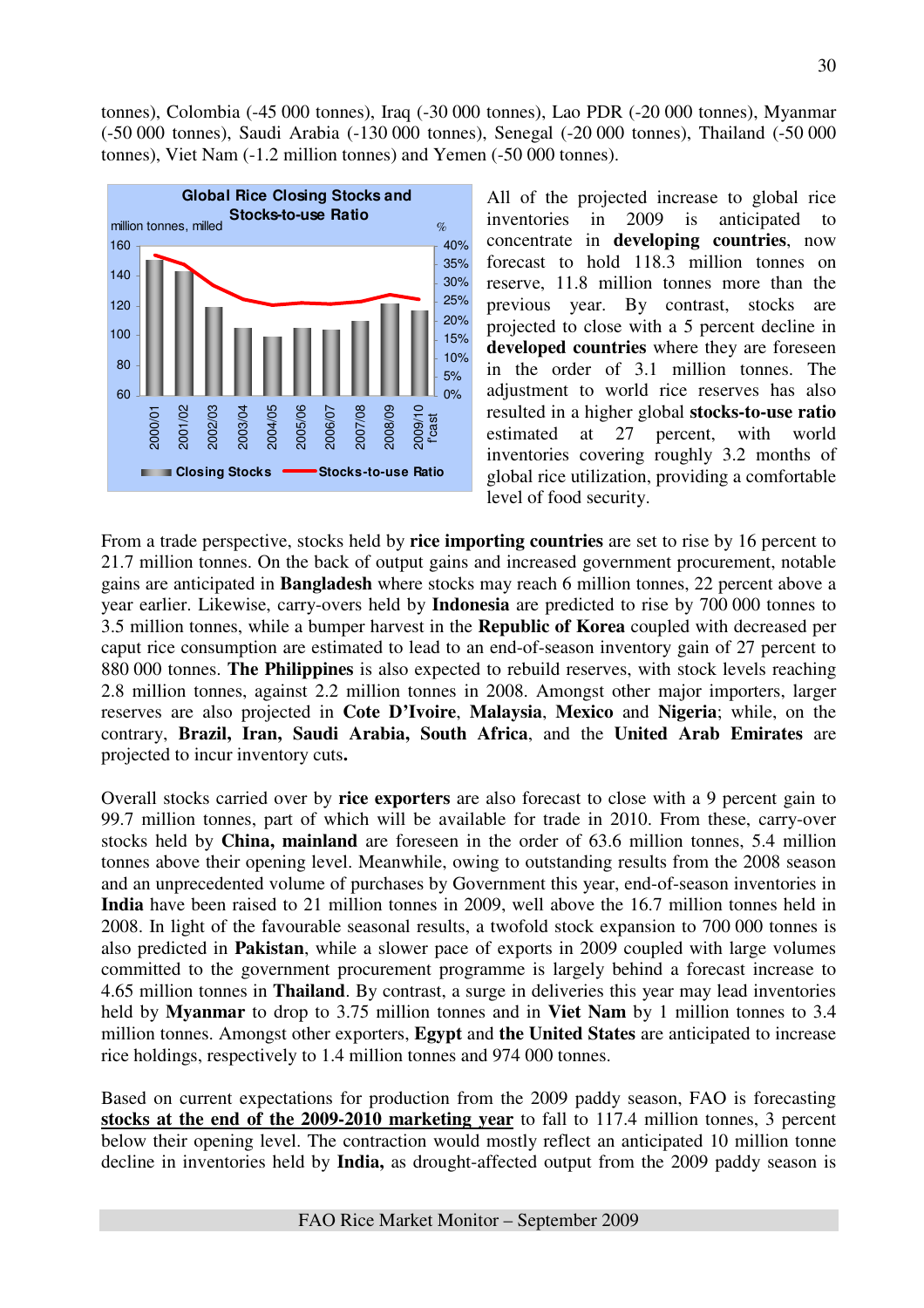likely to fall short of national consumption, requiring the country to draw substantially from the large reserves it amassed from the 2008 season, while also cutting exports. Based on the current forecasts, **China mainland** is expected to increase rice inventories by a further 6.4 million tonnes to 70.0 million tonnes, consistent with Government plans to reconstitute reserves of strategic commodities. Meanwhile, a pick up in stock levels is also anticipated in the **United States** where they are officially forecast at 1.4 million tonnes. Much as a result of these trends, rice stocks held by exporting countries are projected to close with a 4.7 million tonne contraction to 95.1 million tonnes in 2010. On the other hand, in rice importing countries, they are foreseen to rise by an additional 673 000 tonnes to 22.3 million tonnes. In particular, a substantial increase is anticipated in **Indonesia,** where, adding to private inventories, the Government is striving to enlarge national reserves to 1 million tonnes by 2010, through increased procurement in anticipation of potential shortfalls in production caused by El Niño. **Brazil,** the **Republic of Korea, Mali, Saudi Arabia**  and **Uruguay** could also close the year with enlarged inventories. By contrast, a stock drawdown is expected in numerous countries, amongst which **Argentina**, **Japan, Malaysia, Myanmar, Nigeria, Pakistan, the Philippines, Thailand** and **Viet Nam**.

## **IV. RICE UTILIZATION**

#### **Positive results from 2008 season give way to higher per caput rice consumption in 2009**

Rice utilization comprises use of rice for food, feed purposes along with other end-uses, amongst which seeds, non-food industrial uses and post harvest losses. Reflecting the positive results of the 2008 paddy season from which supplies are drawn, **global rice utilization in 2009** is forecast to rise by 2.4 percent to 448 million tonnes on milled rice equivalent. This near 11 million tonne increase would reflect greater world consumption of rice as food, which accounting for 86 percent of total use, is projected at 384 million tonnes, 1.6 percent more than in 2008. Forecasts also point to an increased use of rice for other end-uses with allocations amounting to 52 million tonnes, 10 percent more than in 2008, while the small volume of rice committed to animal feed is forecast to drop to 12 million tonnes. On the basis of these volumes, annual per caput food consumption is now anticipated to rise to 57.2 kilograms, against the 57.0 kilograms recorder in 2008. This would mirror an increase in average rice consumption in developing countries, to 68.5 kilograms per person, but also in developed countries where it is expected to rise by 1 percent to 12.8 kilograms. The increase is expected to be facilitated by a decline of prices compared to the high levels faced



in 2008, although in many parts of the world, rice remains expensive if compared with 2007. Although many consumers have been also hit by the economic downturn, its impact on rice demand has been much more limited than for other food products.

At a regional level, per caput food intake in Asia is anticipated in the order of 83.4 kilos, up slightly from the 83.1 kilos in 2008. Increased average consumption is also forecast in African countries where it might amount to 22.0 kilo per person, up 0.5 percent, reflecting mostly a 3 percent recovery in West Africa, where it had been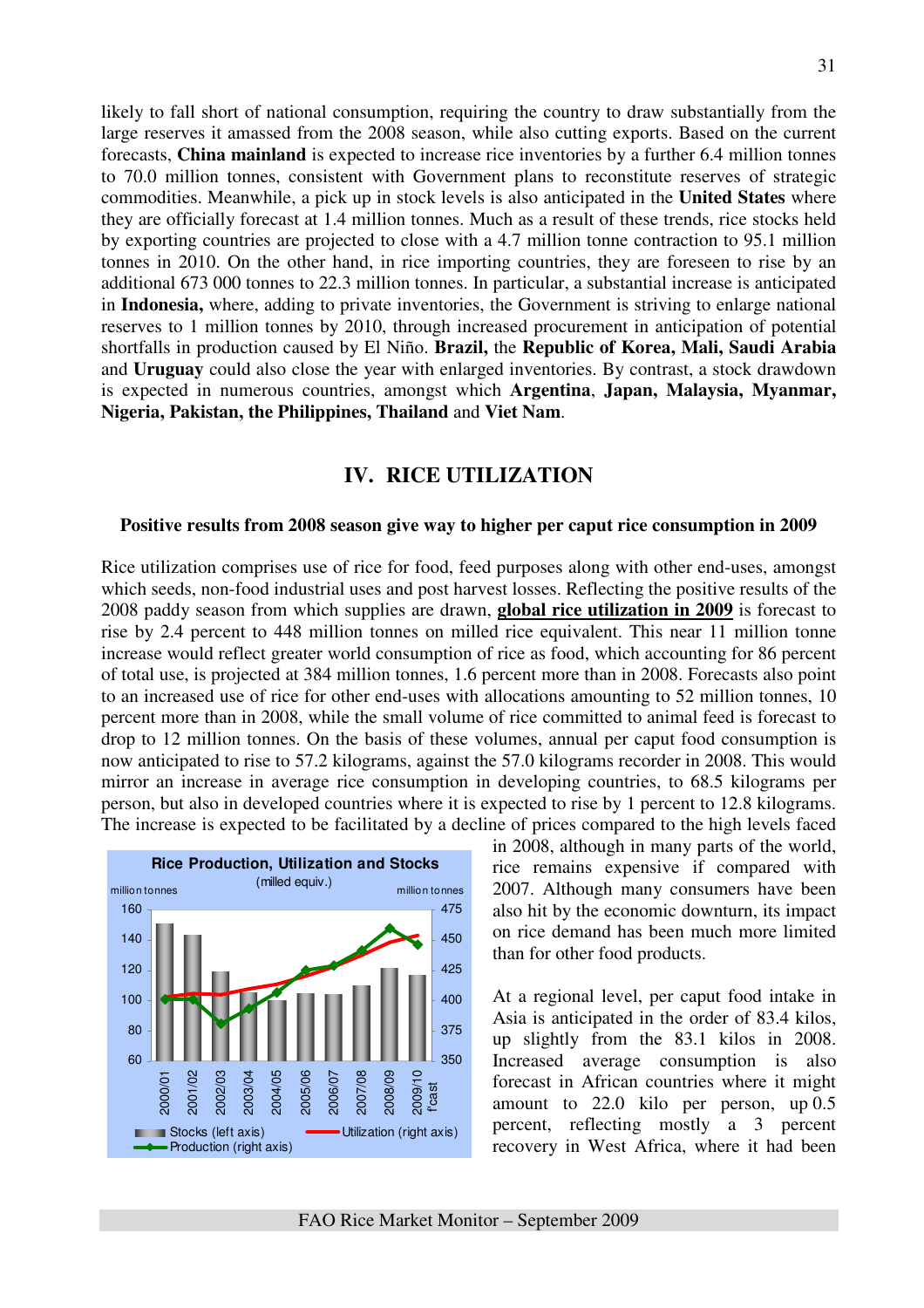reduced to 34.2 kilo in the previous year in the backdrop of high rice prices. Per caput food intake is also expected to increase in North America, to 11.3 kilo, and in Europe, to 5.5 kilos. By contrasts, both Latin America and the Caribbean and Oceania are anticipated to consume less, with per caput rice use amounting to 29.7 kilo and 13.7 kilo, respectively.

Although very preliminary, the outlook for **global rice utilization in 2010** points to a slight increase to 450.5 million tonnes. Given the expected contraction in global output, however, combined volumes committed to non-food uses are anticipated to decline in order to meet a 1.2 percent increase in global food use now forecast at 388.6 million tonnes. At this level, per caput food consumption would remain unchanged from 2009 and in the order of 57.2 kilo per year.

# **V. INTERNATIONAL PRICES**

## **Although falling, international rice prices remain high relative to 2007 values and also to international wheat prices**



Notwithstanding the arrival of newly harvested supplies into the market from 2008 secondary crops, rice export prices remained generally steady in July and August 2009. This tendency was reflected by the FAO All Rice Price Index which averaged 251 points in both months, against 252 points in June. By September, however, export quotations resumed their downward trend, as the average Index fell 20 points below its June value to 232. The decrease has been particularly pronounced in the case of Japonica (medium grain) prices, which, after reaching an annual high in April amidst tight supplies from Egypt's export restraints and Australia's drought affected crop, in September reversed direction to slump 101 points below their January value. Nonetheless, prices have also subsided across the remaining market segments with both higher and lower quality Indica rice

dropping by 4 points each since June, on the back of sluggish demand. While the contrary held true for fragrant varieties, which began their path of recovery in April sustained by a dynamic pace of exports to countries in the Near East, over the past month they have also weakened by 8 points, as reflected by the Aromatica Index. As a result, on a yearly basis the January-September Index averaged 257 points, 45 points below its corresponding 2008 value but still 96 points above its 2007 average.

From an origin perspective, **Thai** rice prices held steadfast through the end of July as a result of the second round of the price pledging programme. However, by September, the benchmark Thai 100% B white rice was quoted at USD 560 per tonne, 4 per cent lower than June. The downward direction of Thai quotes was aided by three rounds of much awaited Government stock releases in August and September which served to relieve a market which had until then borne very tight conditions. Consequently, Thai prices ended generally lower in September, with the exception of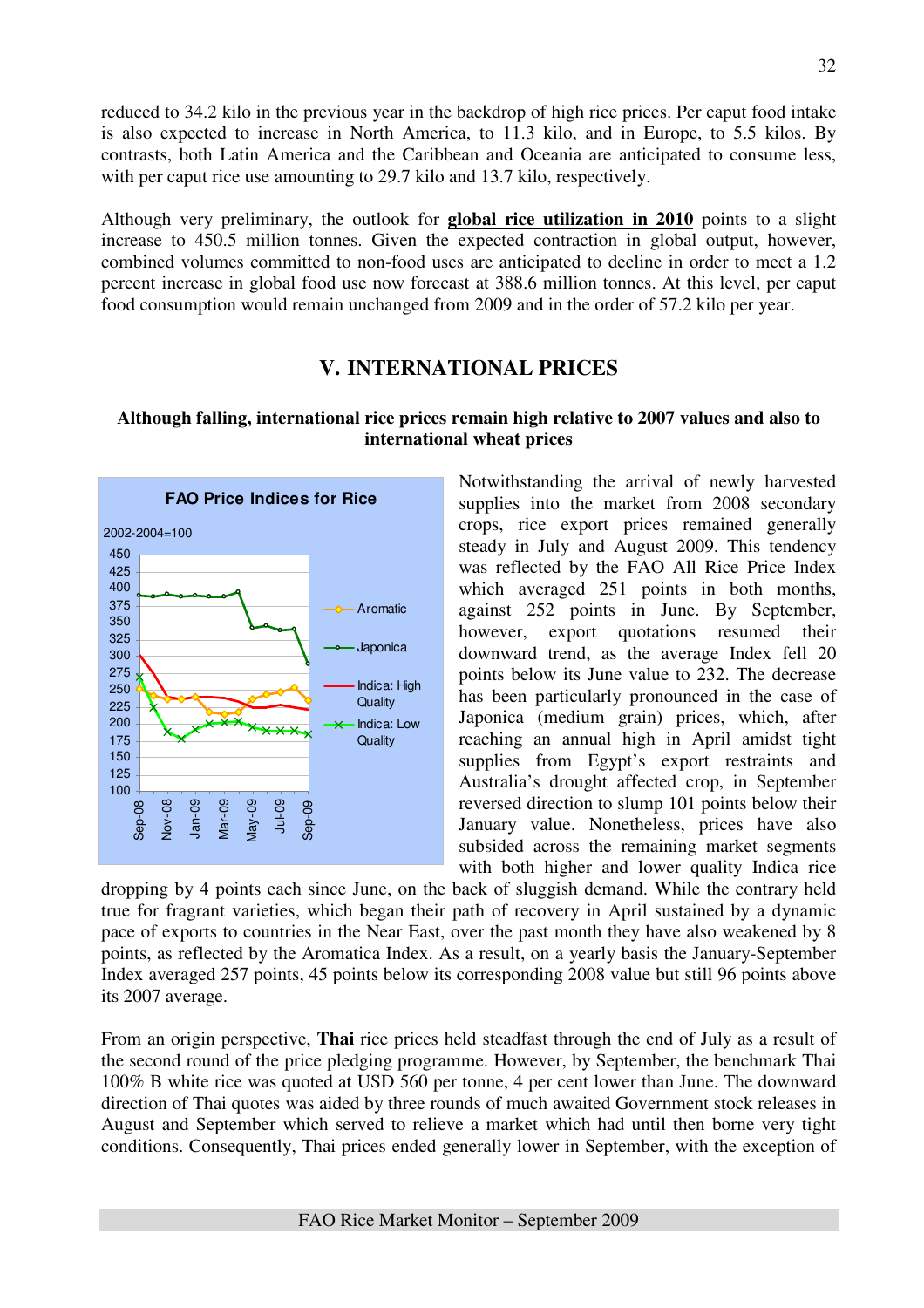

both fragrant and parboiled rice which have each recovered by 5 percent to USD 1 023 and USD 616 respectively in September, after having eased the previous month.

Sluggish demand has kept prices in the United States largely subdued, with quotes for U.S. Long grain 2/4% falling to USD 532 per tonne in September, or 1 percent less than in June. A more pronounced slide has been experienced by medium grain varieties, which had held exceptionally strong until August, with the US N. ¼ medium grain prices dipping to USD 883 per tonne in September, 27 percent below their June value. Such weakening of prices, along with the falling value of US Dollar, have further eroded the premium US rice normally enjoys. Actually, since February, US rice has been consistently cheaper on international markets than similar

Thai rice qualities. Meanwhile, Viet Nam's rice quotations have steadily declined since the April rescindment of restrictions on export contracts and have been put under further downward pressure by the arrival of large supplies from the bumper summer-autumn harvest in the Mekong delta. Quotes for 25 percent broken rice from the country, in fact, lost 1 percent in July and 4 percent in both August and September, ending 8 percent below their June value at USD 333. On the contrary, prices for Indian basmati rice were on the rise in both July and August, showing signs of decline only in September, in line with the lowering of minimum export prices to USD 900 announced at the beginning of the month.

As to prospects for the upcoming months, current expectations of below average paddy seasons in major world suppliers, especially India and Pakistan, have been supportive of prices, as has been the weakening of the US dollar relative to currencies of several major exporting countries. However, the arrival of freshly harvested supplies from Thailand and Viet Nam in the next few months is likely to cause a slide of prices. Actions by governments will remain of foremost importance, with much attention being placed on the large stocks held by the government in Thailand and on their possible release, but also on the effects of the new price insurance scheme in the country, which may result in a further weakening of export quotations in 2010. Last but not least, the continued fall in international wheat prices, which in September had lost 30 percent year-on-year, may exert further downward pressure on world rice prices.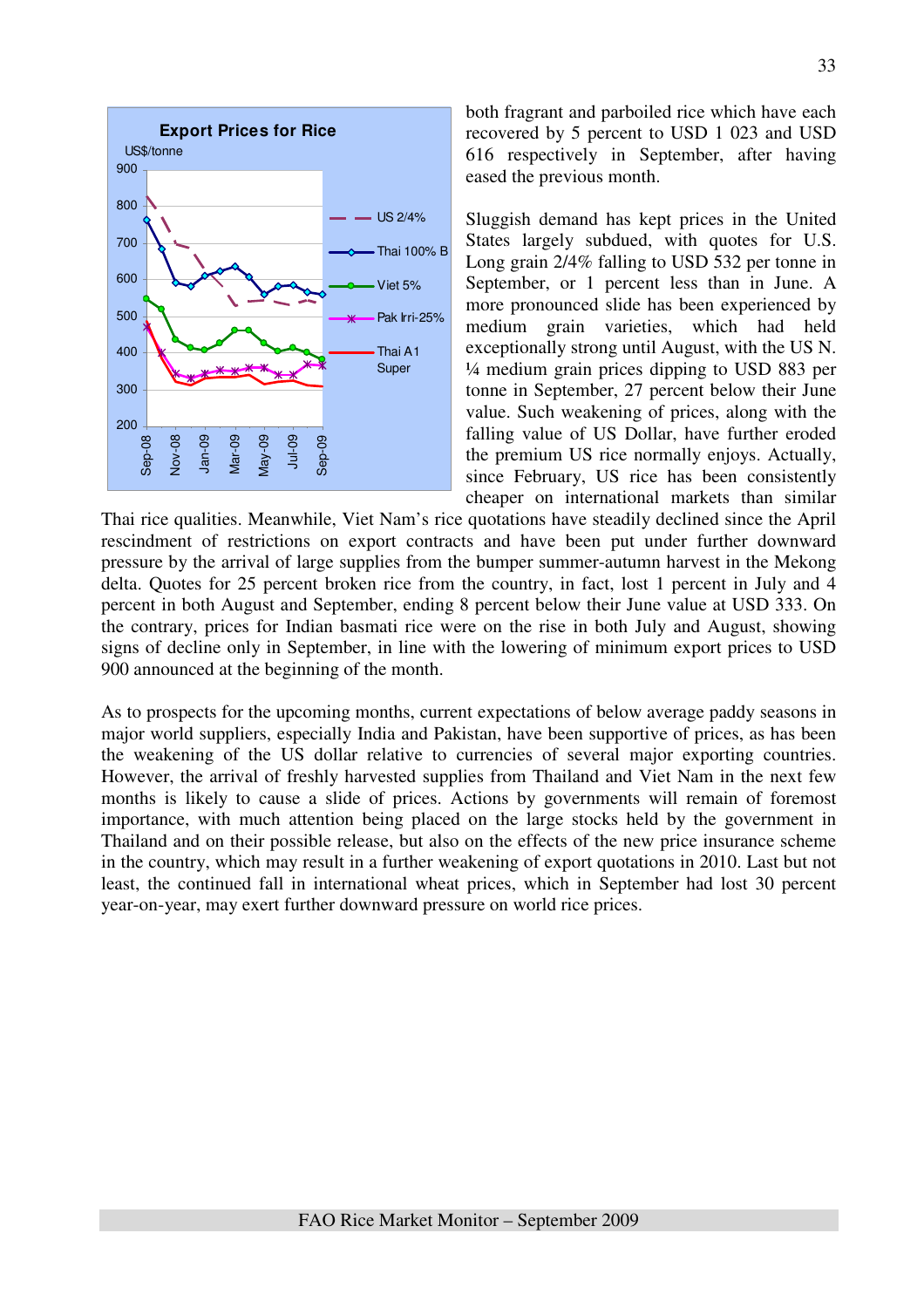| <b>FAO Rice Price Indices</b> |           |                   |                   |                     |                   |                   |  |  |  |
|-------------------------------|-----------|-------------------|-------------------|---------------------|-------------------|-------------------|--|--|--|
|                               |           | All               |                   | Indica              | <b>Japonica</b>   | <b>Aromatic</b>   |  |  |  |
|                               |           |                   | High<br>quality   | Low<br>quality      |                   |                   |  |  |  |
|                               |           |                   |                   | $2002 - 2004 = 100$ |                   |                   |  |  |  |
| 2004<br>2005<br>2006          |           | 118<br>125<br>137 | 120<br>124<br>135 | 120<br>128<br>129   | 117<br>127<br>153 | 110<br>108<br>117 |  |  |  |
| 2007<br>2008                  |           | 161<br>295        | 156<br>296        | 159<br>289          | 168<br>315        | 157<br>251        |  |  |  |
| 2008                          | September | 313               | 302               | 269                 | 389               | 252               |  |  |  |
|                               | October   | 291               | 275               | 225                 | 388               | 242               |  |  |  |
|                               | November  | 269               | 239               | 188                 | 391               | 237               |  |  |  |
|                               | December  | 265               | 237               | 178                 | 388               | 237               |  |  |  |
| 2009                          | January   | 270               | 240               | 192                 | 389               | 239               |  |  |  |
|                               | February  | 270               | 240               | 200                 | 388               | 218               |  |  |  |
|                               | March     | 269               | 238               | 201                 | 388               | 214               |  |  |  |
|                               | April     | 271               | 232               | 204                 | 394               | 218               |  |  |  |
|                               | May       | 251               | 224               | 195                 | 341               | 236               |  |  |  |
|                               | June      | 252               | 225               | 189                 | 344               | 243               |  |  |  |
|                               | July      | 251               | 227               | 189                 | 338               | 247               |  |  |  |
|                               | August    | 251               | 224               | 190                 | 339               | 253               |  |  |  |
|                               | September | 232               | 221               | 185                 | 288               | 235               |  |  |  |
| 2008                          | Jan.-Sep. | 302               | 311               | 319                 | 290               | 255               |  |  |  |
| 2009                          | Jan.-Sep. | 257               | 230               | 194                 | 357               | 234               |  |  |  |

*Source : FAO* 

*N.B. - The FAO Rice Price Index is based on 16 rice export quotations. "Quality" is defined by the percentage of broken kernels, with high (low) quality referring to rice with less (equal to or more) than 20 percent brokens. The Sub-Index for Aromatic Rice follows movements in prices of Basmati and Fragrant rice.*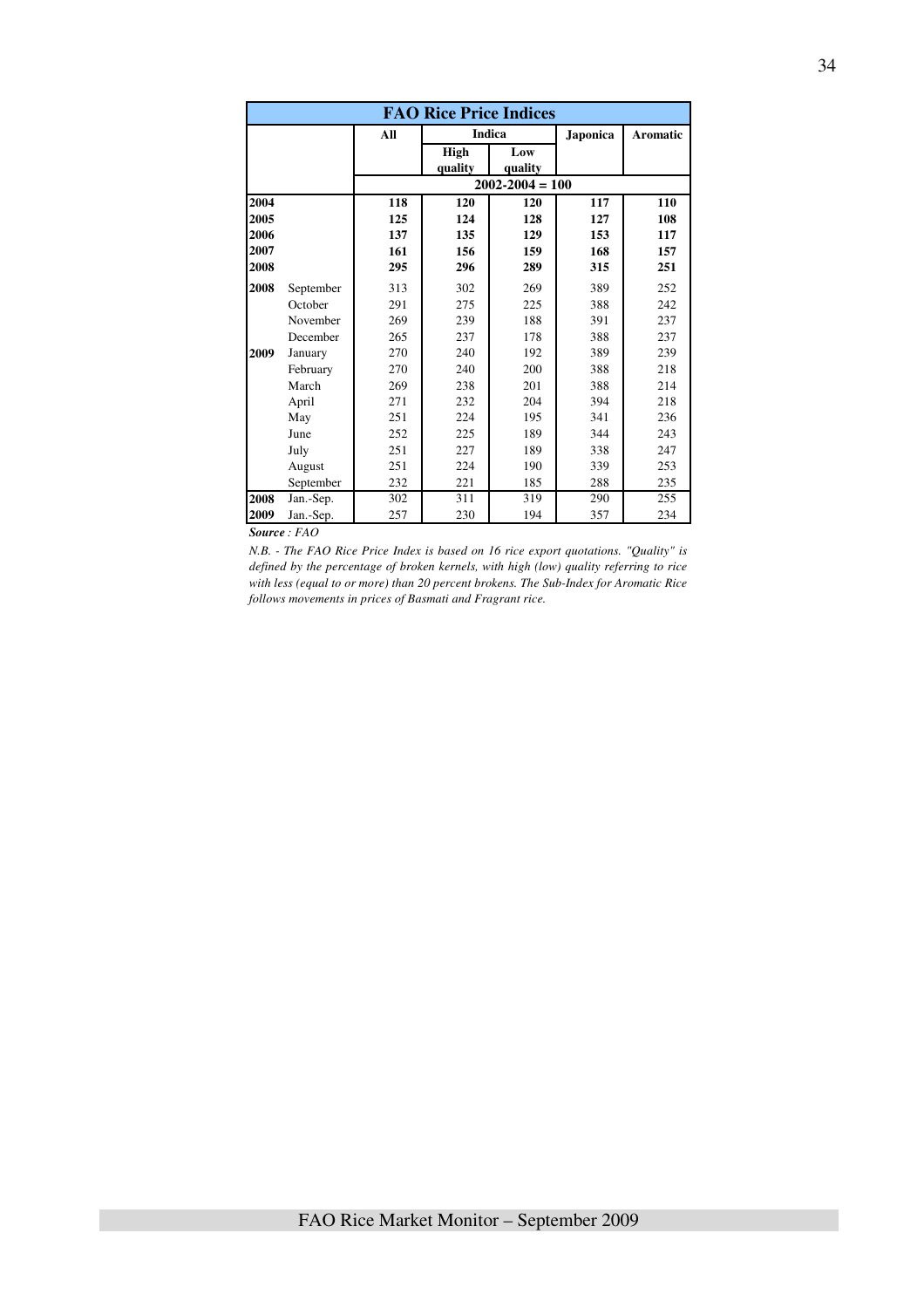| <b>RICE EXPORT PRICES</b> |                                                   |                           |                               |               |                      |             |                       |            |                                            |                                                    |                                                                  |                                   |                             |
|---------------------------|---------------------------------------------------|---------------------------|-------------------------------|---------------|----------------------|-------------|-----------------------|------------|--------------------------------------------|----------------------------------------------------|------------------------------------------------------------------|-----------------------------------|-----------------------------|
|                           | Thai<br>White<br>100% B<br><b>Second</b><br>grade | Thai<br>Parboiled<br>100% | U.S.<br>Long<br>Grain<br>2,4% | Thai<br>$5\%$ | <b>Viet</b><br>$5\%$ | Thai<br>25% | <b>Viet</b><br>25%    | Pak<br>25% | Thai<br>${\bf A1}$<br><b>Super</b><br>$1/$ | U.S.<br><b>California</b><br>Medium<br>Grain<br>2l | Egypt<br><b>Short</b><br>Grain,<br>Grade<br>2,5% 178<br>Camolino | Pak<br><b>Basmati</b><br>Ordinary | Thai<br>Fragrant<br>$100\%$ |
|                           |                                                   |                           |                               |               |                      |             | (US \$/tonne, f.o.b.) |            |                                            |                                                    |                                                                  |                                   |                             |
| 2004                      | 244                                               | 247                       | 372                           | 238           | 224                  | 225         | 212                   | 230        | 207                                        | 493                                                | 317                                                              | 468                               | 443                         |
| 2005                      | 291                                               | 285                       | 319                           | 285           | 255                  | 259         | 239                   | 235        | 219                                        | 418                                                | 327                                                              | 473                               | 404                         |
| 2006                      | 311                                               | 300                       | 394                           | 304           | 266                  | 269         | 249                   | 230        | 217                                        | 512                                                | 353                                                              | 516                               | 470                         |
| 2007                      | 335                                               | 332                       | 436                           | 325           | 313                  | 305         | 294                   | 290        | 275                                        | 557                                                | 404                                                              | 677                               | 550                         |
| 2008                      | 695                                               | 722                       | 782                           | 682           | 614                  | 603         | 553                   | 498        | 506                                        | 913                                                | n.a.                                                             | 1077                              | 914                         |
| 2008                      |                                                   |                           |                               |               |                      |             |                       |            |                                            |                                                    |                                                                  |                                   |                             |
| September                 | 764                                               | 776                       | 826                           | 749           | 546                  | 626         | 489                   | 472        | 487                                        | 1119                                               | n.a.                                                             | 1100                              | 899                         |
| October                   | 683                                               | 670                       | 770                           | 667           | 517                  | 538         | 431                   | 400        | 385                                        | 1113                                               | n.a.                                                             | 1100                              | 835                         |
| November                  | 591                                               | 584                       | 698                           | 576           | 434                  | 464         | 352                   | 342        | 320                                        | 1102                                               | n.a.                                                             | 1100                              | 810                         |
| December                  | 582                                               | 597                       | 683                           | 566           | 414                  | 454         | 323                   | 330        | 310                                        | 1102                                               | n.a.                                                             | 1100                              | 820                         |
| 2009                      |                                                   |                           |                               |               |                      |             |                       |            |                                            |                                                    |                                                                  |                                   |                             |
| January                   | 611                                               | 664                       | 625                           | 577           | 407                  | 471         | 360                   | 342        | 332                                        | 1102                                               | n.a.                                                             | 1100                              | 876                         |
| February                  | 624                                               | 677                       | 586                           | 595           | 425                  | 480         | 393                   | 353        | 333                                        | 1075                                               | n.a.                                                             | 900                               | 879                         |
| March                     | 637                                               | 666                       | 529                           | 608           | 460                  | 488         | 400                   | 350        | 335                                        | 1123                                               | n.a.                                                             | 900                               | 880                         |
| April                     | 606                                               | 604                       | 540                           | 568           | 460                  | 473         | 400                   | 360        | 341                                        | 1208                                               | n.a.                                                             | 900                               | 888                         |
| May                       | 559                                               | 575                       | 544                           | 529           | 426                  | 445         | 377                   | 360        | 316                                        | 1202                                               | 760                                                              | 1060                              | 901                         |
| June                      | 581                                               | 612                       | 537                           | 551           | 405                  | 457         | 362                   | 340        | 320                                        | 1150                                               | 780                                                              | 1100                              | 916                         |
| July                      | 586                                               | 632                       | 530                           | 556           | 413                  | 459         | 359                   | 340        | 323                                        | 1067                                               | 767                                                              | 1100                              | 956                         |
| August                    | 565                                               | 586                       | 544                           | 532           | 400                  | 443         | 345                   | 370        | 310                                        | 948                                                | 762                                                              | 1100                              | 972                         |
| September                 | 560                                               | 616                       | 532                           | 530           | 380                  | 440         | 332                   | 364        | 306                                        | 882                                                | 762                                                              | 838                               | 1022                        |
| 2008 Jan.-Sep.            | 721                                               | 757                       | 804                           | 708           | 667                  | 642         | 614                   | 545        | 562                                        | 849                                                | n.a.                                                             | 1070                              | 945                         |
| 2009 Jan.-Sep.            | 592                                               | 626                       | 552                           | 561           | 420                  | 462         | 370                   | 353        | 324                                        | 1115                                               | 956                                                              | 1000                              | 921                         |
| % Change                  | $-17.9$                                           | $-17.3$                   | $-31.3$                       | $-20.8$       | $-37.0$              | $-28.0$     | $-39.7$               | $-35.2$    | $-42.3$                                    | 31.3                                               | n.a.                                                             | $-6.5$                            | $-2.5$                      |

**Sources**: Jackson Son & Co. (London) Ltd., Thai Department of Foreign Trade (DFT) and other public sources.

1/ White broken rice. 2/ Up to August 2005 U.S. medium grain No.2, 4%; since September 2005 onwards No. 1, maximum 4-percent brokens, sacked, California mill.

**Note**: Please note that data may have been subject to revision due to temporary unavailability and/or late publishing of weekly price quotations.

FAO Rice Market Monitor – September 2009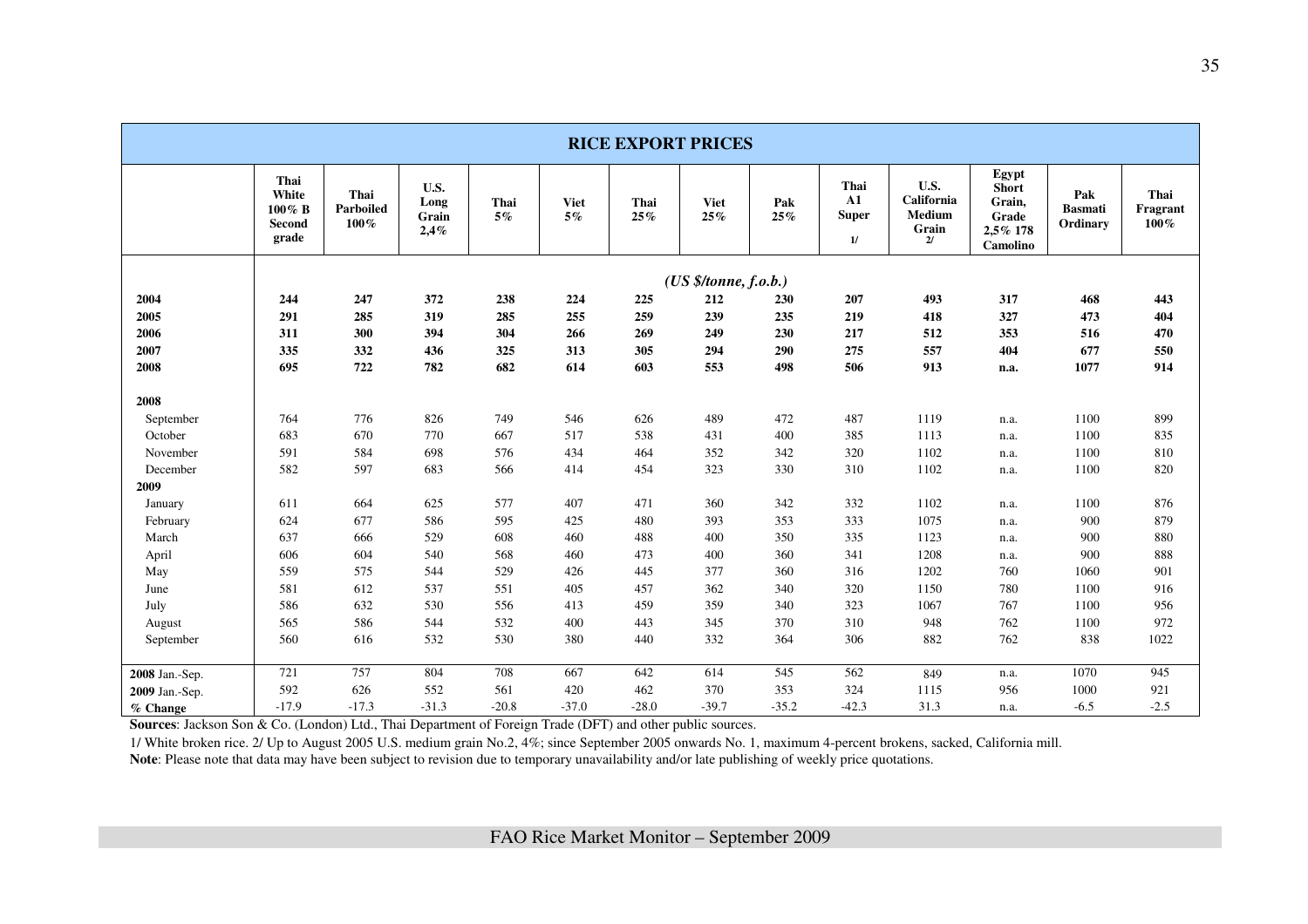| <b>WORLD PADDY PRODUCTION</b> |               |                     | WORLD IMPORTS OF RICE |                                |                              |                            |                            |  |
|-------------------------------|---------------|---------------------|-----------------------|--------------------------------|------------------------------|----------------------------|----------------------------|--|
|                               | 2007          | 2008<br>(estimated) | 2009<br>(forecast)    |                                | 2008                         | 2009<br>(estimated)        | $2010^{1/2}$<br>(forecast) |  |
|                               |               | million tonnes      |                       |                                |                              | million tonnes, milled eq. |                            |  |
| <b>WORLD</b>                  | 660.8         | 688.2               | 668.0                 | <b>WORLD</b>                   | 30.0                         | 30.7                       | 30.3                       |  |
| Developing countries          | 636.5         | 663.8               | 642.9                 | Developing countries           | 25.4                         | 25.5                       | 25.0                       |  |
| Developed countries           | 24.3          | 24.4                | 25.1                  | Developed countries            | 4.6                          | 5.2                        | 5.3                        |  |
|                               |               |                     | 601.3                 |                                |                              |                            |                            |  |
| ASIA                          | 601.5<br>43.4 | 623.5<br>47.9       | 48.0                  | <b>ASIA</b>                    | 14.1<br>1.7                  | 14.2<br>0.4                | 14.1<br>0.4                |  |
| Bangladesh<br>Cambodia        | 6.7           | 7.2                 | 7.6                   | Bangladesh<br>China            | 0.7                          | 0.9                        | 1.0                        |  |
| China                         | 187.4         | 193.4               | 196.1                 | of which Taiwan Prov.          | 0.1                          | 0.2                        | 0.2                        |  |
| of which Taiwan Prov.         | 1.4           | 1.5                 | 1.4                   | Indonesia                      | 0.3                          | 0.2                        | 0.1                        |  |
| India                         | 145.0         | 148.7               | 121.5                 | Iran, Islamic Rep. of          | 1.0                          | 1.2                        | 1.2                        |  |
| Indonesia                     | 57.2          | 60.3                | 62.6                  | Iraq                           | 0.8                          | 1.1                        | 1.2                        |  |
| Iran, Islamic Rep. of         | 3.3           | 2.6                 | 2.8                   | Japan                          | 0.6                          | 0.7                        | 0.7                        |  |
| Japan                         | 10.9          | 11.0                | 10.7                  | Malaysia                       | 1.0                          | 0.9                        | 0.9                        |  |
| Korea Rep. of                 | 6.0           | 6.5                 | 6.4                   | Philippines                    | 2.3                          | 2.4                        | 1.8                        |  |
| Myanmar                       | 31.5          | 30.5                | 31.5                  | Saudi Arabia                   | 1.0                          | 1.0                        | 1.3                        |  |
| Pakistan                      | 8.3           | 10.4                | 8.9                   | Sri Lanka                      | 0.1                          | 0.0                        | 0.0                        |  |
| Philippines                   | 16.6          | 17.1                | 17.5                  |                                |                              |                            |                            |  |
| Sri Lanka                     | 3.1           | 3.9                 | 3.7                   | <b>AFRICA</b>                  | 9.4                          | 9.5                        | 9.5                        |  |
| Thailand                      | 32.1          | 31.4                | 31.1                  | Côte d'Ivoire                  | 0.9                          | 0.9                        | 0.9                        |  |
| Viet Nam                      | 35.9          | 38.6                | 39.0                  | Nigeria                        | 2.0                          | 1.8                        | 1.8                        |  |
|                               |               |                     |                       | Senegal                        | 0.9                          | 0.9                        | 0.9                        |  |
| <b>AFRICA</b>                 | 22.0          | 25.5                | 25.4                  | South Africa                   | 0.8                          | 0.9                        | 0.9                        |  |
| North Africa                  | 6.9           | 7.3                 | 7.0                   | <b>CENTRAL AMERICA</b>         | 2.2                          | 2.2                        | 2.2                        |  |
| Egypt                         | 6.9           | 7.2                 | 7.0                   | Cuba                           | 0.6                          | 0.6                        | 0.5                        |  |
|                               |               |                     |                       | Mexico                         | 0.5                          | 0.5                        | 0.5                        |  |
| Sub-Saharan Africa            | 15.1          | 18.2                | 18.4                  |                                |                              |                            |                            |  |
| Western Africa                | 8.9           | 11.5                | 11.5                  | <b>SOUTH AMERICA</b>           | 1.1                          | 1.2                        | 0.9                        |  |
| Côte d'Ivoire                 | 0.6           | 0.7                 | 0.7                   | <b>Brazil</b>                  | 0.4                          | 0.7                        | 0.5                        |  |
| Guinea                        | 1.3           | 1.5                 | 1.4                   | Peru                           | 0.1                          | 0.1                        | 0.0                        |  |
| Mali                          | 1.1           | 1.6                 | 1.7                   |                                |                              |                            |                            |  |
| Nigeria<br>Central Africa     | 3.2<br>0.4    | 4.2<br>0.4          | 4.3                   | <b>NORTH AMERICA</b><br>Canada | 1.0<br>0.3                   | 1.0<br>0.3                 | 1.1                        |  |
| Eastern Africa                | 1.8           | 1.8                 | 0.4<br>1.8            | <b>United States</b>           | 0.7                          | 0.7                        | 0.3<br>0.7                 |  |
| Tanzania                      | 1.4           | 1.4                 | 1.3                   |                                |                              |                            |                            |  |
| Southern Africa               | 3.9           | 4.4                 | 4.6                   | <b>EUROPE</b>                  | 1.8                          | 2.0                        | 2.0                        |  |
| Madagascar                    | 3.6           | 4.1                 | 4.2                   | EU                             | 1.3                          | 1.5                        | 1.5                        |  |
| Mozambique                    | 0.2           | 0.2                 | 0.3                   | Russian Fed.                   | 0.3                          | 0.3                        | 0.3                        |  |
|                               |               |                     |                       |                                |                              |                            |                            |  |
| <b>CENTRAL AMERICA</b>        | 2.5           | 2.6                 | 2.7                   | <b>OCEANIA</b>                 | 0.4                          | 0.5                        | 0.5                        |  |
| Cuba                          | 0.4           | 0.4                 | 0.5                   |                                |                              |                            |                            |  |
| Dominican Rep.                | 0.7           | 0.8                 | 0.8                   |                                |                              |                            |                            |  |
| Mexico                        | 0.3           | 0.3                 | 0.3                   |                                | <b>WORLD EXPORTS OF RICE</b> |                            |                            |  |
| <b>SOUTH AMERICA</b>          | 22.1          | 23.9                | 24.8                  |                                | 2008                         | 2009                       | $\boldsymbol{2010}^{1/}$   |  |
| Argentina                     | 1.1           | 1.2                 | 1.2                   |                                |                              | (estimated)                | (forecast)                 |  |
|                               |               | 12.1                | 12.6                  |                                |                              | million tonnes, milled eq. |                            |  |
| <b>Brazil</b>                 | 11.3          |                     |                       | <b>WORLD</b>                   |                              | 30.7                       | 30.3                       |  |
| Colombia<br>Peru              | 2.4<br>2.5    | 2.4<br>2.8          | 2.6                   | Developing countries           | 30.0<br>26.3                 | 27.1                       | 26.7                       |  |
|                               |               |                     | 2.9                   |                                |                              |                            |                            |  |
| Uruguay                       | 1.1           | 1.3                 | 1.3                   | Developed countries            | 3.7                          | 3.6                        | 3.7                        |  |
| NORTH AMERICA                 | 9.0           | 9.2                 | 9.9                   | <b>ASIA</b>                    | 24.0                         | 24.3                       | 24.1                       |  |
| United States                 | 9.0           | 9.2                 | 9.9                   | China                          | 1.0                          | 1.0                        | 1.5                        |  |
|                               |               |                     |                       | of which Taiwan Prov.          | 0.1                          | 0.1                        | 0.1                        |  |
| <b>EUROPE</b>                 | 3.6           | 3.5                 | 3.8                   | India                          | 3.5                          | 2.8                        | 2.0                        |  |
| EU                            | 2.8           | 2.6                 | 2.9                   | Myanmar                        | 0.2                          | 0.8                        | 1.0                        |  |
|                               |               |                     |                       | Pakistan                       | 2.8                          | 2.8                        | 2.6                        |  |
| <b>OCEANIA</b>                | 0.2           | 0.0                 | 0.1                   | Thailand                       | 10.0                         | 8.5                        | 9.0                        |  |
| Australia                     | 0.2           | 0.0                 | 0.1                   | Viet Nam                       | 4.7                          | 6.5                        | 6.0                        |  |

#### **FOOTNOTES:** Totals computed from unrounded data.

 $1/$  Highly tentative.

#### **WORLD IMPORTS OF RICE**

|                | 2008 | 2009       |                |                        | 2008       | 2009                       | $2010^{1/2}$ |  |
|----------------|------|------------|----------------|------------------------|------------|----------------------------|--------------|--|
| (estimated)    |      | (forecast) |                |                        |            | (estimated)                | (forecast)   |  |
| million tonnes |      |            |                |                        |            | million tonnes, milled eq. |              |  |
| 688.2          |      | 668.0      | <b>WORLD</b>   |                        | 30.0       | 30.7                       | 30.3         |  |
| 663.8          |      | 642.9      |                | Developing countries   | 25.4       | 25.5                       | 25.0         |  |
| 24.4           |      | 25.1       |                | Developed countries    | 4.6        | 5.2                        | 5.3          |  |
| 623.5          |      | 601.3      | <b>ASIA</b>    |                        | 14.1       | 14.2                       | 14.1         |  |
| 47.9           |      | 48.0       |                | Bangladesh             | 1.7        | 0.4                        | 0.4          |  |
| 7.2            |      | 7.6        | China          |                        | 0.7        | 0.9                        | 1.0          |  |
| 193.4          |      | 196.1      |                | of which Taiwan Prov.  | 0.1        | 0.2                        | 0.2          |  |
| 1.5            |      | 1.4        |                | Indonesia              | 0.3        | 0.2                        | 0.1          |  |
| 148.7          |      | 121.5      |                | Iran, Islamic Rep. of  | 1.0        | 1.2                        | 1.2          |  |
| 60.3           |      | 62.6       | Iraq           |                        | 0.8        | 1.1                        | 1.2          |  |
| 2.6            |      | 2.8        | Japan          |                        | 0.6        | 0.7                        | 0.7          |  |
| 11.0           |      | 10.7       | Malaysia       |                        | 1.0        | 0.9                        | 0.9          |  |
| 6.5            |      | 6.4        |                | Philippines            | 2.3        | 2.4                        | 1.8          |  |
| 30.5           |      | 31.5       |                | Saudi Arabia           | 1.0        | 1.0                        | 1.3          |  |
| 10.4           |      | 8.9        |                | Sri Lanka              | 0.1        | 0.0                        | 0.0          |  |
| 17.1           |      | 17.5       |                |                        |            |                            |              |  |
| 3.9            |      | 3.7        | <b>AFRICA</b>  |                        | 9.4        | 9.5                        | 9.5          |  |
| 31.4           |      | 31.1       |                | Côte d'Ivoire          | 0.9        | 0.9                        | 0.9          |  |
| 38.6           |      | 39.0       | Nigeria        |                        | 2.0        | 1.8                        | 1.8          |  |
|                |      |            | Senegal        |                        | 0.9        | 0.9                        | 0.9          |  |
| 25.5           |      | 25.4       |                | South Africa           | 0.8        | 0.9                        | 0.9          |  |
|                | 7.3  | 7.0        |                | <b>CENTRAL AMERICA</b> | 2.2        | 2.2                        | 2.2          |  |
|                | 7.2  | 7.0        | Cuba           |                        | 0.6        | 0.6                        | 0.5          |  |
|                |      |            | Mexico         |                        | 0.5        | 0.5                        | 0.5          |  |
| 18.2           |      | 18.4       |                |                        |            |                            |              |  |
| 11.5           |      | 11.5       |                | <b>SOUTH AMERICA</b>   | 1.1        | 1.2                        | 0.9          |  |
| 0.7            |      | 0.7        | <b>Brazil</b>  |                        | 0.4        | 0.7                        | 0.5          |  |
| 1.5            |      | 1.4        | Peru           |                        | 0.1        | 0.1                        | 0.0          |  |
| 1.6            |      | 1.7        |                | <b>NORTH AMERICA</b>   |            |                            | 1.1          |  |
| 4.2<br>0.4     |      | 4.3<br>0.4 | Canada         |                        | 1.0<br>0.3 | 1.0<br>0.3                 | 0.3          |  |
| 1.8            |      | 1.8        |                | <b>United States</b>   | 0.7        | 0.7                        | 0.7          |  |
|                | 1.4  | 1.3        |                |                        |            |                            |              |  |
|                | 4.4  | 4.6        | <b>EUROPE</b>  |                        | 1.8        | 2.0                        | 2.0          |  |
| 4.1            |      | 4.2        | EU             |                        | 1.3        | 1.5                        | 1.5          |  |
| 0.2            |      | 0.3        |                | Russian Fed.           | 0.3        | 0.3                        | 0.3          |  |
| 2.6            |      | 2.7        | <b>OCEANIA</b> |                        | 0.4        | 0.5                        | 0.5          |  |
|                |      |            |                |                        |            |                            |              |  |

#### **WORLD EXPORTS OF RICE**

|                       | 2008           | 2009                       | $2010^{1/2}$ |
|-----------------------|----------------|----------------------------|--------------|
|                       |                | (estimated)                | (forecast)   |
|                       |                | million tonnes, milled eq. |              |
| <b>WORLD</b>          | 30.0           | 30.7                       | 30.3         |
| Developing countries  | 26.3           | 27.1                       | 26.7         |
| Developed countries   | 3.7            | 3.6                        | 3.7          |
| <b>ASIA</b>           | 24.0           | 24.3                       | 24.1         |
| China                 | 1.0            | 1.0                        | 1.5          |
| of which Taiwan Prov. | 0 <sub>1</sub> | 0.1                        | 0.1          |
| India                 | 3.5            | 2.8                        | 2.0          |
| Myanmar               | 0.2            | 0.8                        | 1.0          |
| Pakistan              | 2.8            | 2.8                        | 2.6          |
| Thailand              | 10.0           | 8.5                        | 9.0          |
| Viet Nam              | 4.7            | 6.5                        | 6.0          |
| <b>AFRICA</b>         | 0.5            | 0.6                        | 0.5          |
| Egypt                 | 0.5            | 0.6                        | 0.5          |
| <b>SOUTH AMERICA</b>  | 2.0            | 2.4                        | 2.2          |
| Argentina             | 0.3            | 0.5                        | 0.5          |
| Guyana                | 0.2            | 0.2                        | 0.2          |
| Uruguay               | 0.8            | 0.8                        | 0.7          |
| <b>NORTH AMERICA</b>  | 3.3            | 3.1                        | 3.1          |
| <b>United States</b>  | 3.3            | 3.1                        | 3.1          |
| <b>EUROPE</b>         | 0.1            | 0.2                        | 0.3          |
| EUI <sub>2</sub>      | 0.1            | 0.1                        | 0.3          |
| <b>OCEANIA</b>        | 0.1            | 0.1                        | 0.1          |
| Australia             | 0.1            | 0.1                        | 0.1          |

FAO Rice Market Monitor – September 2009